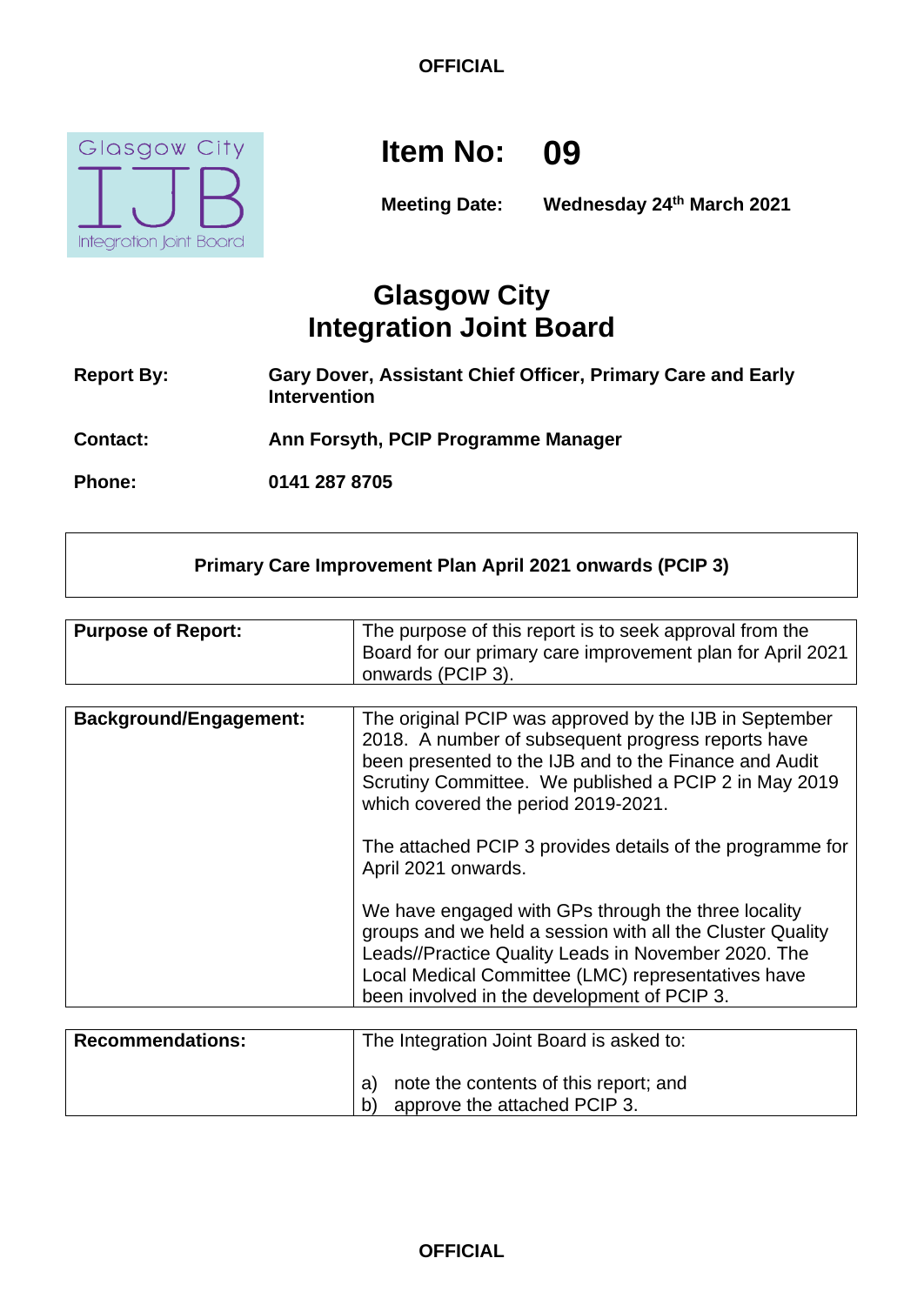#### **Relevance to Integration Joint Board Strategic Plan:**

Transforming primary care services is a vital element of the IJB's strategy, given that a significant volume of patient contacts take place within primary and community care each year, with the majority of patient contacts and episodes of care taking place entirely within this setting. Estimates suggest that up to 90% of health care episodes start and finish in primary and community care.

#### **Implications for Health and Social Care Partnership:**

| Reference to National Health & | All 9 health and wellbeing outcomes are relevant. |
|--------------------------------|---------------------------------------------------|
| <b>Wellbeing Outcome:</b>      |                                                   |
|                                |                                                   |

| <b>Personnel:</b> | Recruitment of new staff. |
|-------------------|---------------------------|
|                   |                           |

| Carers: | By extending care in the community carers should see<br>I benefits and increased levels of support for them in |
|---------|----------------------------------------------------------------------------------------------------------------|
|         | their caring role.                                                                                             |

| <b>Provider Organisations:</b> | A number of independent organisations have been<br>contracted to provided services using funding from<br><b>PCIP</b> |
|--------------------------------|----------------------------------------------------------------------------------------------------------------------|
|--------------------------------|----------------------------------------------------------------------------------------------------------------------|

| <b>Equalities:</b> | Sections 4 and 7 of the first PCIP provided details of    |
|--------------------|-----------------------------------------------------------|
|                    | the health inequalities and equality implications arising |
|                    | from the PCIP. We have completed a strategic equality     |
|                    | impact assessment on the plan and the EQIA can be         |
|                    | found at the following:                                   |
|                    | https://glasgowcity.hscp.scot/publication/eqia-primary-   |
|                    | care-improvement-plan                                     |

| <b>Fairer Scotland Compliance:</b> | The socio-economic impact of decisions was included |
|------------------------------------|-----------------------------------------------------|
|                                    | as part of the Equality Impact Assessment.          |

| <b>Financial:</b> | The anticipated final allocation of funding from the<br>Scottish Government of £18.792m will not be sufficient<br>to fund all the commitments in the Memorandum of<br>Understanding and the GP contract. This has been<br>highlighted in our previous PCIPs and in our regular<br>progress reports to the Scottish Government.    |
|-------------------|-----------------------------------------------------------------------------------------------------------------------------------------------------------------------------------------------------------------------------------------------------------------------------------------------------------------------------------|
|                   | In previous financial plans we estimated that to<br>achieve all of the objectives of the MoU could cost in<br>the region of £33.6m. To enable plans to progress,<br>including discussions with Scottish Government about<br>funding requirements, we had been working with a<br>more conservative planning assumption of £22.313m |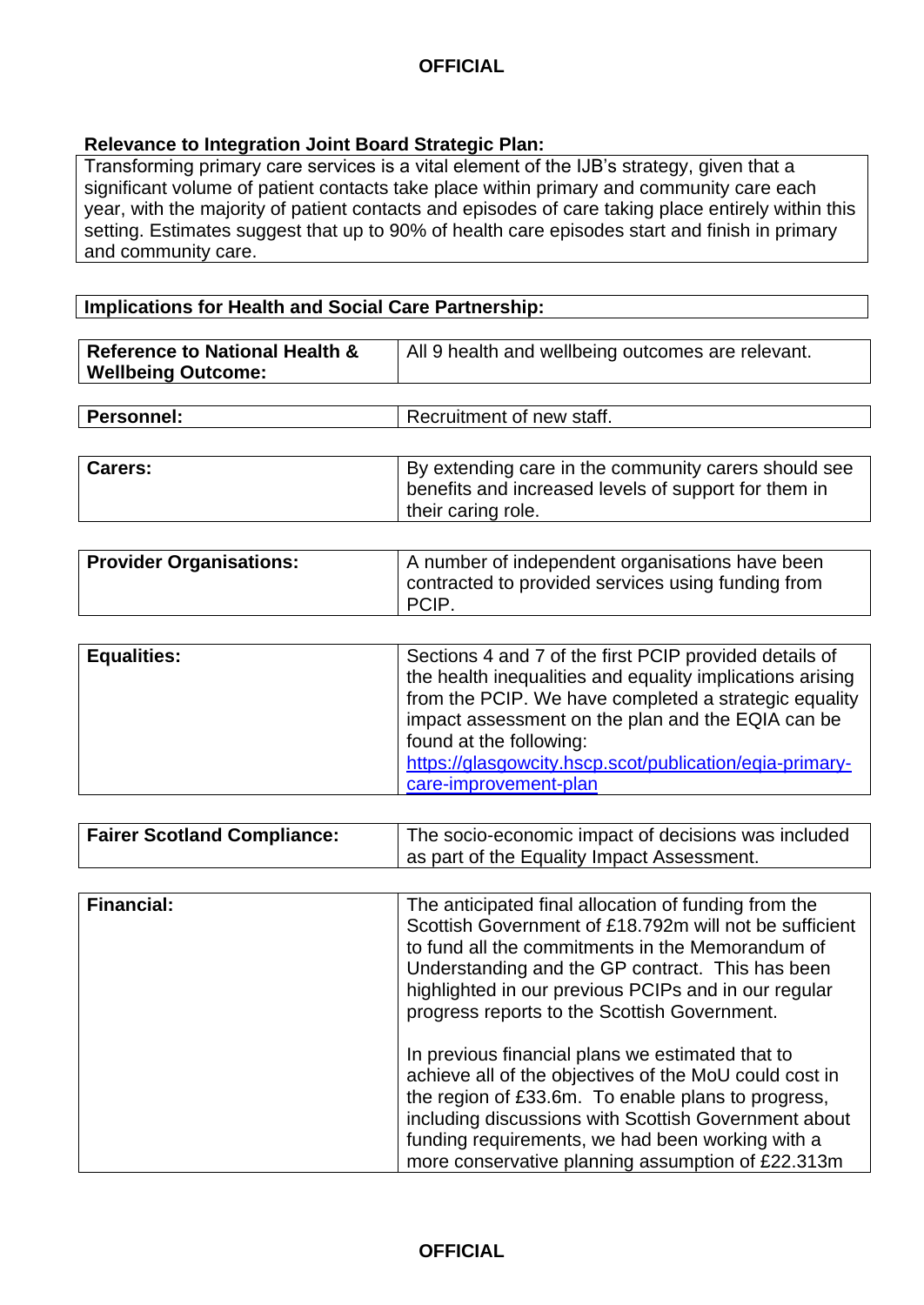| and this was the basis of the previous update to the<br>Scottish Government.                                                                                                                                                                           |
|--------------------------------------------------------------------------------------------------------------------------------------------------------------------------------------------------------------------------------------------------------|
| No further funding has been forthcoming. Therefore<br>the attached PCIP 3 presents a programme that will<br>ensure that our final expenditure will be contained<br>within the funding allocation of £18.792m set by the<br><b>Scottish Government.</b> |
| PCIP 3 also includes our proposals for how to use the<br>unutilised funding from the early years of the<br>programme. This amounts to £4.5m and is non<br>recurring funding.                                                                           |

| Legal:                  | Not applicable.                                                                                                                                                                                                                                     |
|-------------------------|-----------------------------------------------------------------------------------------------------------------------------------------------------------------------------------------------------------------------------------------------------|
|                         |                                                                                                                                                                                                                                                     |
| <b>Economic Impact:</b> | Short term economic impact from the establishment of<br>the new posts within community and primary care<br>services and longer term outcomes related to health<br>and well-being of our population and its contribution to<br>economic development. |

| <b>Sustainability:</b> | Not applicable. |
|------------------------|-----------------|
|                        |                 |

| <b>Sustainable Procurement and</b> | Not applicable |
|------------------------------------|----------------|
| <b>Article 19:</b>                 |                |

| <b>Risk Implications:</b> | These are included in our risk register with details of<br>mitigating actions where these are possible. The PCIP<br>has been developed in partnership with the GP<br>Subcommittee and the continuation of the positive<br>working relationship between the HSCP and the GP<br>Subcommittee will be vital to the success of the plan.<br>Key risks are:                                                                                                                                                                                                                                                                                                     |
|---------------------------|------------------------------------------------------------------------------------------------------------------------------------------------------------------------------------------------------------------------------------------------------------------------------------------------------------------------------------------------------------------------------------------------------------------------------------------------------------------------------------------------------------------------------------------------------------------------------------------------------------------------------------------------------------|
|                           | The pandemic has delayed implementation this year<br>because of the pause in recruitment and the<br>removal of staff from practices to work remotely.<br>Some of the staff, whose posts have been funded<br>by PCIP, were re-deployed from their work in<br>practices to support the response to the pandemic.<br>Difficulties and delays in recruiting sufficient<br>$\bullet$<br>numbers of experienced practitioners.<br>Funding will not be sufficient to meet all the<br>$\bullet$<br>commitments in the new GP contract for all<br>practices.<br>The future years' funding could be subject to<br>$\bullet$<br>amendment by the Scottish Government. |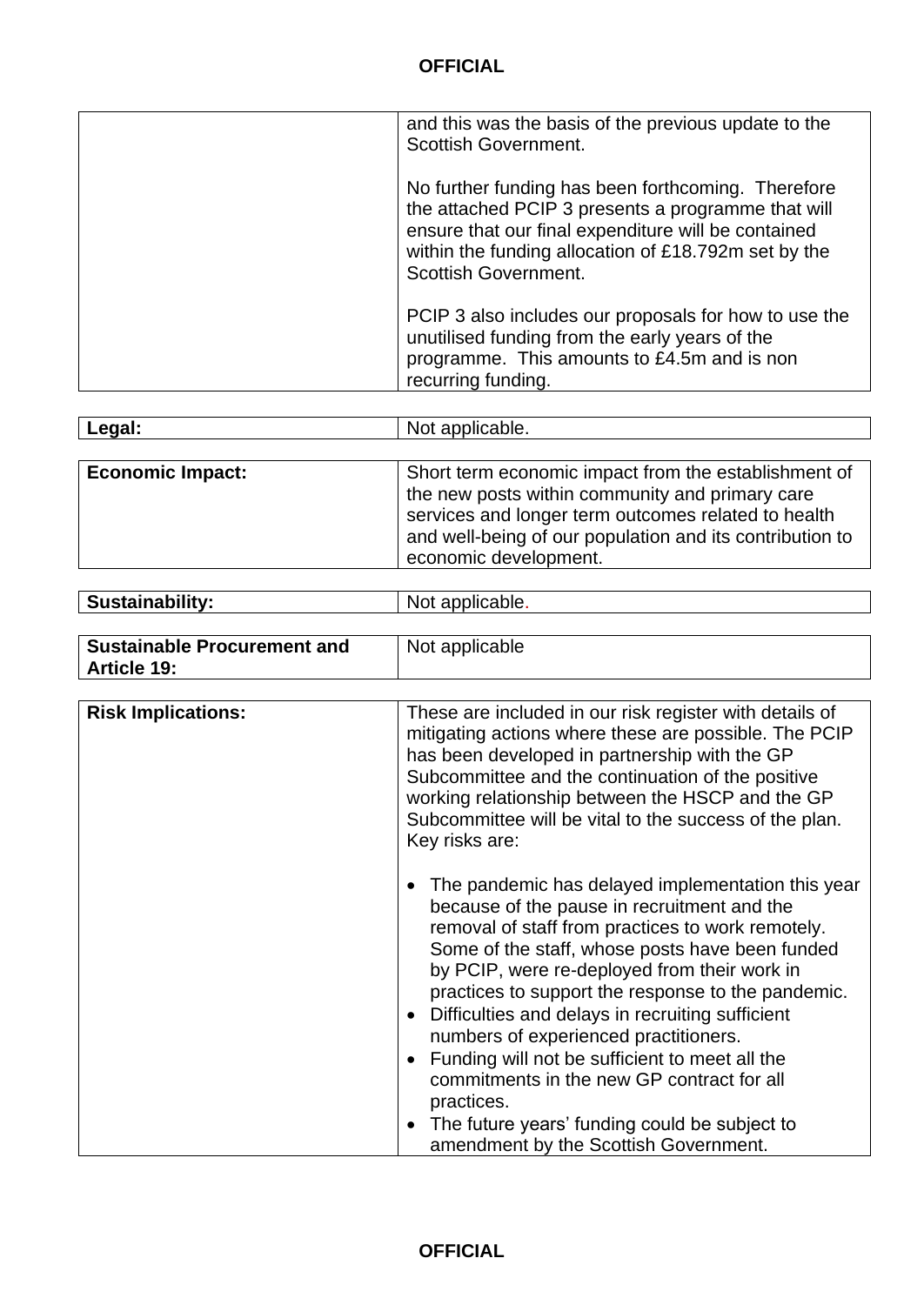| <b>Implications for Glasgow City</b><br><b>Council:</b>            | The implementation of the PCIP provides opportunities<br>to improve joint working between primary care and<br>wider council services for the benefit of those patients<br>with multiple and/or complex needs. |
|--------------------------------------------------------------------|---------------------------------------------------------------------------------------------------------------------------------------------------------------------------------------------------------------|
|                                                                    |                                                                                                                                                                                                               |
| <b>Implications for NHS Greater</b><br><b>Glasgow &amp; Clyde:</b> | The Health Board is responsible for the delivery of the<br>GMS contract and as employer of the staff is                                                                                                       |

responsible for the recruitment of the new workforce.

| Direction Required to Council, Health Board or Both     |             |
|---------------------------------------------------------|-------------|
| Direction to:                                           |             |
| 1. No Direction Required                                |             |
| 2. Glasgow City Council                                 |             |
| 3. NHS Greater Glasgow & Clyde                          | $\boxtimes$ |
| 4. Glasgow City Council and NHS Greater Glasgow & Clyde |             |

#### **1. Purpose**

1.1 The purpose of this report is to seek approval from the Board to our primary care improvement plan for April 2021 onwards (PCIP 3).

#### **2. Background**

- 2.1. The Scottish Government introduced a new contract with GPs in 2018 in response to growing pressures within primary care that are threatening sustainability, such as growing demands on the service and concerns about GP recruitment, early retirement and retention. The aim of the new contract is to enable GPs to operate as "expert medical generalists". This will be achieved by diverting work that can best be done by others, leaving GPs with more capacity to care for people with complex needs and to operate as senior clinical leaders of extended multi-disciplinary teams. The principal elements of the 2018 contract are:
	- To re-design primary care services to enable longer consultations by GPs with people with multiple morbidities requiring complex care.
	- For health boards to take on responsibility for GP leased and owned premises.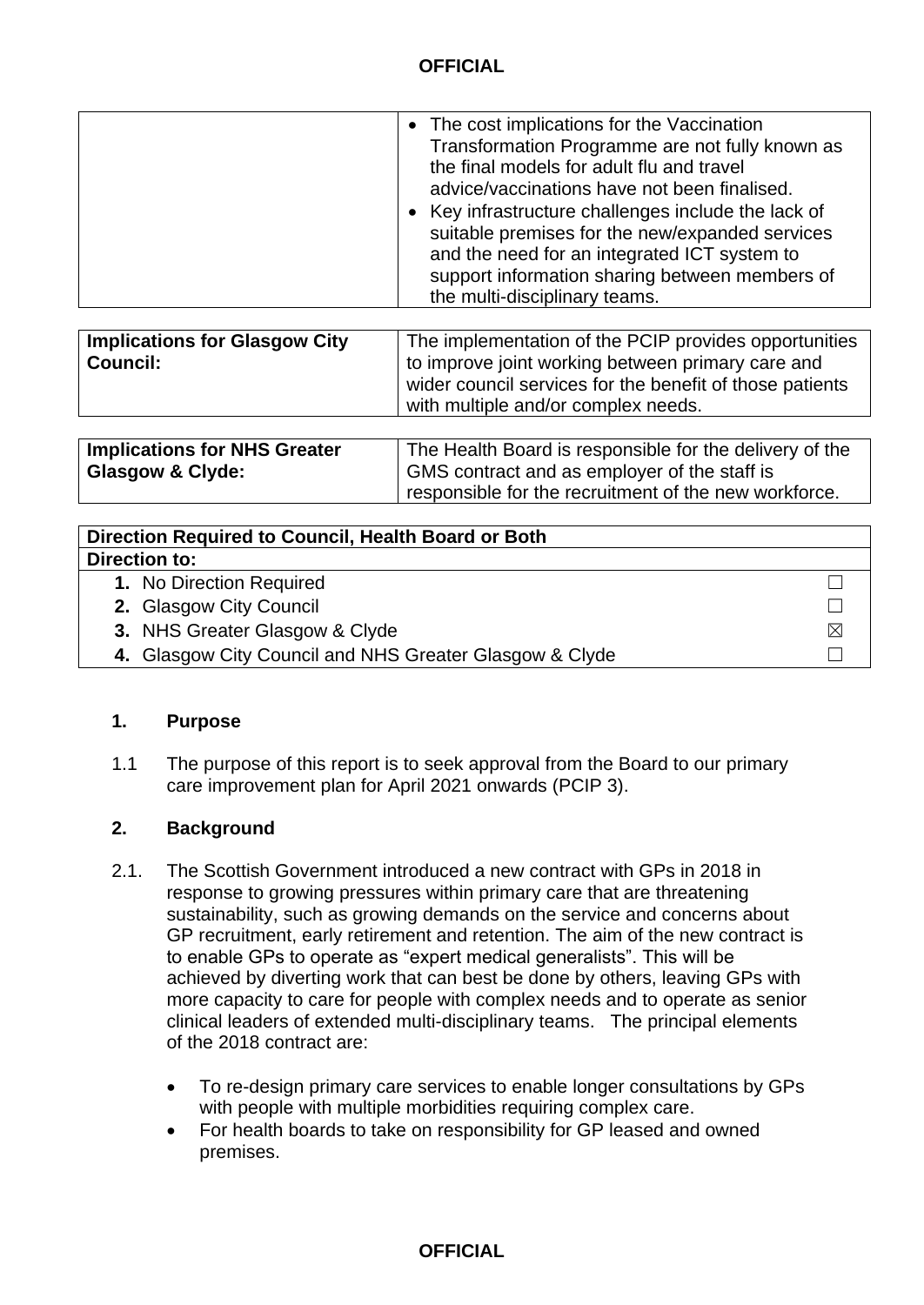- To reduce the risk to GPs from information sharing, improved use of new information technology.
- To give GP clusters a role in quality planning, quality improvement and quality assurance.
- To provide new opportunities for practice staff-nurses, managers and receptionists to contribute to patient care.
- 2.3 To support the introduction of the new contract a **Memorandum of Understanding (MoU),** covering the period 1st April 2018 to 31st March 2021 was signed by the Scottish Government, the British Medical Association, Integration Authorities and NHS Boards. The MoU covered 6 workstreams:
	- Vaccination Transformation Programme
	- Community Treatment and Care Services
	- Pharmacotherapy
	- Urgent Care

1

- Additional practitioners to expand multi-disciplinary teams in primary care, such as physiotherapists and mental health workers
- **Community Links Workers**
- 2.4 The MoU has been followed up by the Scottish Government with an annual funding letter, that outline how the additional investment is allocated to each IJB and the conditions attached to the funding. Based on the NRAC funding formula, it has been expected that Glasgow City's allocation would rise over the three year period to a final budget of £18.792m by 2021-22.<sup>1</sup>
- 2.5 The MoU committed integrated joint boards to develop for each HSCP a **Primary Care Improvement Plan (PCIP),** in collaboration with GPs and other stakeholders. The PCIP sets out how we will deliver on the MoU's priorities over the 3 year period and how we intend to use the additional funding from the Scottish Government. Glasgow's PCIP was approved by the IJB in September 2018, with a requirement to review our plans to bring expenditure within the final year's budget allocation. The PCIP has been updated each year since 2018/19 and the attached plan is our third update (PCIP 3), covering the period 2021/22 and beyond.
- 2.6 In December 2020 the Scottish Government and the BMA issued a "**Joint Letter - the GMS Contract Update for 2021/22 and Beyond**"**.** A revised MoU is being drafted that will provide more detail on how these revised commitments will be implemented**.**

<sup>1</sup> Although described as "earmarked recurring funding" it is emphasised in the Scottish Government funding letter that we should treat these figures as planning assumptions and subject to amendment by Ministers without notice. Future funds will also be subject to the annual parliamentary budget process. The allocation of PCIF requires to be planned alongside separate funding allocated for out of hours primary care and for Action 15 of the national mental health strategy (a part of which is intended for primary care).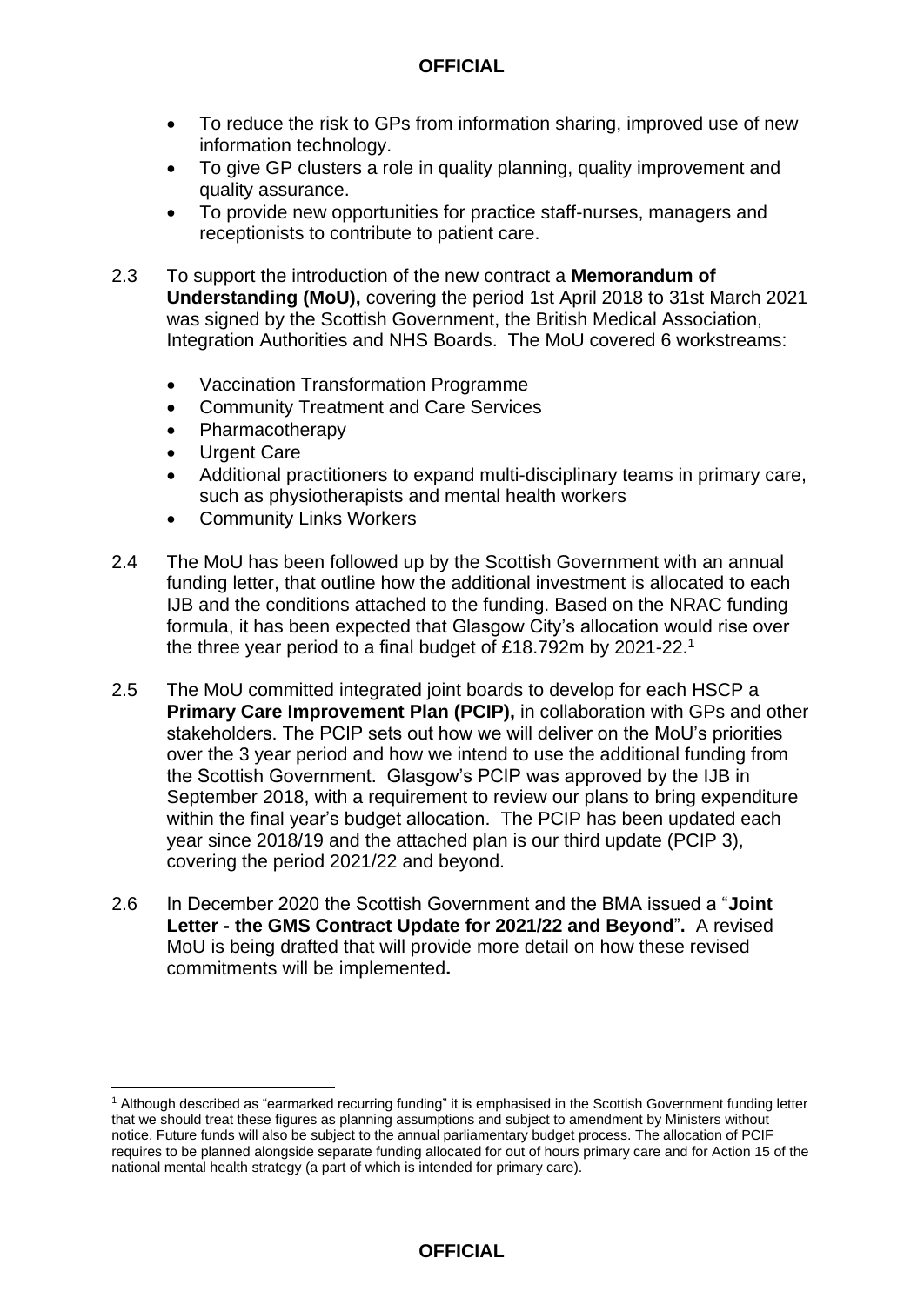#### **3. Summary of PCIP 3 for 2021-22 and beyond**

- 3.1 Progress has been achieved (and continues to be achieved) towards meeting the requirements of the 2018 GP contract and MoU, despite the significant challenges posed by the pandemic during 2020/21. The PCIP 3 provides an update on progress for each of the workstreams as well as a snapshot of the priorities for 2021/22 and beyond.
- 3.2 We know that we will have insufficient funding to fully deliver all the commitments in the 2018 contract and the MoU. In previous financial plans we estimated that to achieve the objectives of the MoU could cost in the region of £33.6m, although up until now we have been working within a more conservative planning assumption of £22.313m to enable planning to progress and also to inform updates to the Scottish Government. No further funding has been made available from the Scottish Government, therefore final plans must be limited to the final funding which is available, which is £18.792m.
- 3.3 Over the past few months, therefore, we have been focusing on how we can make best use of the funding, without breeching the final allocation of expenditure from the Scottish Government. This has meant making difficult choices about where we will need to reduce our planned expenditure. We have consulted with GPs and representatives of the Local Medical Committee and the GP subcommittee on these proposed changes. Whilst there was a recognition by GPs that we need to make these changes, there was naturally a frustration that not all the commitments will be achieved for all 143 practices in Glasgow.
- 3.4 The main changes we are proposing to make to the final workstream budget and recruitment of staff are outlined in the following two tables (tables 1 and 2).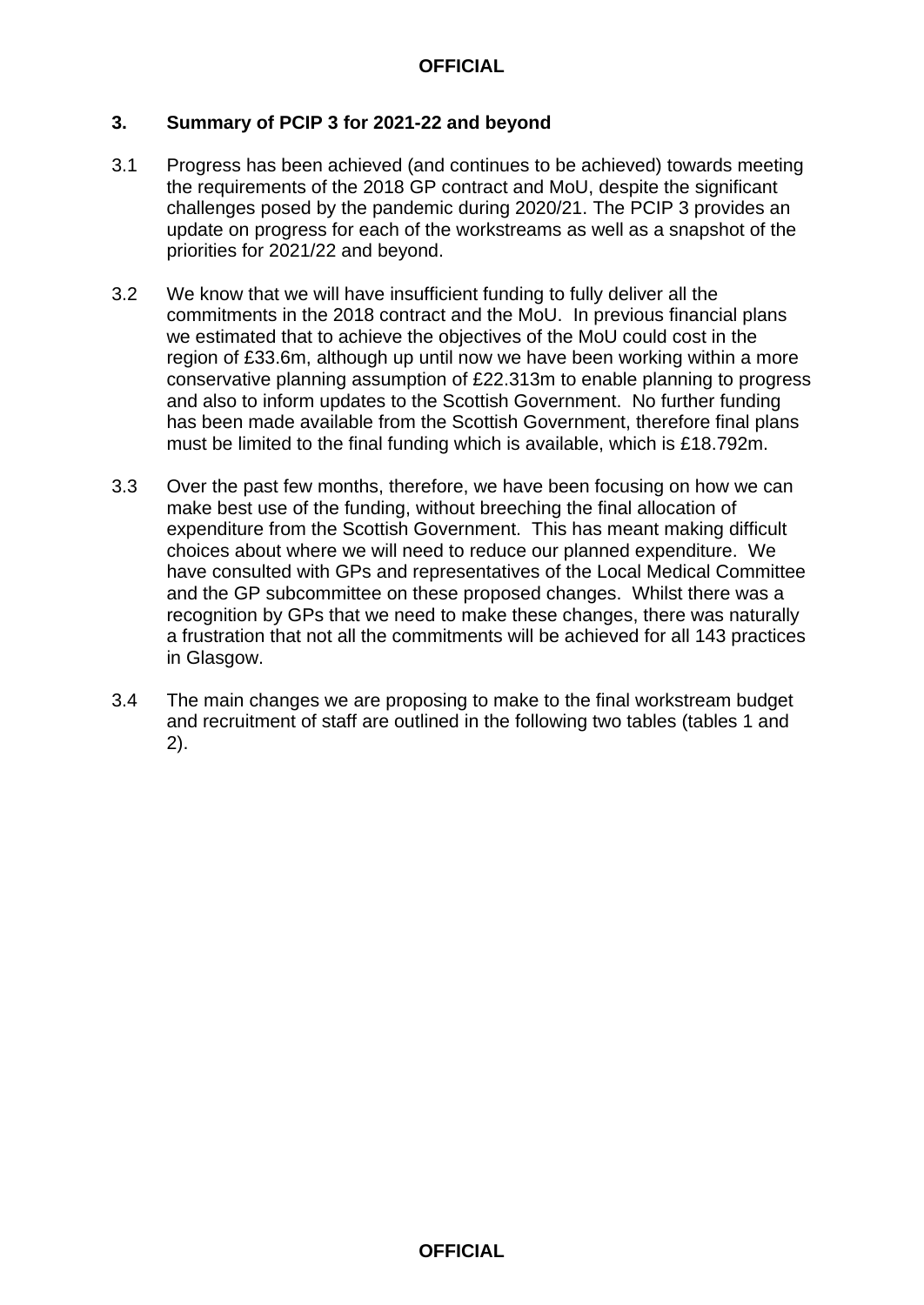| Workstream                 | <b>Previous Planning</b><br><b>Assumptions (£m)</b> | <b>Revised</b><br>Estimate(£m) | <b>Changes</b> | % share of<br>budget |
|----------------------------|-----------------------------------------------------|--------------------------------|----------------|----------------------|
| Vaccination                |                                                     |                                |                |                      |
| Transformation             |                                                     |                                |                |                      |
| Programme                  | 2.550                                               | 2.550                          | 0.000          | 13.57                |
| Pharmacotherapy            | 5.500                                               | 5.500                          | 0.000          | 29.27                |
| <b>CTAC and Phlebotomy</b> | 5.674                                               | 5.500                          | $-0.174$       | 29.27                |
| <b>Urgent Care</b>         | 1.136                                               | 0.660                          | $-0.476$       | 3.51                 |
| <b>Community Links</b>     |                                                     |                                |                |                      |
| <b>Workers</b>             | 2.350                                               | 1.950                          | $-0.400$       | 10.38                |
| <b>Mental Health</b>       | 2.000                                               | 2.000                          | 0.000          | 10.64                |
| <b>Advanced Practice</b>   |                                                     |                                |                |                      |
| <b>Physios</b>             | 2.458                                               | 0.660                          | $-1.798$       | 3.51                 |
| Occupational Therapists    | 0.264                                               | 0.000                          | $-0.264$       | 0.00                 |
| Core support               | 0.381                                               | 0.381                          | 0.000          | 2.03                 |
| Allowance for staff        |                                                     |                                |                |                      |
| turnover                   |                                                     | $-0.409$                       | $-0.409$       |                      |
| Total                      | 22.313                                              | 18.792                         | $-3.521$       | 100.00               |
| <b>Expected SG Funding</b> | 18.792                                              | 18.792                         |                |                      |
| <b>Difference</b>          | 3.521                                               | 0.000                          |                |                      |

# **Table 1 PCIP 3 Budget forecast (Recurring funding only)**

### **Table Workforce recruitment PCIP3**

| Workstream                     | PCIP <sub>2</sub> | PCIP <sub>3</sub> | <b>Difference</b> |
|--------------------------------|-------------------|-------------------|-------------------|
| Vaccination                    |                   |                   |                   |
| Transformation                 |                   |                   |                   |
| Programme                      | 32                | 32                | O                 |
| Pharmacotherapy                | 90                | 90                | 0                 |
| <b>CTAC and Phlebotomy</b>     | 193               | 180               | $-13$             |
| <b>Urgent Care</b>             | 21                | 10                | $-11$             |
| <b>Community Links</b>         |                   |                   |                   |
| <b>Workers</b>                 | 41                | 43                | $\overline{2}$    |
| <b>Mental Health</b>           | 25                | 25                | 0                 |
| <b>Advanced Practice</b>       |                   |                   |                   |
| Physios                        | 51                | 11                | $-40$             |
| <b>Occupational Therapists</b> | $\overline{2}$    | 0                 | $-2$              |
| Core support                   | 6                 | 6                 | $\Omega$          |
| Total                          | 461               | 397               | $-64$             |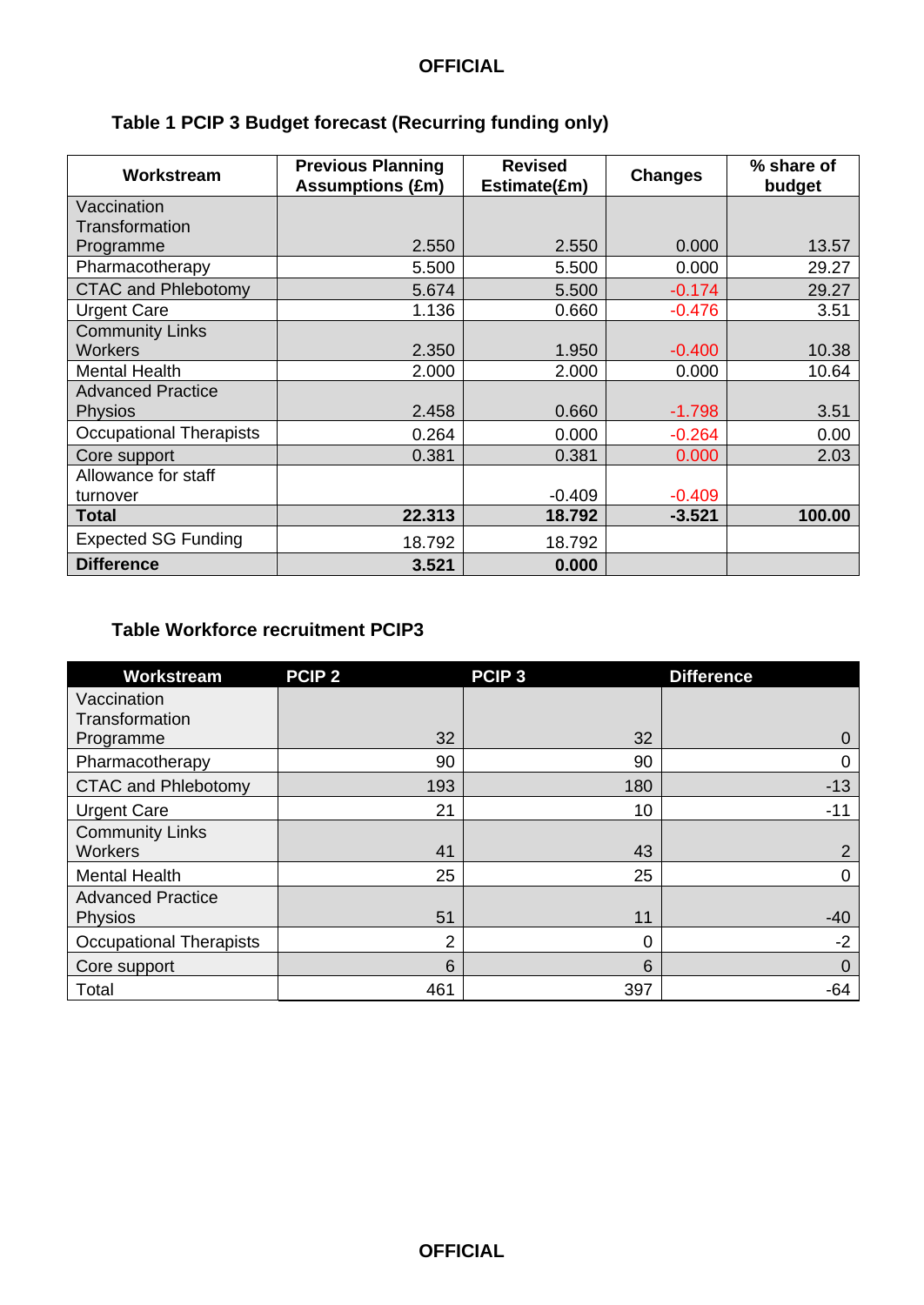- 3.5 The expenditure table (table1) shows that we will, broadly, maintain existing expenditure plans for the Vaccination Transformation Plan, Community Treatment and Care Services, Pharmacotherapy Services, Community Links Workers and Mental Health. These reflect the "must dos" in the 2018 GP Contract/MoU and the priorities expressed by GPs during the consultation.
- 3.6 The main reductions in planned expenditure will be made on our Urgent Care, MSK Physiotherapy and Occupational Therapy Services.
- 3.7 We have retained expenditure in the project management costs but we will be reviewing these during 2021.
- 3.9 There remain a number of uncertainties in the final budget (for example, there is not an agreed model or costing for the final vaccination programme), therefore, we will need to revisit these expenditure estimates as we obtain more clarity.

#### **4. Proposed Use of Unutilised PCIP Funding 2021-2023**

- 4.1 Now we are in the final year we are planning on how to carry forward unspent funds from the earlier years of the programme. As this funding will not be recurrent we are proposing in PCIP 3 to use this funding for two main projects in 2021/22 and 2022/23. This funding amounts to £4.5m:
	- Investment in upgrading of property of £3.0m reconfiguring the layouts of some of our health centres to provide additional treatment, consultation rooms and agile working space for services delivered by PCIP funding. This will address one of the main obstacles to the programme, which has been the lack of suitable accommodation. Discussions are underway within the HSCP and with NHS Greater Glasgow & Clyde Estates Team to supplement investment in these properties to provide an effective and efficient way of creating additional space, without the need to purchase and/or lease new premises. More detailed proposals are to be submitted to the Primary Care Implementation Leadership Group (ILG) and the NHS Capital Planning Group for approval.
	- To provide funding of £1.5m in conjunction with the one-off additional expenditure of £0.600m from the Scottish Government to allow us to increase the number of practices supported by Community Links Workers by 81 for the next 18 months (66.4 whole time equivalent posts). At the end of the 18 month period the number of CLWs will decrease back to current 43 wte posts (covering 41 practices), unless additional recurring funding is made available by the Scottish Government.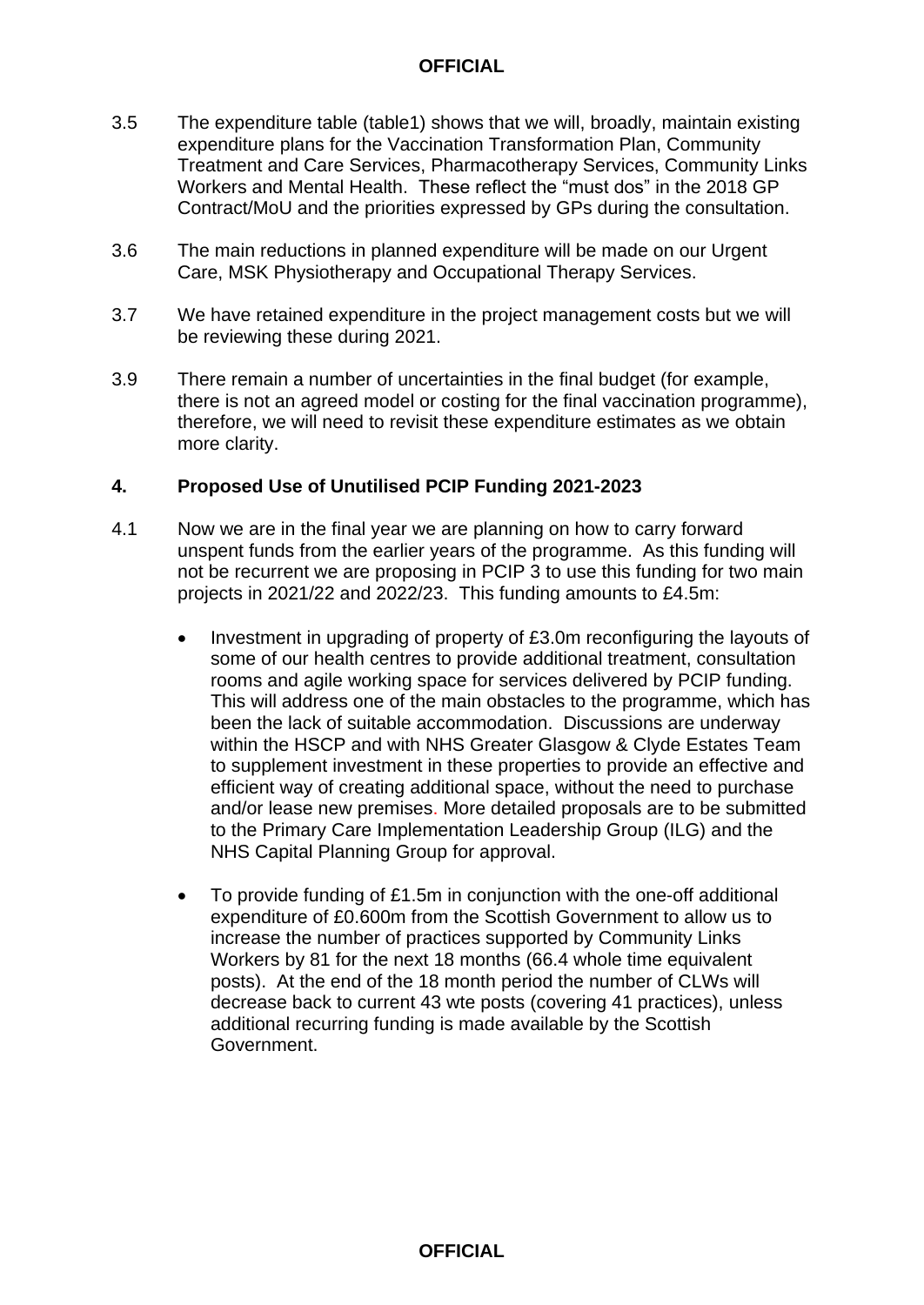#### **5. Recommendations**

- 5.1. The Integration Joint Board is asked to:
	- a) note the contents of this report;
	- b) Approve the attached PCIP 3.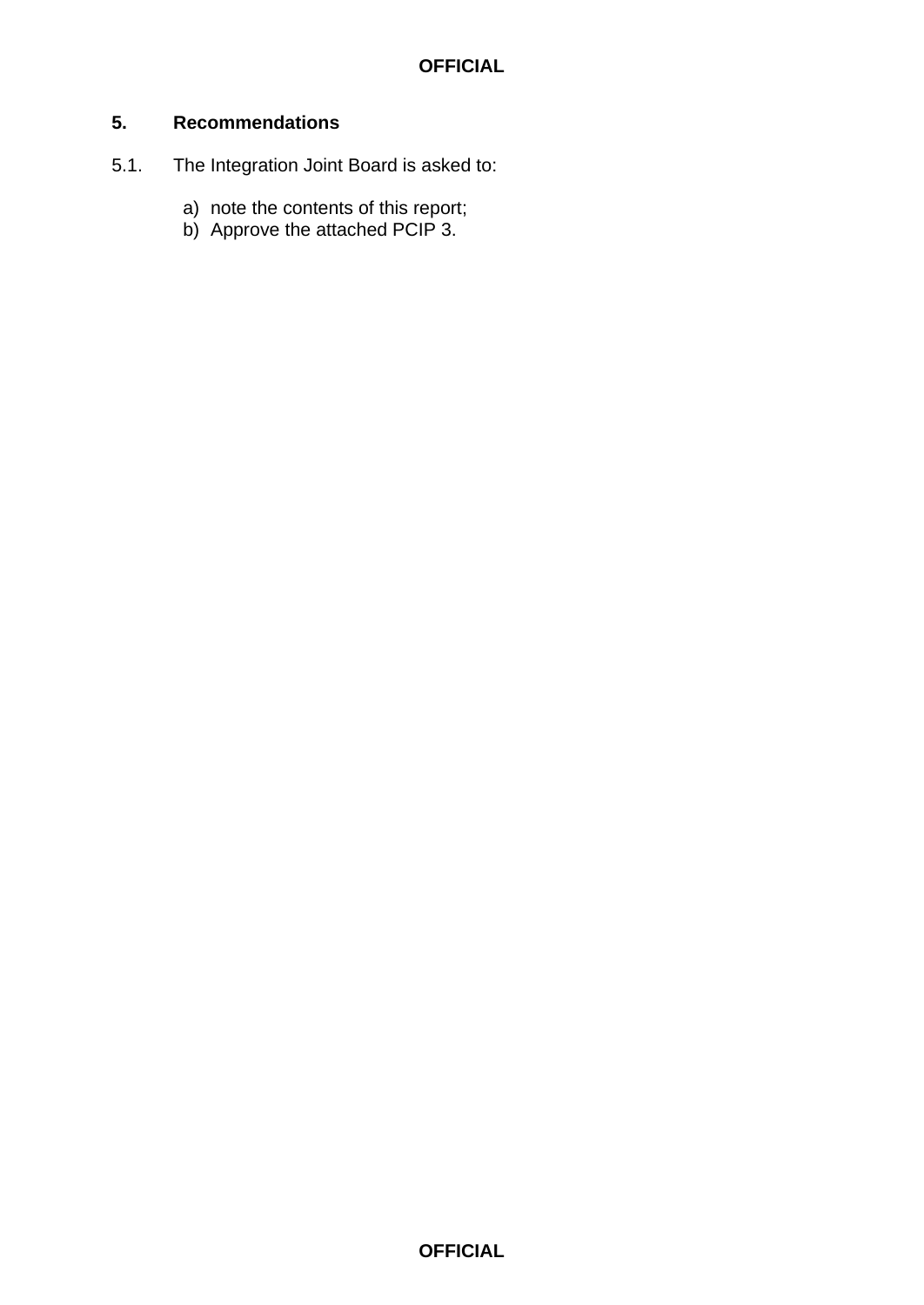

# **Direction from the Glasgow City Integration Joint Board**

| $\overline{\mathbf{1}}$ | Reference number                                                                                                     | 240321-09                                                                                                                                                                                                                   |
|-------------------------|----------------------------------------------------------------------------------------------------------------------|-----------------------------------------------------------------------------------------------------------------------------------------------------------------------------------------------------------------------------|
| $\overline{2}$          | <b>Report Title</b>                                                                                                  | Primary Care Improvement Plan April 2021 onwards (PCIP 3)                                                                                                                                                                   |
| $\overline{3}$          | Date direction issued by Integration Joint<br><b>Board</b>                                                           | 24 March 2021                                                                                                                                                                                                               |
| $\boldsymbol{4}$        | Date from which direction takes effect                                                                               | 24 March 2021                                                                                                                                                                                                               |
| $\overline{\mathbf{5}}$ | <b>Direction to:</b>                                                                                                 | NHS Greater Glasgow and Clyde only                                                                                                                                                                                          |
| $\overline{6}$          | Does this direction supersede, revise or<br>revoke a previous direction - if yes, include<br>the reference number(s) | Yes (reference number: 080519-7-a) Supersedes                                                                                                                                                                               |
| $\overline{7}$          | <b>Functions covered by direction</b>                                                                                | Staff recruitment in support of priority workstreams as outlined in PCIP 3                                                                                                                                                  |
| $\bf{8}$                | <b>Full text of direction</b>                                                                                        | NHS Greater Glasgow and Clyde is directed to allocate the funding to take<br>forward the priorities of the PCIP 3 as outlined in this report.                                                                               |
| 9                       | <b>Budget allocated by Integration Joint Board</b><br>to carry out direction                                         | Budget allocation to carry out this direction is £18.792m as indicated in Table 1<br>of this report and in Section 5 of PCIP 3 (recruitment) and £4.5m (property<br>upgrades and community links workers) as per section 4. |
| 10                      | Performance monitoring arrangements                                                                                  | Performance to be monitored every 6 months aligned to reporting of Local<br>Implementation Tracker to Scottish Government.                                                                                                  |
| 11                      | Date direction will be reviewed                                                                                      | September/October 2021                                                                                                                                                                                                      |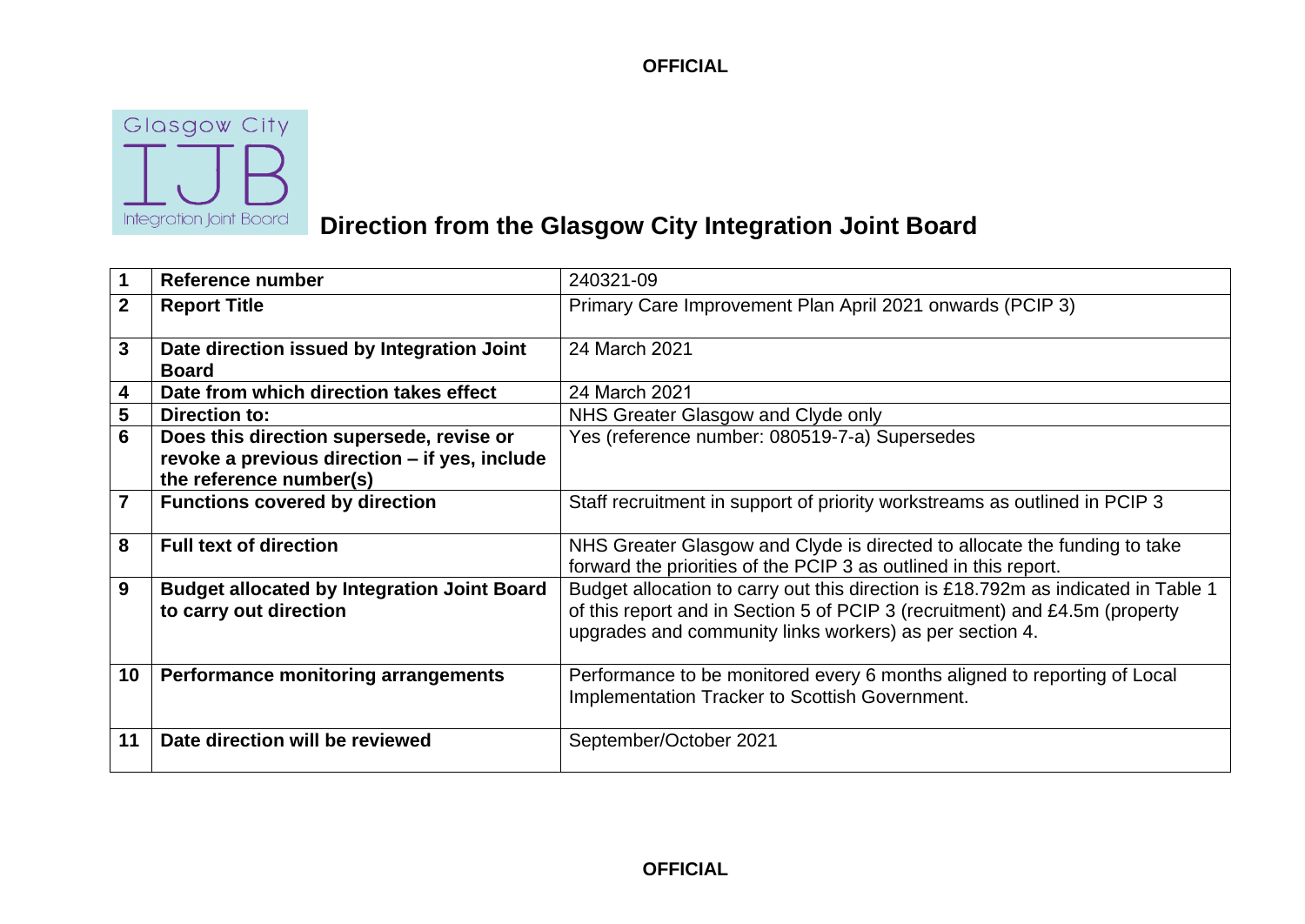

# **Glasgow City**

**Primary Care Improvement Plan (PCIP 3) 2021-2022 and beyond March 2021**

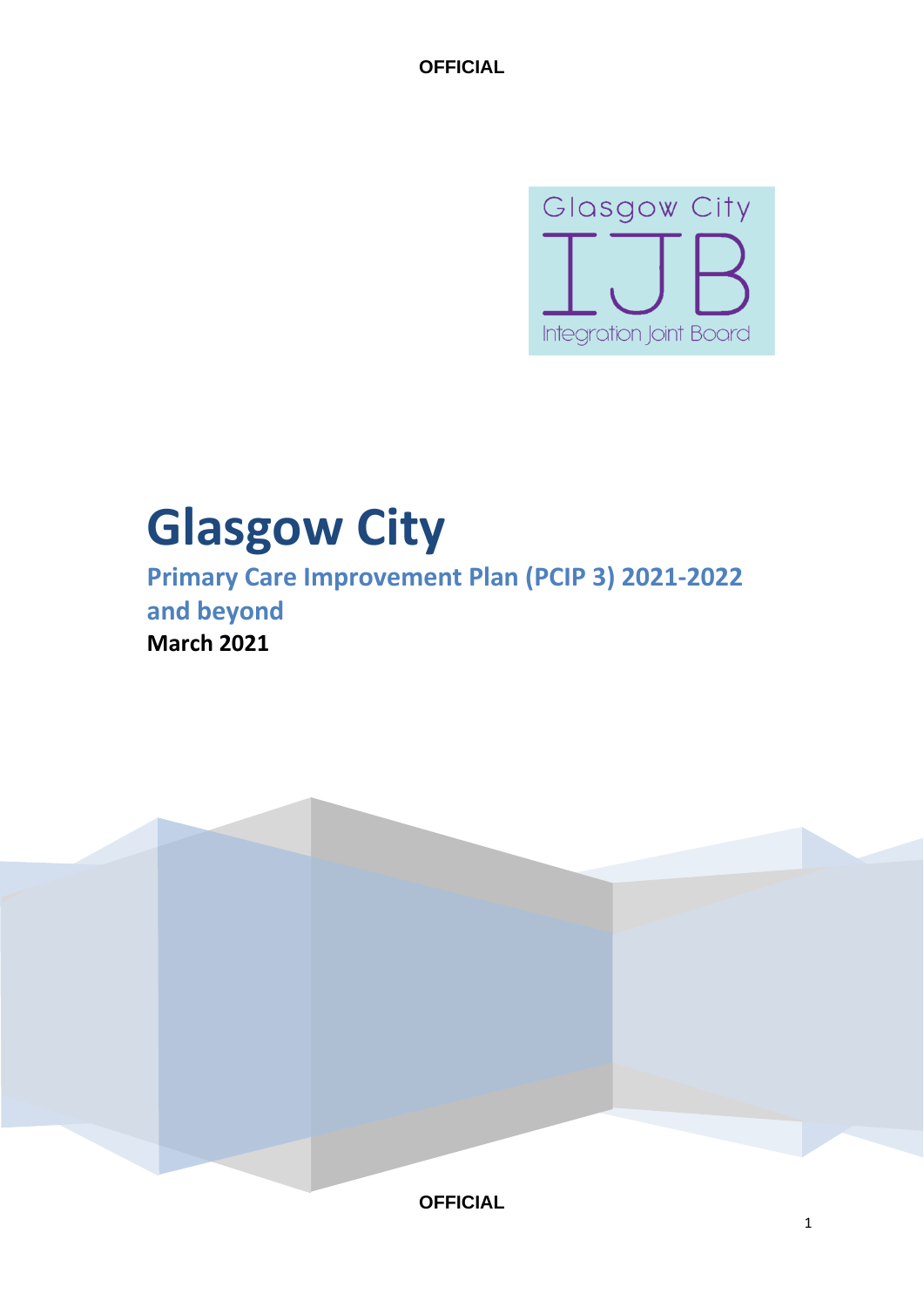### **Contents**

#### **Section**

- 1.0 Background
- 2.0 Stakeholder Involvement

2.1 Stakeholder involvement with developing PCIP 3 2.2 Priorities identified by GPs

- 3.0 Work Streams: Progress and Plans
	- 3.1 Vaccination Transformation Programme (VTP) ➢ Childhood Immunisation
		- ➢ Adult Immunisation (Pneumococcal, Flu, Shingles)
		- ➢ Travel Vaccinations
	- 3.2 Pharmacotherapy
	- 3.3 Community Treatment & Care Services
	- 3.4 Urgent Care
	- 3.5 Additional Professionals for Multi-Disciplinary Teams
		- ➢ Community Link Workers
		- ➢ Mental Health
		- ➢ Physiotherapy
		- ➢ Occupational Therapy
- 4.0 Infrastructure and Support for Implementing PCIP
	- 4.1 Sustainability
	- 4.2 Collaborative and Leadership Learning
	- 4.3 Premises and Space Planning
	- 4.4 Patient Engagement
	- 4.5 Digital Infrastructure
	- 4.6 Evaluation
- 5.0 Financial and Workforce Plans
	- 5.1 Financial Plan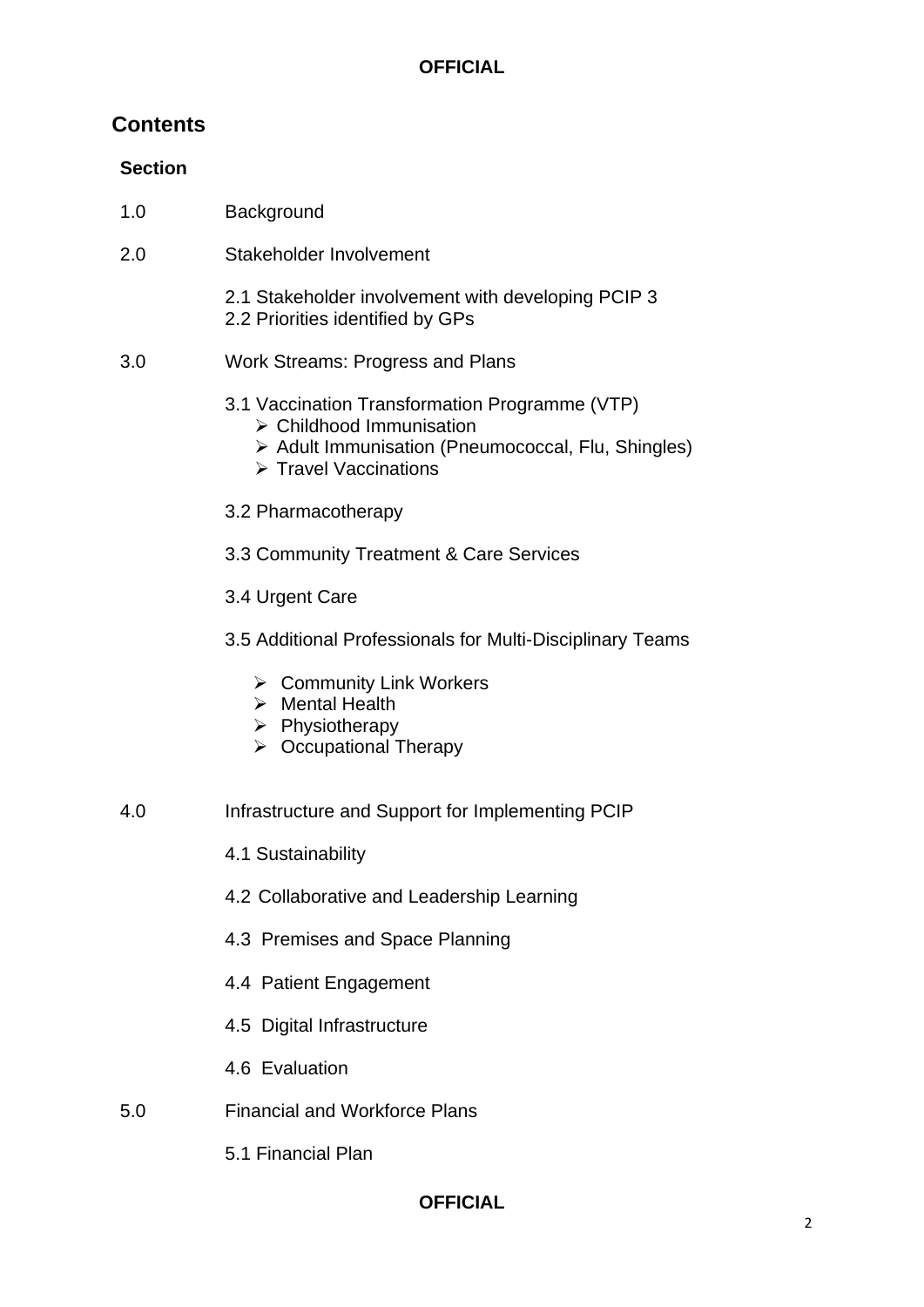- 5.2 Workforce Plan
- 6.0 Programme Summary
- 7.0 Appendices
	- ➢ National Local Implementation Tracker
	- ➢ Full text of the joint letter from the Scottish Government and the BMA<sup>1</sup>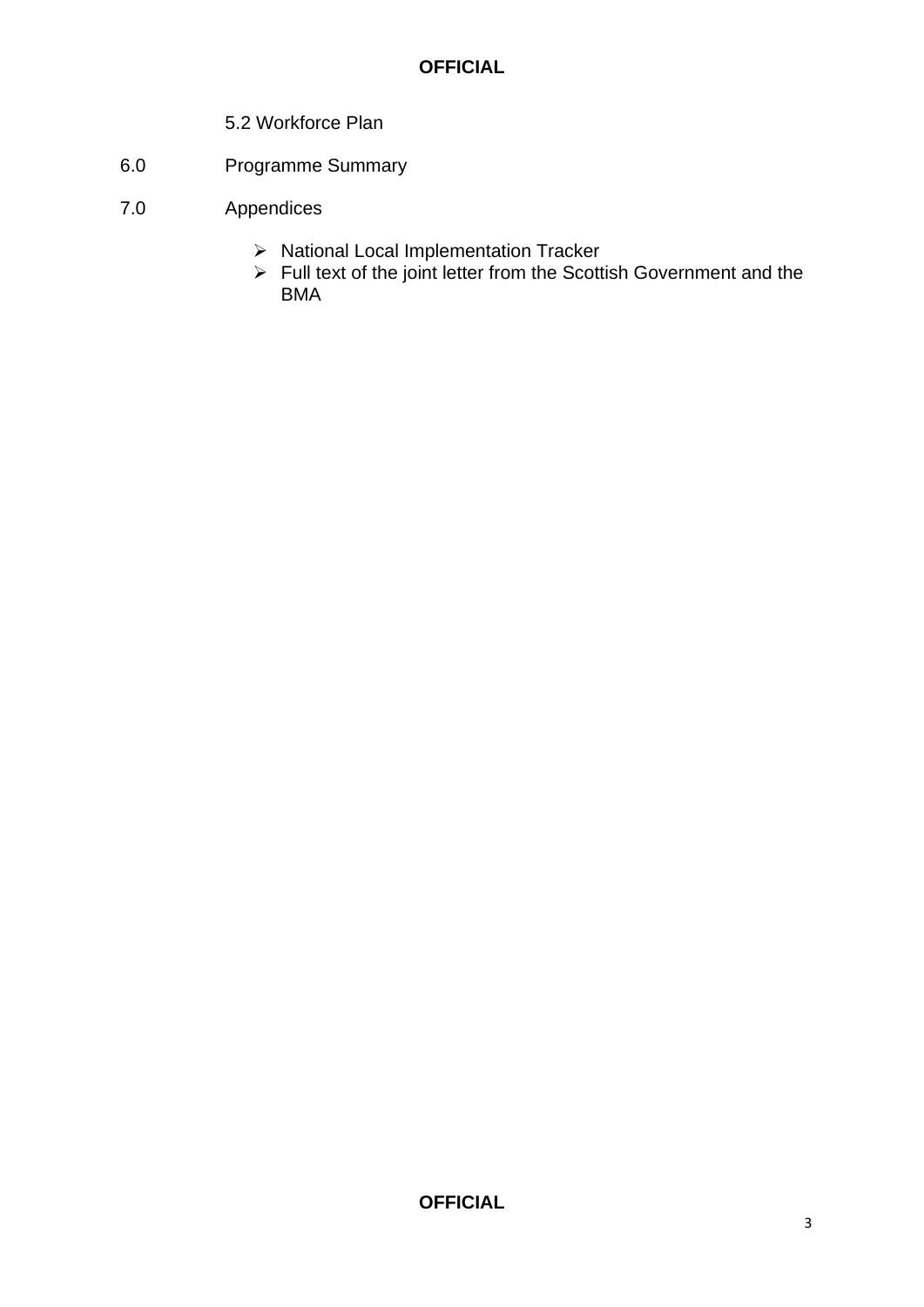#### **Section 1: Background**

In 2017/18 agreement was reached by the Scottish Government and the Profession on the new GP contract. The **Primary Care Implementation Plans (PCIPs)** were intended to explain how this will happen in each HSCP area over a three years period until full delivery in 2021/22.

The new contract was introduced in April 2018 in response to the growing pressures within primary care that are threatening sustainability, such as growing demands on the service and concerns about GP recruitment, early retirement and retention. The aim of the contract is to enable GPs to operate as "expert medical generalists". This will be achieved by diverting work that can best be done by others, leaving GPs with more capacity to care for people with complex needs and to operate as senior clinical leaders of extended multi-disciplinary teams. The principal elements of the 2018 contract are:

- To re-design primary care services to enable longer consultations by GPs with people with multiple morbidities requiring complex care.
- For health boards to take on responsibility for GP leased and owned premises.
- To reduce the risk to GPs from information sharing, improved use of new information technology.
- To give GP clusters a role in quality planning, quality improvement and quality assurance.
- To provide new opportunities for practice staff-nurses, managers and receptionists to contribute to patient care.

To support the introduction of the new contract a **Memorandum of Understanding (MoU)** covering the period 1st April 2018 to 31st March 2021 was signed by the Scottish Government, the British Medical Association, Integration Authorities and NHS Boards. The MoU covered 6 workstreams:

- Vaccination Transformation Programme
- Community Treatment and Care Services
- Pharmacotherapy
- Urgent Care

**.** 

- Additional practitioners to expand multi-disciplinary teams in primary care, such as acute musculoskeletal physiotherapy services, community mental health services
- Community Links Workers

The MoU has been followed up by the Scottish Government with annual funding letters, which outline how the additional investment is allocated to each IJB and the conditions attached to the funding. Based on the NRAC funding formula, Glasgow City's allocation would rise over the three year period to a final budget of £18.792m by 2021-22.<sup>1</sup>

<sup>1</sup> Although described as "earmarked recurring funding" it is emphasised in the Scottish Government funding letter that we should treat these figures as planning assumptions and subject to amendment by Ministers without notice. Future funds will also be subject to the annual parliamentary budget process. The allocation of PCIF to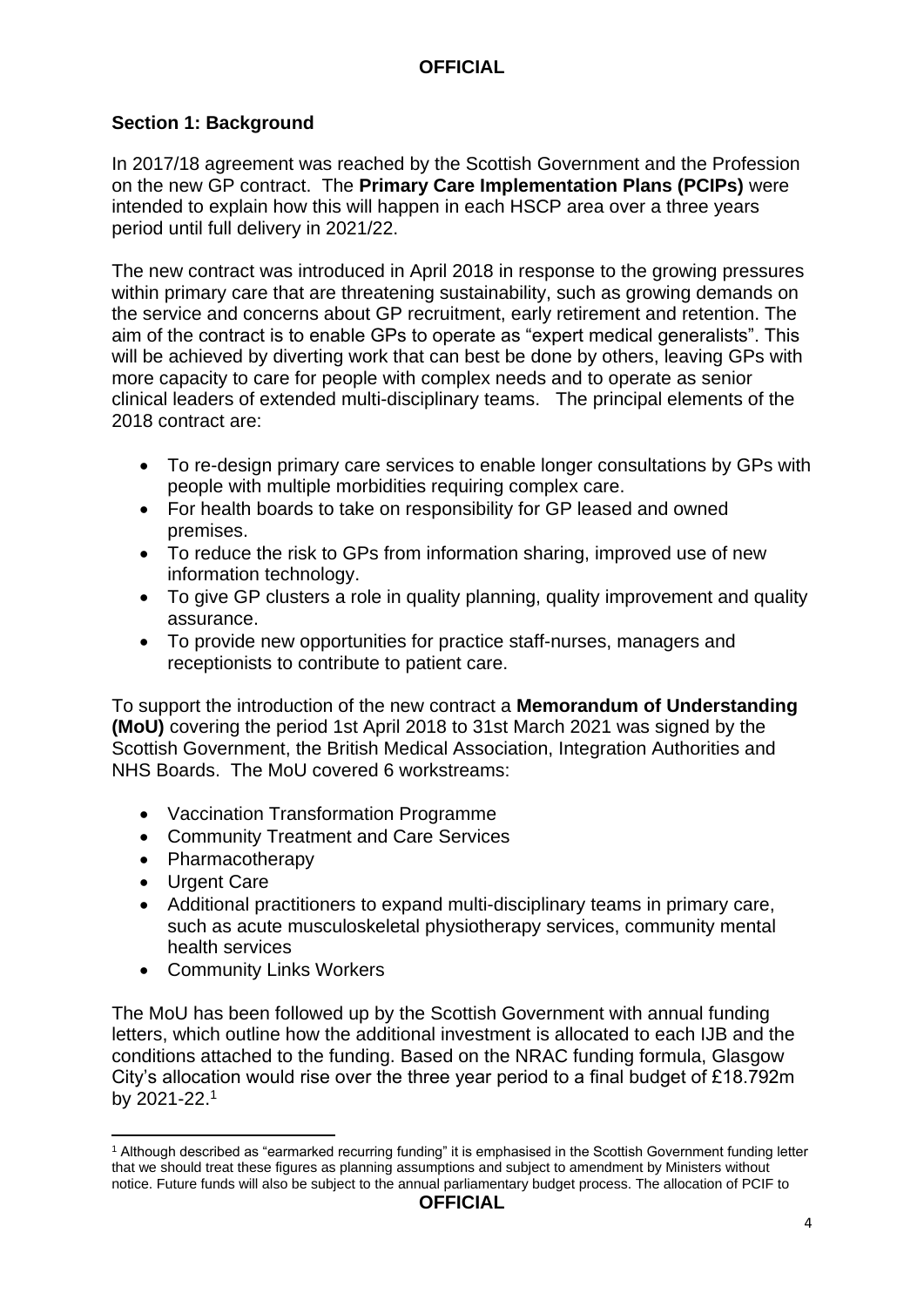The MoU committed integrated joint boards to develop for each HSCP a **Primary Care Improvement Plan (PCIP)** in collaboration with GPs and other stakeholders. The PCIP sets out how we will deliver on the MoU's priorities over the 3 year period and how we intend to use the additional funding from the Scottish Government. Glasgow's PCIP was approved by the IJB in September 2018, with a requirement to review our plans to bring expenditure within the final year's budget allocation. The PCIP has been updated each year since 2018/19 and this plan is our third update (PCIP 3), covering the period 2021/22 and beyond.

The Scottish Government has requested completion by partnerships of a tracker every six months summarising progress since July 2018 and setting out scheduled spend and recruitment. The latest tracker is included as Appendix 1.

In December 2020 the Scottish Government and the BMA issued a "**Joint Letter the GMS Contract Update for 2021/22 and Beyond**" (see Appendix 2)**.** A revised MoU is being drafted that will provide more detail on how these revised commitments will be implemented.

**<sup>.</sup>** each health board/IJB is based on the use of the methodology developed by the National Resource Allocation Committee (NRAC).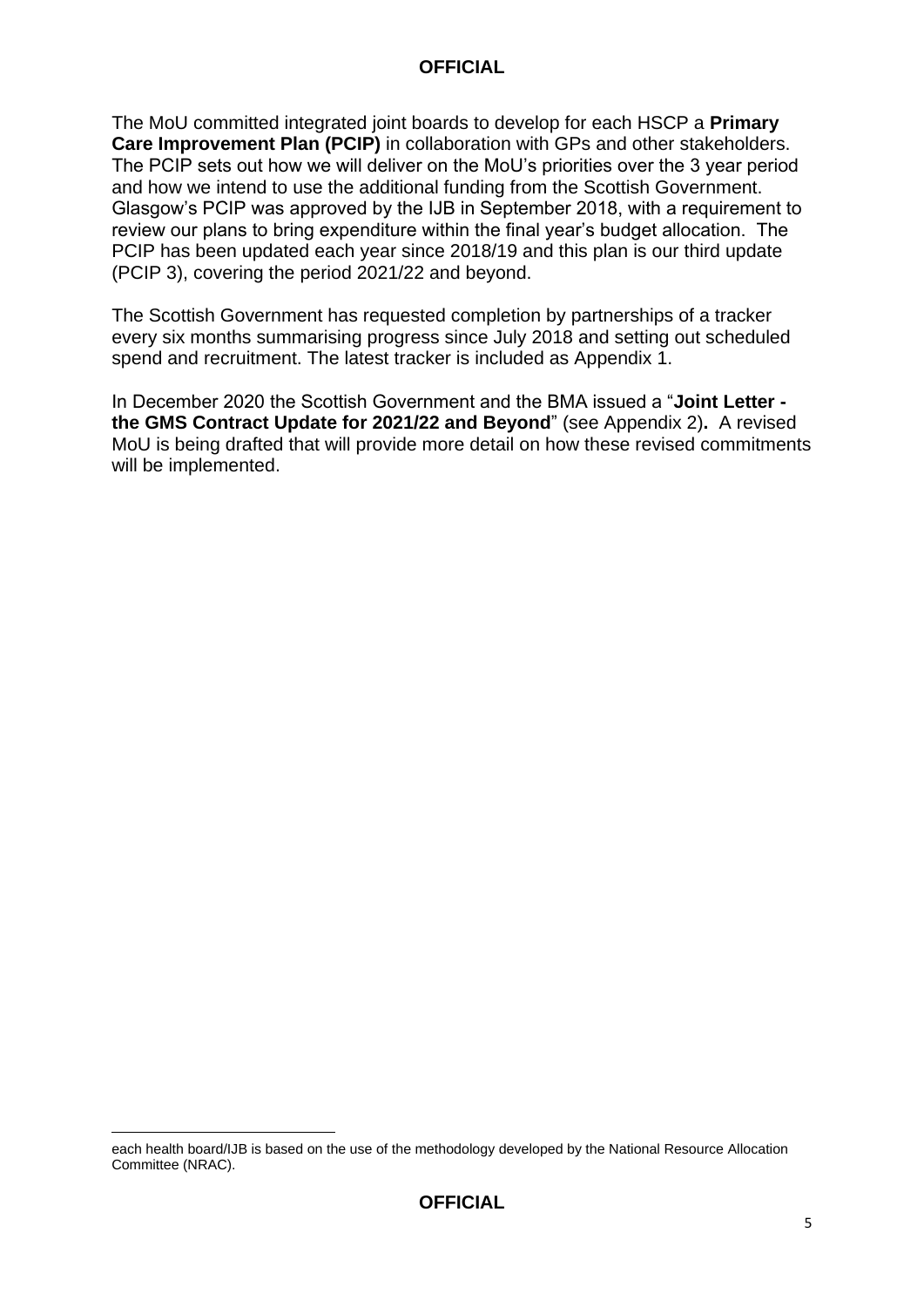#### **Section 2: Stakeholder involvement**

#### **2.1 Stakeholder involvement with developing PCIP 3**

In previous years we have undertaken a range of stakeholder engagement activities to report back on progress and to seek input to our future plans. For example, in September 2019 we held a number of events with primary care staff at Hampden Park as part of the mid-year review process. We have met with individual groups of practitioners, such as practice managers, practice nurses and GPs on a regular basis as part of our on-going participation and engagement programme. Individual workstreams have undertaken engagement activity on specific elements of their work.

As a consequence of the pandemic our opportunities for engagement have become more constrained, since we moved to on-line meetings and staff became very busy in responding to the Coronavirus. However, throughout the past year we made every attempt to keep stakeholders involved in the implementation of the programme and in developing different aspects of the programme. For example, we have representation by GPs and practice managers in our workstream groups.

As part of the preparation for PCIP 3 we held a development session with Cluster Quality Leads (CQLs) and Practice Quality Leads (PQLs)<sup>2</sup> in November 2020, that allowed us to explore their priorities for the investment and how we could reduce our estimated expenditure to ensure we do not exceed our final years' budget allocation. We followed this up with meetings with CQLs in each of the localities during January and February 2020 and asked them to seek the views of GPs in their clusters.

The PCIP Implementation Leadership Group (ILG) has continued to meet regularly over the past year and has allowed the HSCP to ensure that the Local Medical Committee and the GP subcommittee to be a core part of the decision making process. The ILG has overall leadership for planning, financial management and coordination of implementation at a city level and – combined with our locality engagement - ensures that the deployment of investment fits best with GP preferences as well as increasing effectiveness and matching local needs and circumstances. In 2020/21 this collaborative working at locality and city level has increased all stakeholder understanding of the challenges to deliver fully on the MoU commitments and to make best use of limited resources.

**.** 

<sup>2</sup> NHS Circular

PCA(M)(2016)(7)

GP clusters – Scotland – A One Page Guide for GP Practices for 2016/17

GP clusters were introduced in Scotland with the 2016/17 GMS agreement between the Scottish GP Committee and the Scottish Government. The agreement specifies that each GP practice will have a Practice Quality Lead that will engage in a local GP cluster. Each GP cluster will have a GP designated as a Cluster Quality Lead who will have a coordinating role within the cluster. It is expected that GP clusters will have direct involvement and influence in improving the quality of all health and social care services provided to patients registered within their locality. This will include services that are not provided by GP practices in the community including those provided by secondary care.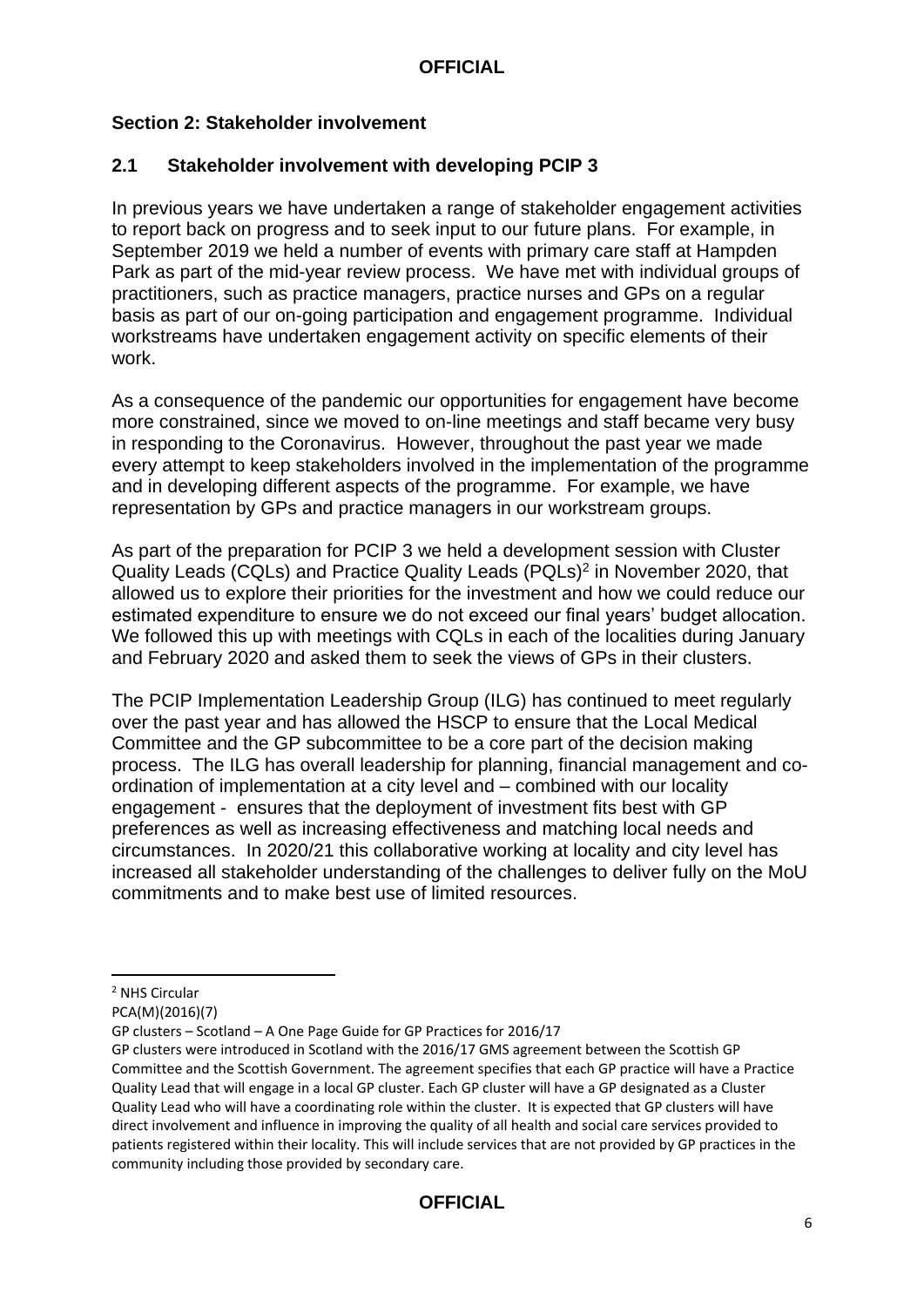#### **2.2 Priorities identified by GPs**

The following key messages were made by CQLs and PQLs when we discussed with them the future years' budgets for PCIP:

- A concern that the budget allocation for Glasgow City will not be sufficient to meet all the commitments in the 2018 contract and the MoU.
- Concern that some practices will have more support from PCIP than others and a strong view of the importance of equity in the share of resources across practices because the 2018 contract is for all GPs.
- Support for the priority to being given to the pharmacotherapy workstream.
- Strong emphasis on strengthening our approach to mental health with a preference that support should be based, wherever possible, by having mental health practitioners based in practices as per the MoU commitment.
- No consensus on whether or not reducing GP home visits as part of the Urgent Care workstream should be a priority for investment.
- A continued stress from GPs that the PCIP investment should be focused primarily on those interventions which have been shown to reduce GP workload and to free up their time so that they can operate fully as "expert medical generalists".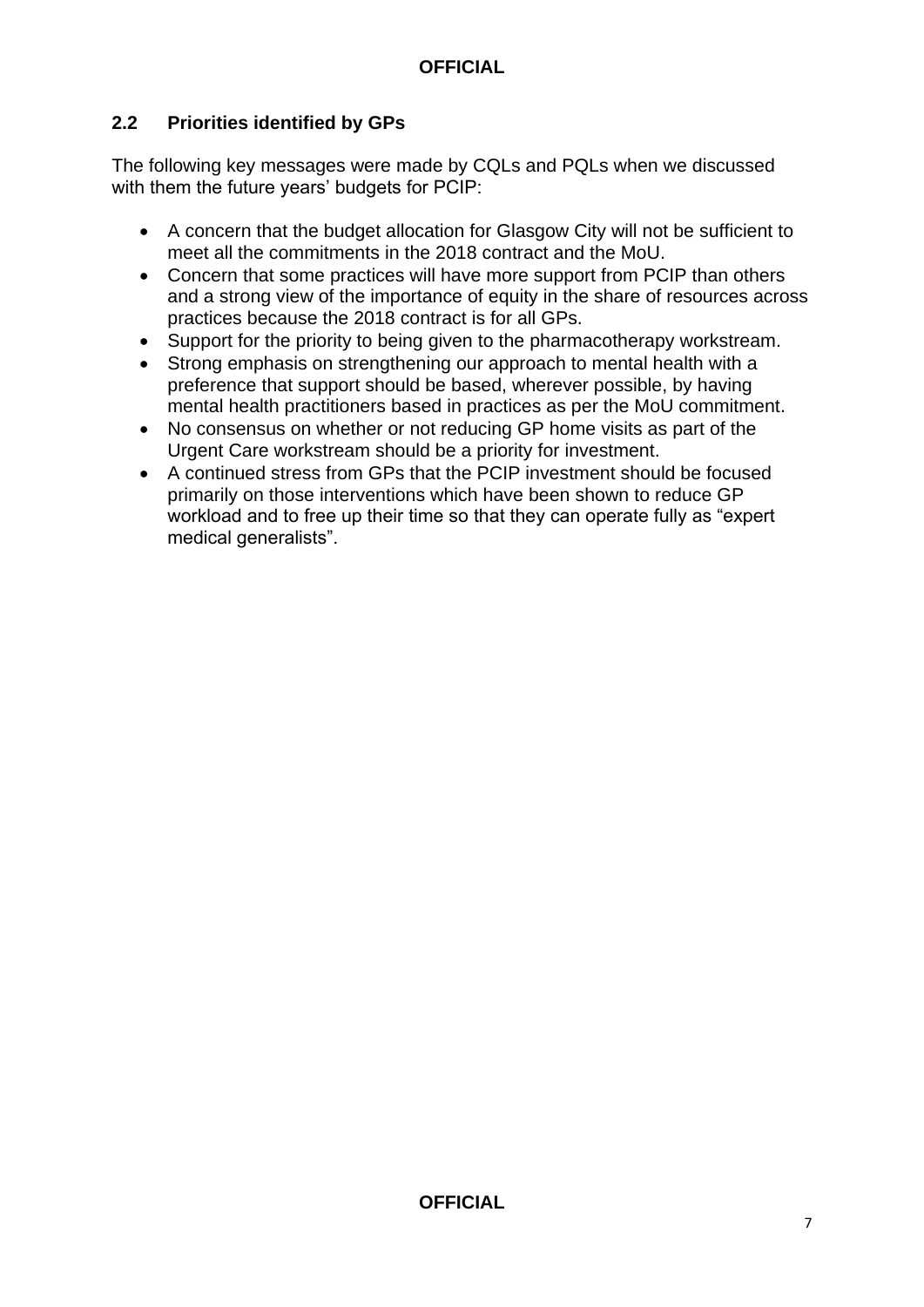#### SECTION 3: Workstreams Progress and Plans

#### **3.1 Vaccination Transformation Programme (VTP)**

#### **Background**

The objectives of the Vaccination Transformation Programme is to transfer responsibility for delivering a range of vaccinations from GPs to NHS Boards/HSCPs. There are five 5 vaccinations included in the PCIP programme.

The overall Vaccination Transformation Programme (VPT) is coordinated at a NHSGG&C Board level, although we have a Glasgow group that oversees implementation in the city

#### **Progress so far**

Progress has varied across the different programmes. One of the main limiting factors for the adult flu programme has been the lack of a bespoke IT system for call and recall and data sharing arrangements between practices and the wider system. Detailed below is an update on progress and the future direction for the vaccination programmes;

#### Childhood Immunisation Programme

The Children's programme has been transferred fully to the HSCP and includes;

- Pre 5 Routine and School Immunisation Programmes, including flu is being delivered by HSCP staff by a dedicated team hosted by the North West Locality that covers the whole of the Board area.
- The HSCP delivered 2 to 5 year old Flu Vaccination Programme in 2020/21 using temporary staff contracted on a fixed term basis.

#### Adult Immunisation (Pneumococcal, Flu and Shingles)

Adult vaccinations is an extensive programme which is both age and risk based covering flu, shingles, pneumococcal, and the pertussis vaccine for all pregnant women. With progress being made at variable rates across the VTP programme as follows:

- From 2020/21 all the immunisations for pregnant women for pertussis are being delivered by Maternity Services.
- Adult Shingles and Pneumococcal remains with general practice and planning is underway for Pneumococcal to transfer to the HSCP in 2021/22. Shingles will only transfer when a non-live vaccination becomes available.
- Adult Flu in 2020/21 a hybrid model was implemented because of the difficulty of providing mass vaccinations within the constraints imposed by the high levels of infection control that is now required because of the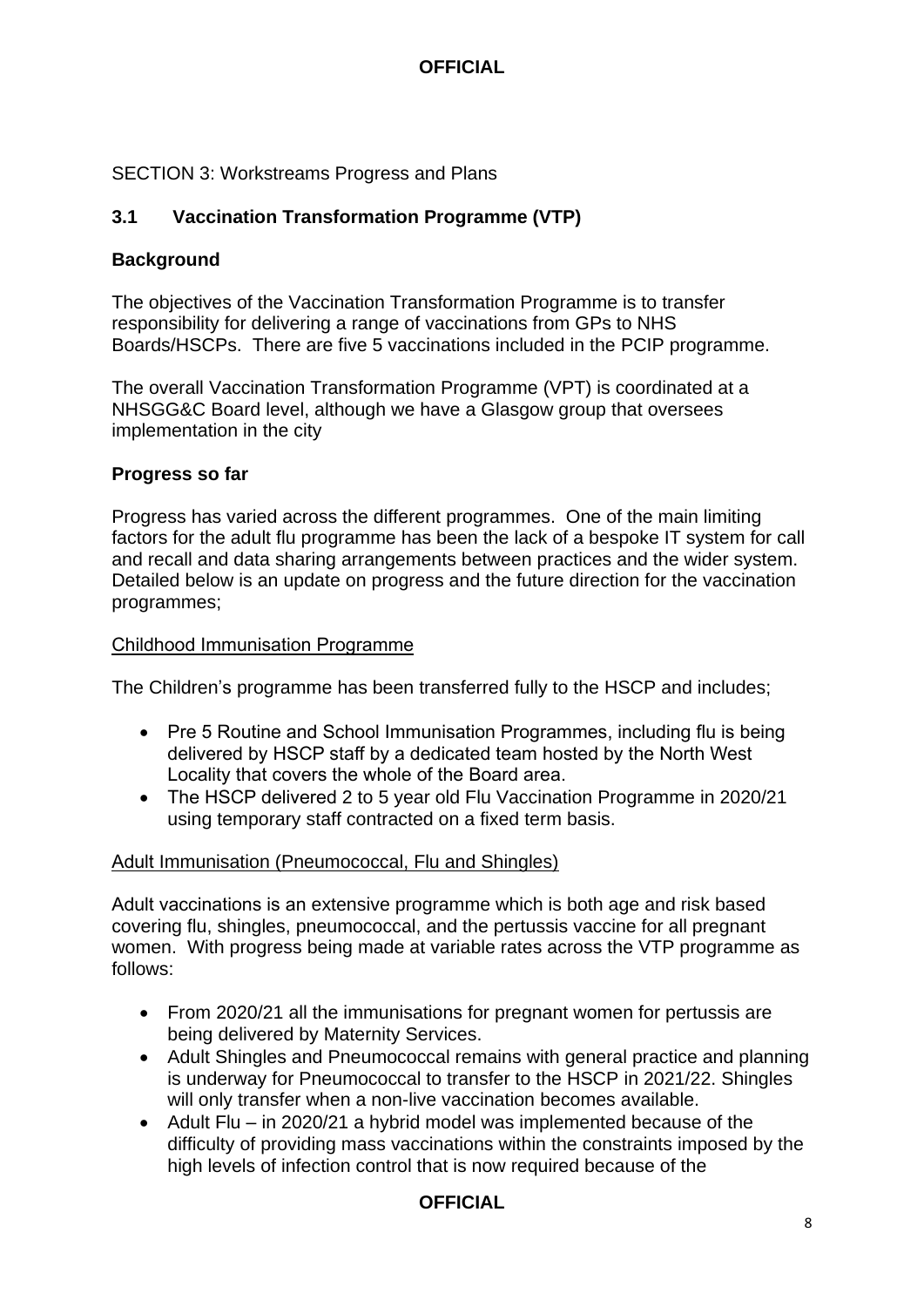Coronavirus, such as requirements related to social distancing. This hybrid model was comprised of:

- ➢ HSCP delivered vaccination to all over 65 years.
- $\triangleright$  Housebound patients vaccination was delivered by HSCP teams with 141 practices opting into the programme for 2020/21. This cohort included carers of housebound patients eligible for vaccine
- ➢ For patients aged between 18 and 64 years who are "at risk" responsibility remained with general practices.
- $\geq$  42 practices were unable to provide the vaccinations in their surgeries because of insufficient space to meet social distancing guidelines and these practices provided "vaccinator time" instead at HSCP clinics.
- $\triangleright$  A new cohort of patients aged 55 to 64 years was defined last year but the funding for these was not included in the MoU commitments or the original PCIP and in future will be dependent on funding and vaccinations being available.
- ➢ Community pharmacists were commissioned to provide a "mop-up" of patients who did not receive a vaccination in the first 3 months of the programme.

In 2020/21 staff were redirected from our Community Treatment and Care service to support the adult flu vaccinations and, therefore, we will need to consider how we recruit additional staff to deliver the programme for 2021/22 as it is unlikely that we will be able to re-deploy them for future years, without major disruptions to the delivery of CTAC services.

#### Travel Vaccination and Health Advice

A three tier model for travel health advice and travel vaccinations has been proposed nationally. Whilst planning continues, there is limited information available on the delivery of travel vaccinations and, therefore, no details of projected costs for this part of the programme to assess the implications for the final budget. The travel health advice will not be delivered by 2021/22

#### **Looking ahead – 2021 and beyond**

The "**Joint Letter - the GMS Contract Update for 2021/22 and Beyond**" issued by the Scottish Government and the BMA stated that:

"Vaccinations that are still in the core GMS contract under the Additional Services Schedule, such as childhood vaccinations and immunisations and travel immunisations, will be removed from GMS Contract and PMS Agreement regulations by 1 October 2021. All historic income from vaccinations will transfer to the Global Sum 2022-23 including that from the five vaccination Directed Enhanced Services<sup>1</sup>. Whilst our joint policy position remains that general practice should not be the default provider of vaccinations, we understand that practices may still be involved in the delivery of some vaccinations in 2022-23 arrangements. Where this is necessary, it will be covered on a new Transitionary Service basis to be negotiated by SGPC and the Scottish Government in 2021 and payments will be made to practices providing these services from 2022-23".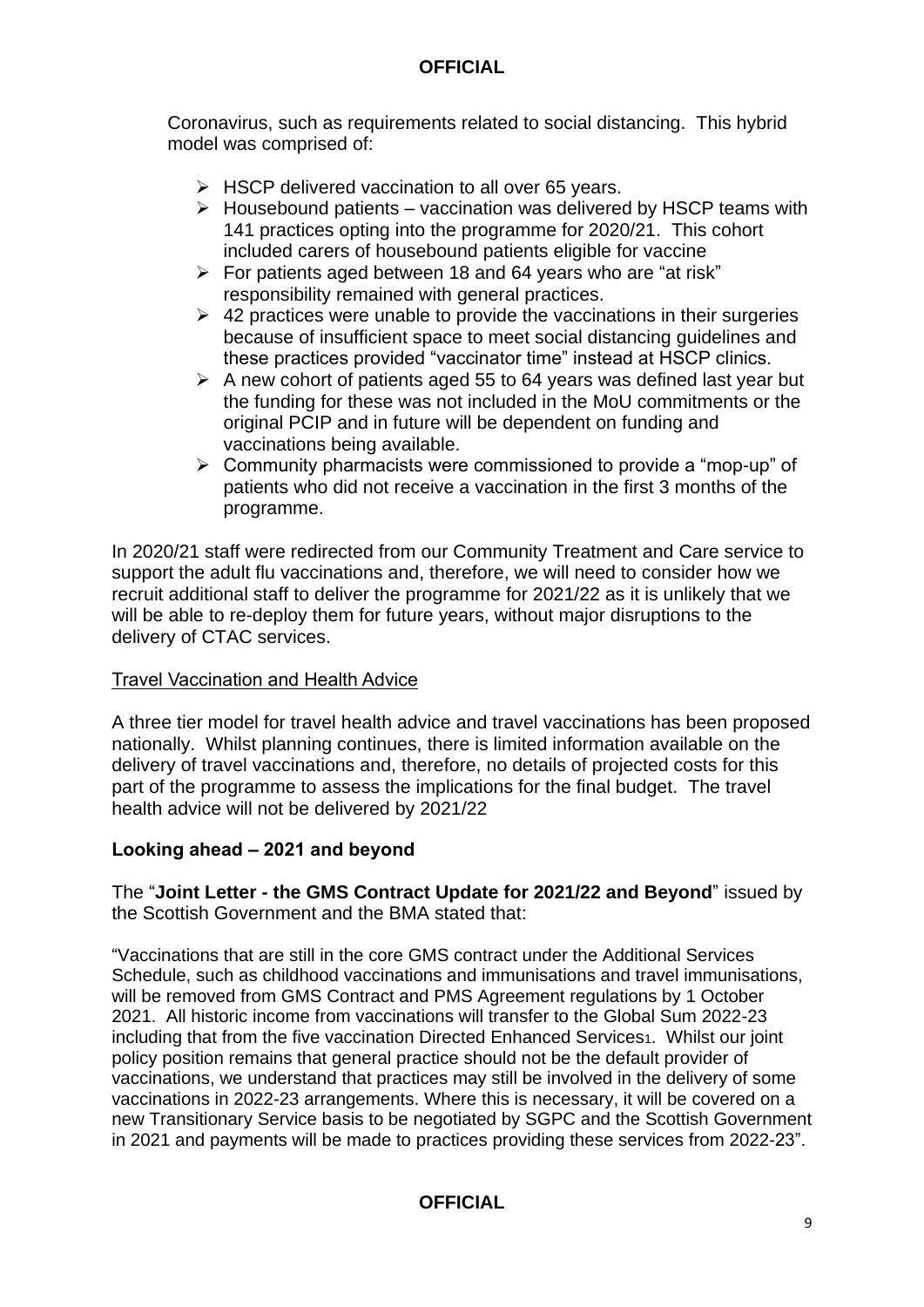This presents the HSCP with a number of challenges and risks this year with delivering of this commitment:

- The main task in 2021/22 will be to manage the transfer of the Adult Flu Vaccination Programme from general practice to the HSCP.
- The delivery of the Adult Flu Vaccination Programme may need to be delivered in conjunction with the next roll out of the COVID vaccination programme. Delivering both programmes together could place pressures on our vaccination workforce.
- At this stage because we do not have an agreed model for delivery of the adult programme we are not able to quantify the delivery costs. Our current costs are estimates and any increases in the cost of delivery will need to be funded from the other workstream budgets.
- In 2020/21 some aspects of the programme were delivered by our CTAC service but the costs were not included in the VTP budget.
- We do not know what the transitional arrangements will be for those practices that will still be delivering this year, including arrangements for the funding.

#### **3.2 Pharmacotherapy**

#### **Background**

The MoU provides a commitment that by 2020/21 HSCPs will deliver the pharmacotherapy commitments of the new GP contract, with a pharmacotherapy service being established in every GP Practice. Every GP practice will be supported to deliver the "core" elements as described in the table below. Some areas will also benefit from a service which delivers some or all of the "additional" elements. The pharmacotherapy service will evolve over the three year transition period, with pharmacists and pharmacy technicians becoming an embedded member of the practice clinical teams.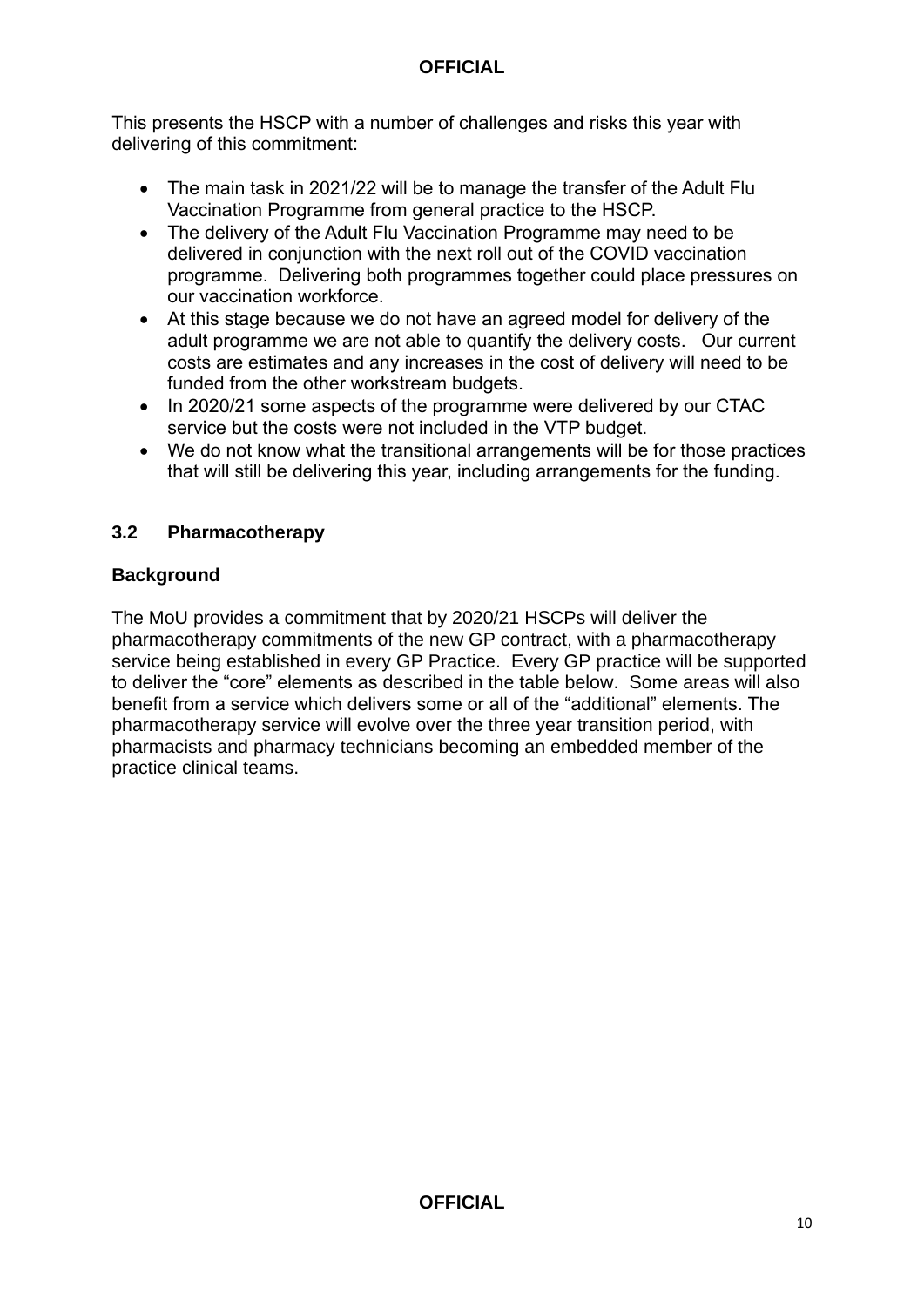| CORE AND ADDITIONAL PHARMACOTHERAPY SERVICES |                                                                                                                                                                                                                                                                                                                                                                                                                                                                                                                                                                                                                                                                           |                                                                                                                                                                                                               |  |  |
|----------------------------------------------|---------------------------------------------------------------------------------------------------------------------------------------------------------------------------------------------------------------------------------------------------------------------------------------------------------------------------------------------------------------------------------------------------------------------------------------------------------------------------------------------------------------------------------------------------------------------------------------------------------------------------------------------------------------------------|---------------------------------------------------------------------------------------------------------------------------------------------------------------------------------------------------------------|--|--|
|                                              | <b>Pharmacists</b>                                                                                                                                                                                                                                                                                                                                                                                                                                                                                                                                                                                                                                                        | <b>Pharmacy Technicians</b>                                                                                                                                                                                   |  |  |
| Level one<br>(core)                          | • Authorising/actioning <sup>15</sup> all acute prescribing<br>requests<br>• Authorising/actioning all repeat prescribing<br>requests<br>. Authorising/actioning hospital Immediate<br>Discharge Letters<br>• Medicines reconciliation<br>· Medicine safety reviews/recalls<br>• Monitoring high risk medicines<br>• Non-clinical medication review<br>Acute and repeat prescribing requests includes/<br>authorising/actioning:<br>. hospital outpatient requests<br>· non-medicine prescriptions<br>• installment requests<br>· serial prescriptions<br>• Pharmaceutical queries<br>• Medicine shortages<br>. Review of use of 'specials' and 'off-licence'<br>requests | • Monitoring clinics<br>· Medication compliance reviews (patient's<br>own home)<br>· Medication management advice and<br>reviews (care homes)<br>· Formulary adherence<br>• Prescribing indicators and audits |  |  |
| Level two<br>(additional -<br>advanced)      | • Medication review (more than 5 medicines)<br>• Resolving high risk medicine problems                                                                                                                                                                                                                                                                                                                                                                                                                                                                                                                                                                                    | • Non-clinical medication review<br>• Medicines shortages<br>• Pharmaceutical queries                                                                                                                         |  |  |
| Level three<br>(additional -<br>specialist)  | . Polypharmacy reviews: pharmacy contribution<br>to complex care<br>· Specialist clinics (e.g. chronic pain, heart<br>failure)                                                                                                                                                                                                                                                                                                                                                                                                                                                                                                                                            | • Medicines reconciliation<br>• Telephone triage                                                                                                                                                              |  |  |

PCIP 1 explained that to deliver the full requirements would be unachievable because of the insufficient funding and the difficulties in recruiting qualified staff within the 3 year timescale. Therefore, in PCIP 2 a number of developments were introduced with the objective to generate efficiencies in the service model:

- Adjusting the skill mix of the pharmacy workforce by increasing the proportion of technicians from 12% to closer to the national average of 28%.
- Developing a training programme for student pharmacy technicians.
- Recruitment of junior pharmacists.

1

• Introducing digital and remote working solutions to reduce duplication and increase efficiency by a more integrated approach to tasks, such as with medicines' reconciliation.

As a result of the first phase of the pandemic, the practice based pharmacy service was moved to a mainly remote working model. This remote working brought a number of benefits to working practices which will be useful to retain, although there are benefits also of practitioners having a physical presence in the practices to maximise contribution to effective patient care. The focus of work changed during the pandemic period, with fewer IDLs<sup>3</sup> and outpatient requests to action, and a focus on supporting the most important medicine related activities for practices and the population, e.g. anticipatory prescribing for palliative care and care homes patients.

<sup>&</sup>lt;sup>3</sup> Initial Discharge Letters sent out by the hospital when a patient is sent home.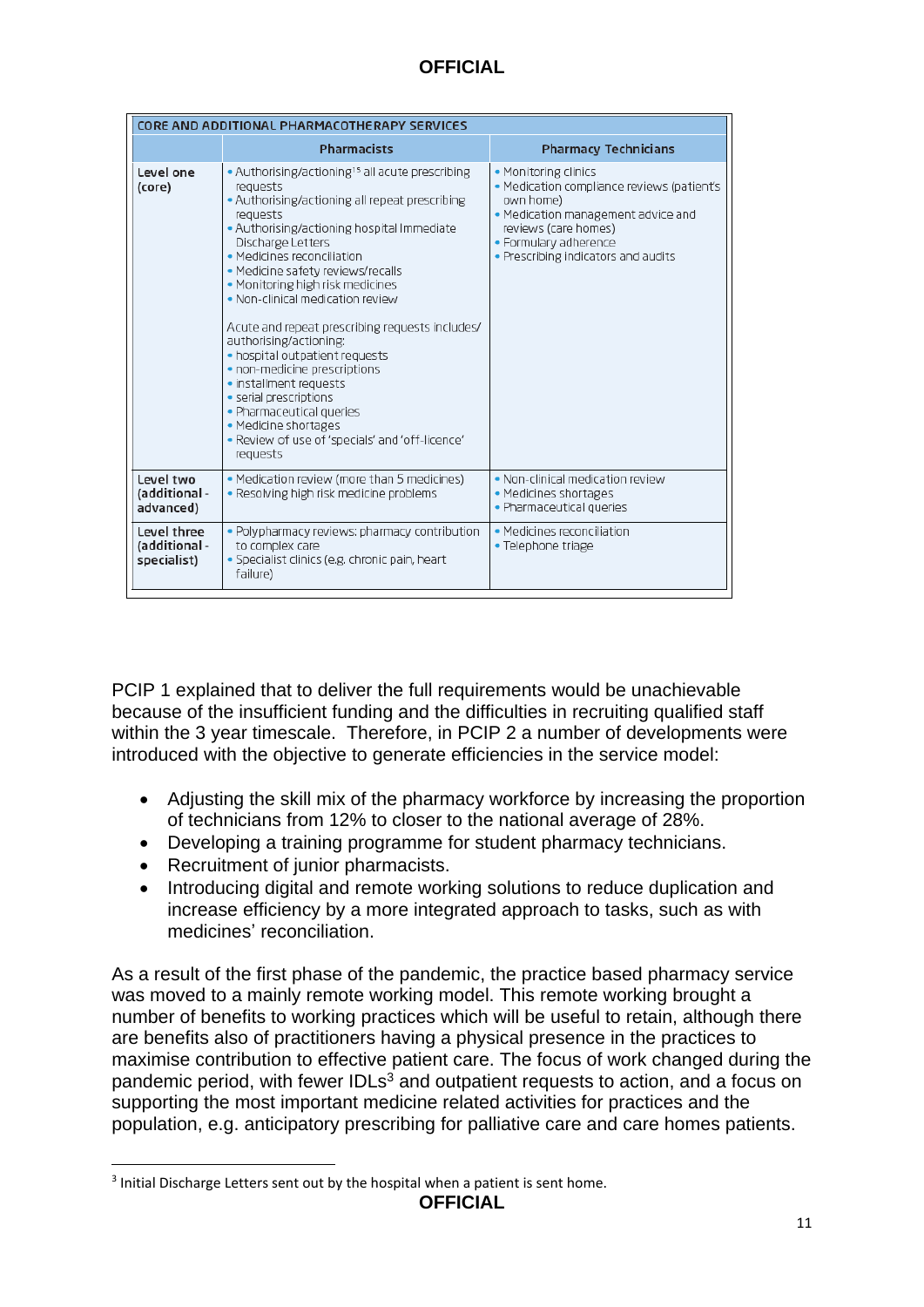#### **Progress so far**

124 out of 143 practices now have additional input from PCIP-funded pharmacotherapy services. The implementation so far has been developed in collaboration with individual practices to reflect their specific priorities and, consequently the scale and nature of delivery may vary between practices.

By March 2021 most practices will receive some other aspects of level 1 work, the specifics of which will be agreed with the individual practice. Level 2 and 3 work is on-going in a proportion of practices. More practices will receive input from pharmacy teams during 2021/22.

Pharmacotherapy teams have developed a revised staffing model to include greater use of technicians and assistants and have commenced the implementation of **Pharmacotherapy Hubs** in each of the localities to make best use of limited resources and to make sure that all practices will receive some level of access to the service. An evaluation of the hub based at Stobhill Hospital which provides services for the practices in Springburn cluster, received positive feedback from GPs and made a number of recommendation that will help with further improvements. Other hubs have been developed in the North West Locality for Drumchapel practices and additional hubs are being developed for the South Locality (based in Clutha House) and North East (to be based at the social work training centre in Brook Street). The timescale for progressing these hubs will depend on the procurement of additional ICT equipment and, in the case of North East, the property being brought back into use.

All 143 GCHSCP practices have prescribing support input as part of NHSGG&C's pre-existing Prescribing Support Pharmacy<sup>4</sup> service. Existing PSP activities are at a level 3 (see table above), therefore, all practices benefit from partial level 3 activity. PSP activity is not funded by PCIP.

#### **Looking ahead – 2021 and beyond**

The "**Joint Letter - the GMS Contract Update for 2021/22 and Beyond**" issued by the Scottish Government and the BMA stated that:

"Regulations will be amended so that NHS Boards are responsible for providing a Level One Pharmacotherapy service to every general practice for 2022-23. Payments for those practices that still do not benefit from a Level One Pharmacotherapy service by 2022-23 will be made via a Transitionary Service until such time as the service is provided".

Based on the modelling we completed for PCIP 1 to achieve full delivery of the pharmacotherapy commitments in the MoU, would require approx. 2.5 wte<sup>5</sup> per 5000

**.** 

<sup>4</sup> Prescribing Support Service – provides expertise in relation to efficient and effective prescribing practice

 $5$  Wte – whole time equivalent employee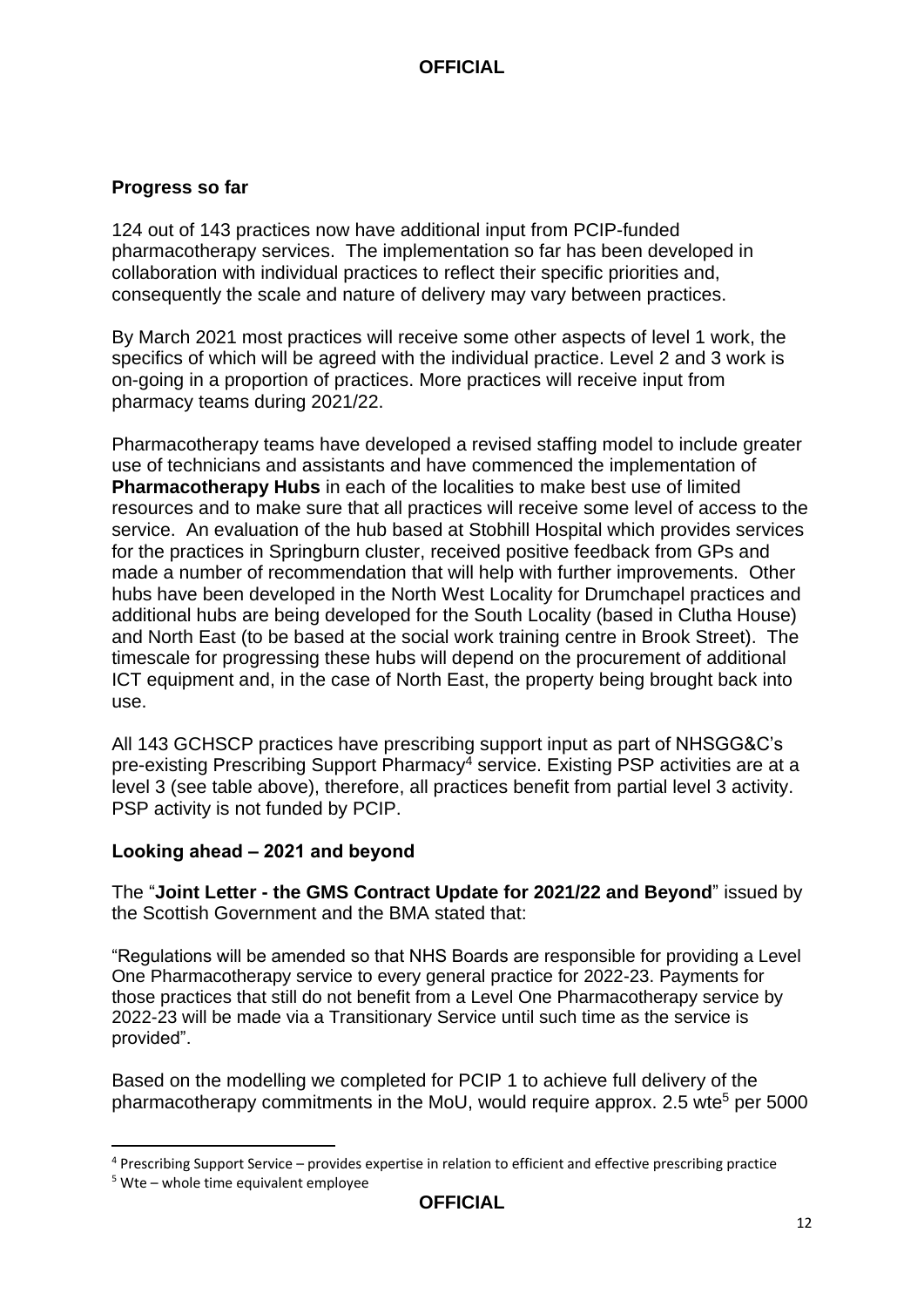registered patients and delivery of level 1, excluding repeat prescribing, would require 1.4 wte per 5000 registered patients. To scale this up across all GP practices in Glasgow would result in the need to recruit 229.5 wte pharmacy staff at a cost of £12.2m and the allocation of 65% of our PCIP funding to just one of the six workstreams. Furthermore, we have known since we consulted on our PCIP 1 that there are not enough pharmacists in the national labour market to meet this demand.

Glasgow City HSCP continues to work to revised skill mix based on a ratio of 2 Pharmacists to 1 Technician at a total cost of £5.5m for that will see us delivering approximately 50% of the commitments by the beginning of 2022/23. Ongoing review of the model and skills mix is taking place with possibility of working towards 1 Pharmacy to 1 Technician to provide further efficiencies

The constraints on full delivery (costs pressures, adequate cover for leave, available space and GP capacity for mentoring and staff turnover) have been highlighted in our first two PCIPs and these remain as challenges to meeting the commitment given in the original MoU and the joint letter.

Consequently, despite our on-going work to revise the staffing mix and delivery model, we will remain some way from delivering the full commitments by the end of 2021/22. By the end of 2021/21 we will need additional funding of around £6.7m, if we are to deliver on the full 2018 contract commitments.

#### **3.3 Community Treatment and Care (CTAC)Services**

#### **Background**

Community Treatment and Care services include non-GP services that patients may need, including (but not limited to):

- Management of minor injuries and dressings
- Routine phlebotomy
- Ear care
- Suture removal
- Chronic disease monitoring and related data collection

The 2018 GP contract notes a shift of workload into Community Treatment and Care services. The new contract states that there will be a three year transition period to allow the services that are currently delivered by GP practice staff to transfer to HSCPs. It was expected that by April 2021, these services will be commissioned by HSCPs and delivered in collaboration with NHS Boards as they will employ and manage appropriate nursing and healthcare assistant staff. Phlebotomy services will be delivered as a priority in the first stage of the primary care improvement plans. The second stage will be to transfer other aspects of work currently delivered by GPs to the community treatment and care services.

At the time of publishing our first PCIP there was insufficient detail on what the final model of CTAC services would look like and PCIP 1 explained that the service would be developed in stages as the detailed requirements became clearer. At that stage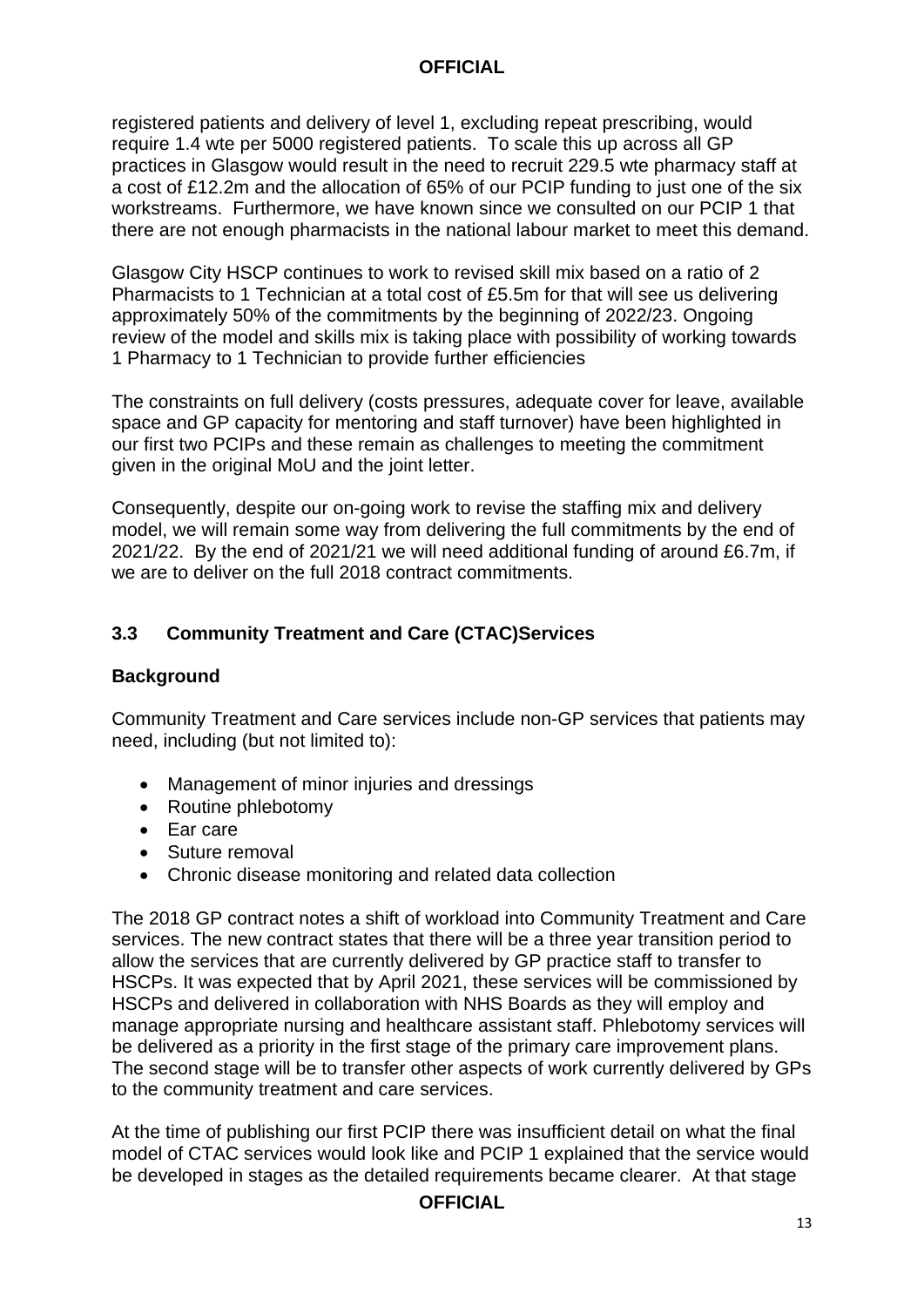we made a rough estimate that the final cost would be in the region of £2.5m per year.

By the publication of PCIP 2 an NHSGG&C model for phlebotomy services had been developed which would require us to recruit phlebotomist on a ratio of 1 phlebotomist for every 8,000 registered patients. This revised modelling resulted in a significant growth in the size of the projected workforce to 90wte posts and, consequently a need to shift additional funding to the CTAC workstream.

In PCIP 2 we gave a commitment to review the leadership, management and administration structure that would be needed to support a substantially larger CTAC service than we had planned at the beginning of the PCIP programme. This review has resulted in a revised skill mix for the service.

#### **Progress so far**

In spring 2020 phlebotomy support was opened out to all practices and accessed via a Single Point of Access telephone line and SCI Gateway referral System with around 2,300 patients being seen per week in clinic and domiciliary service in January 2021; demand has often outweighed supply for the service. The use of the phlebotomists is dependent on practices accessing this service and is often better utilised by those practices based within the health centre setting who had previously used the service.

Current staffing of phlebotomy is with 63.4wte staff and since April 2020 all practices have accessed CTAC service i.e. phlebotomy and / or treatment rooms albeit at varying levels. From April 2020 to end January 2021, 65,570 patients have been seen either in clinic or at home by phlebotomy with developments largely dependent on the availability of accommodation and revised ways of working due to responding to Covid 19. We are scoping the feasibility of delivering phlebotomy services from other (non-health centre) settings. This could include a hybrid model which means that as well as operating the preferred hub model in health centres, some practices could have access to dedicated phlebotomy sessions within their surgeries.

As with phlebotomy, the care and treatment service model continues to be developed and is projected to double in size by the end of the PCIP programme. There were 69,816 treatment room appointments between April 2020 and the end of January 2021. The availability of accommodation remains one of the main issues to be addressed with business cases being prepared for some locations in the city as part of a work programme to reconfigure the room layouts in our health centres.

During the pandemic CTAC staff have been deployed across the board area to support the provision of mainstream community nursing and vaccinations (i.e. Adult Flu & Covid 19 vaccinations) with a reduced CTAC service continuing to be maintained wherever possible, within the constraints imposed by social distancing requirements. A domiciliary service (including phlebotomy) was delivered to care for patients who could not leave their homes.

#### **Looking ahead – 2021 and beyond**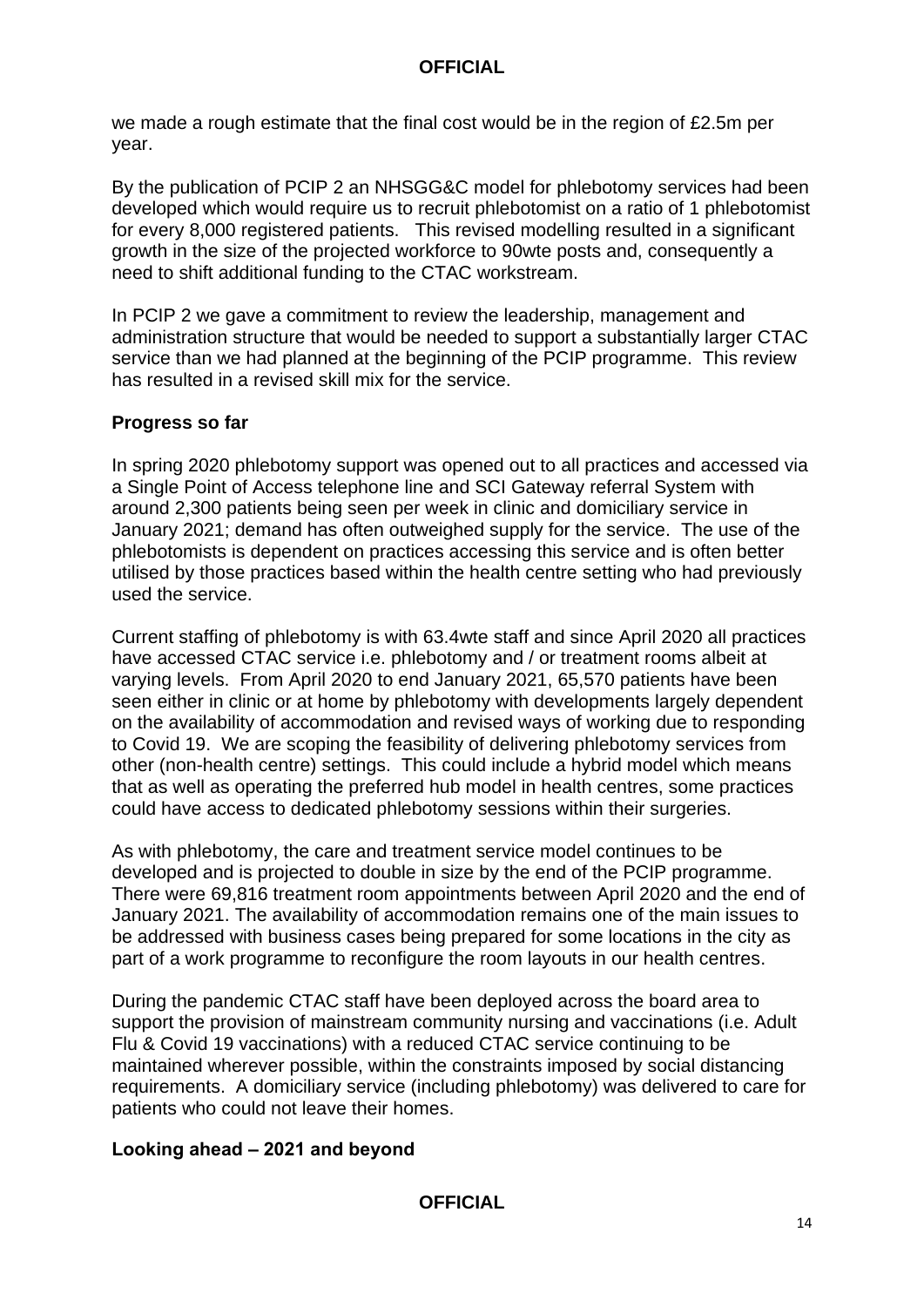The "**Joint Letter - the GMS Contract Update for 2021/22 and Beyond**" issued by the Scottish Government and the BMA stated that:

"Regulations will be amended so that Boards are responsible for providing a community treatment and care service for 2022-23. Where practices do not benefit from this service, payment will be made via a Transitionary Service basis until such time the service is provided".

The enhancement in the phlebotomy workforce and the revised skill mix in the overall CTAC service has resulted in a higher cost model of service that will need to be financed from the PCIP budget. During 2020/21 we temporarily suspended further recruitment because of the growing costs and this has provided time to evaluate the model, to revisit the demand and to further refine the final service and staffing model.

As part of the pandemic remobilisation plans NHSGG&C is planning that bloods required for patients receiving care from the acute hospitals as outpatients, should be taken in community settings. Close collaboration between the acute and HSCPs will be required to ensure that both programmes of change are delivered efficiently and effectively.

Despite our plans to recruit around 193wte staff work revision to staffing skill mix will result in possible reduction to 180wte at a cost of £5.5m we are predicting that, whilst all practices in Glasgow will have access to CTAC services by the end of the programme this is unlikely to meet the expectations of all practices.

#### **3.4 Urgent Care**

#### **Background**

The MoU set out the benefits of utilising advanced practitioners (such as advanced nurses – ANPs - and advanced paramedics) to respond to urgent unscheduled care within primary care, including being the first response to a home visit or responding to urgent call outs. The MoU explained that the health and social care partnership should collaborate with GPs to determine the best provision for their locality. By 2021, the plan was that here should be a sustainable advanced practitioner provision in all HSCP areas based on an appropriate local service design.

In PCIP 1 we noted that the feedback from the consultation with GPs in Glasgow was that they were not particularly attracted to the urgent care model adopted in the test of change in Inverclyde, which used paramedics or ANPs for urgent home visits. Glasgow City GPs did recognise, though, the on-going shift in the provision of urgent care towards community and primary care, with an increase in the complexity of care for those patients who are managed at home and in residential and nursing home settings. In respect of residential and nursing home settings, GP's indicated that there could be potential to reduce their workload by providing support in these settings.

#### **Progress so far**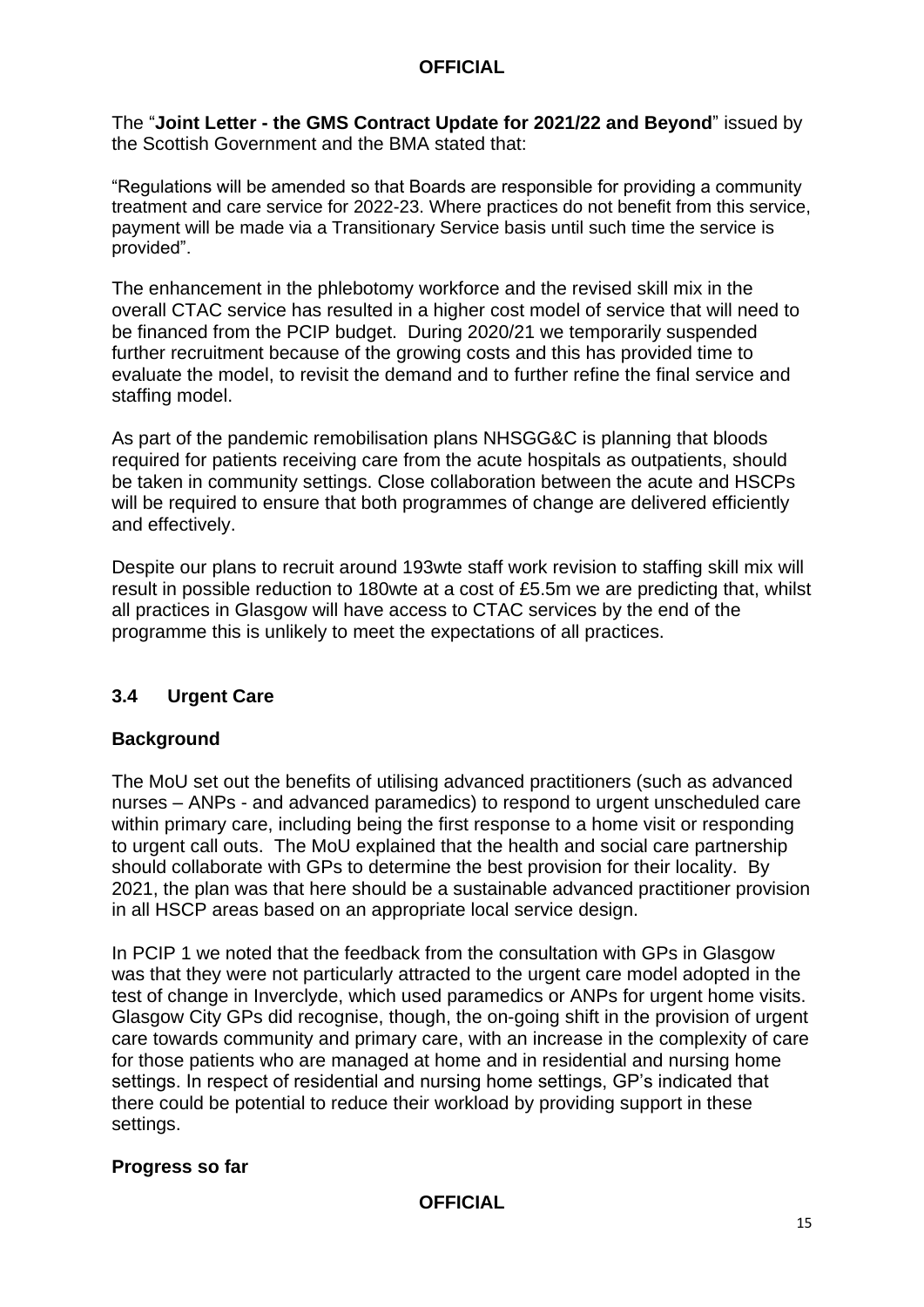During 2018-19 we recruited Band 7 ANPs to work alongside existing district nurses to reduce the need for unscheduled GP visits to patients in our five provided residential care homes.

At the moment 72 out of the 143 practices with registered patients in GCHSCP residential care homes have access to this new ANP service. We know that these ANPs have made a significant impact on reducing the time that GPs need to spend on call outs to our care homes as well as improving the quality of care for patients. Between Sep to Dec 2020 the ANPs provided 2054 nursing interventions resulting in GP time saved of 454.85 hours during this period. The impact for individual GP workloads will however depend on the number of care home patients that are registered with a specific practice.

The ANPs made a significant contribution to the care of residents during the pandemic because of the complex and end of life needs and ANPs supported residents, families, care home staff and other health professionals.

In response to the difficulty in recruiting fully qualified ANPs we have recruited nurses who are part qualified, on the basis that they will progress to complete the full course once employed.

As part of the urgent care workstream we worked with practices to raise awareness of the 'Knowing Who To Turn To' publicity materials and supported practices to improve the management of unscheduled care through adopting work flow efficiency and care navigation approaches.

#### **Looking ahead – 2021 and beyond**

Recruitment has taken place as planned for 2020/21 for trainee ANPs**.** Trainee ANPs have commenced the ANP Education Pathway September 2020 and we expect them to graduate between September and December 2021. Work is underway to agree how these additional nurses will be utilized by practices and we are recruiting a band 8a to provide the clinical leadership for the team.

The "**Joint Letter - the GMS Contract Update for 2021/22 and Beyond**" issued by the Scottish Government and the BMA stated that:

"Legislation will be amended so that Boards are responsible for providing an Urgent Care service to practices for 2023-24. Consideration will need to be given about how this commitment fits into the wider Redesigning of Urgent Care work currently in progress".

In our PCIP 1 we estimated that, to provide ANP/paramedic practitioners to cover the urgent home calls for all practices in Glasgow we would need to recruit 55 wte ANPs at an estimated cost of £2.8m per year We will need to consider what the implications of this proposed amendment to the legislation may be, given the potentially substantial cost of providing an ANP/paramedic service to all practices in the city and the difficulties in recruiting fully qualified and experienced practitioners.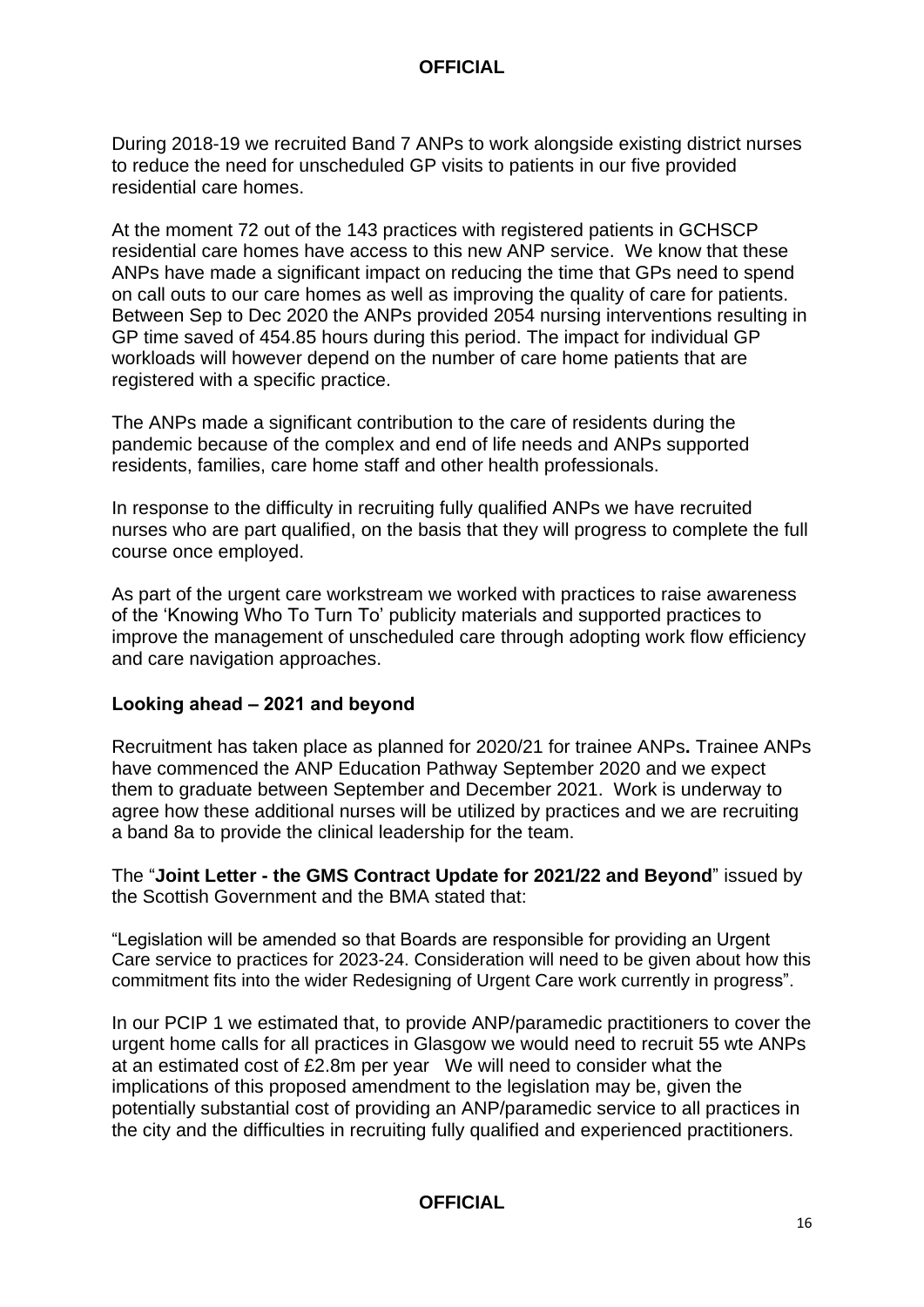#### **3.5 Additional Professionals for Multi-Disciplinary Teams (MDTs)**

#### **Background**

The 2018 GP contract represents the start of a transformation of general practice, with the development of multi-disciplinary teams working as part of practices to ensure that patients can access the right professional at the right time. Teams will be based in or near to GP practices and working with either individual practices or groups of practices. By 2021 specialist professionals will work within the local MDTs to see patients at the first point of contact, as well as assessing, diagnosing and delivering treatment, as agreed with GPs within an agreed model or system of care. The specific working arrangement and profile of each team will depend on local geography, the demographic profile of the practice population and levels of demand for services. The new GP contract includes MSK physiotherapist and mental health workers as examples of the practitioners who could be part of the teams.

#### **Progress so far**

We have so far recruited MSK physiotherapy practitioners and contracted with voluntary sector organisations to provide the Community Links Workers for practices. At this stage we have not agreed a model for the mental health workstream. More detail on progress and our future plans for the individual professional roles are outlined in the following sections. We have been working also as part of the Primary Care Programme Board to develop a package of support for general practice to help them develop further their MDT working.

#### **Looking ahead – 2021 and beyond**

The "**Joint Letter - the GMS Contract Update for 2021/22 and Beyond**" issued by the Scottish Government and the BMA stated that:

**"**Additional Professional Roles (e.g. Mental Health Workers, Physiotherapists, Community Link Workers) – The pandemic has highlighted the need for early local intervention to tackle the rising levels of mental health problems across all practices as well as the challenges in areas of high health inequalities. Working with Health & Social Care Partnerships and NHS Boards, we will consider how best to develop these services at practice level, and establish more clearly the 'endpoint' for the additional professional roles commitment in the Contract Offer by the end of 2021".

We will await the outcome of these discussions with the Scottish Government. In our previous PCIPs and in our regular updates we have highlighted that the main challenges with delivering on this commitment are the insufficient resources to enhance MDT provision for all 143 practices in the city, the lack of qualified and experienced practitioners that are available in the labour market and insufficient space with some surgeries.

#### **Additional Professionals for Multi-Disciplinary Teams - Community Link Workers**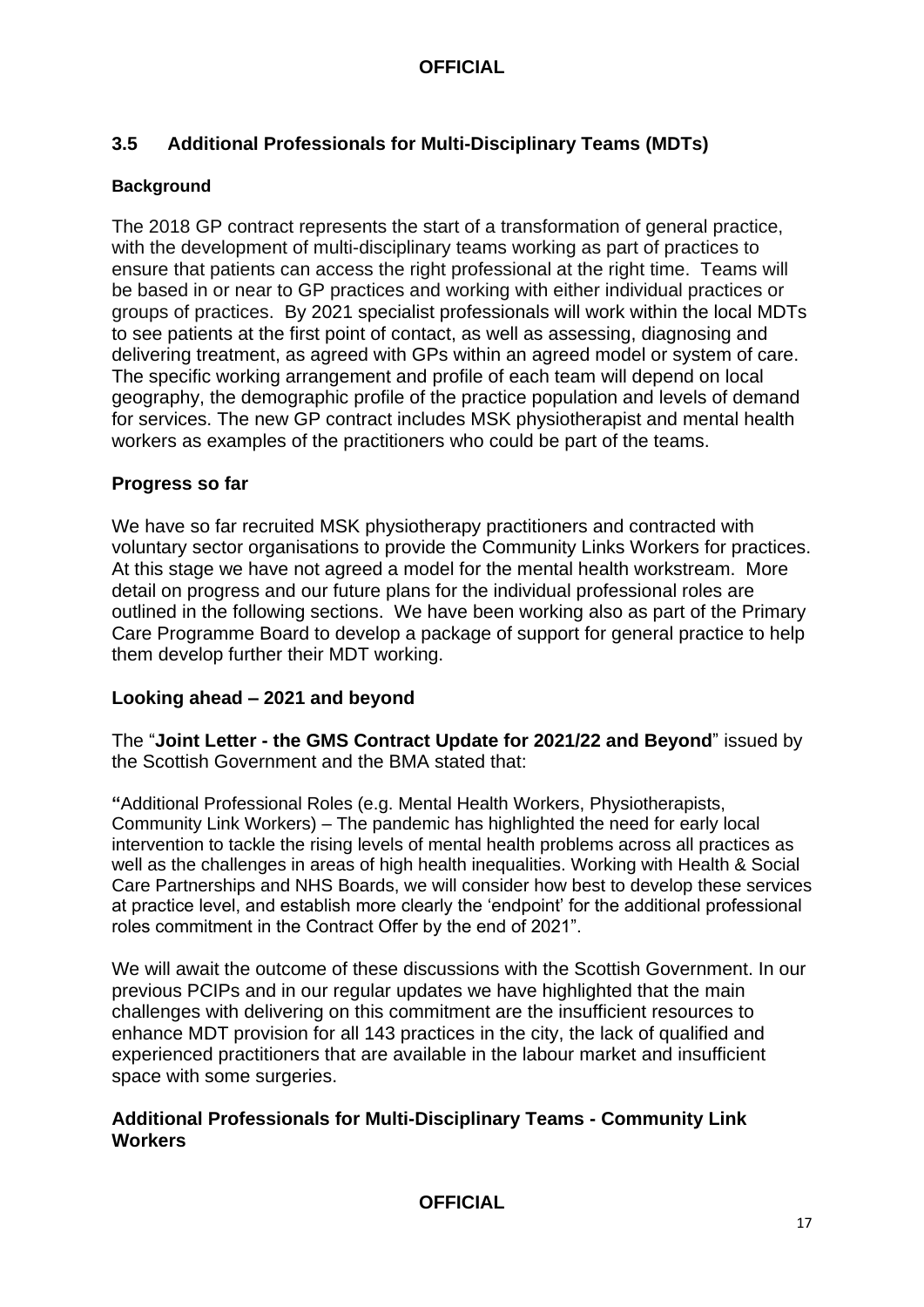#### **Background**

PCIP 1 outlined how we would deliver the national programme to increase the number of Community Link Workers (CLWs) within those practices serving some of the most deprived patient populations.

Using the NRAC formula for allocating funding across health boards we have been able to fund 43 Community Links Workers. Given the magnitude of the health inequalities and health problems experienced by Glasgow's residents, we would prefer to see an increase in the number of Community Links Workers to cover all GPs, especially those serving patients living in the most deprived neighbourhoods**.**  Our ability to do this will depend, though, on additional recurring resources being made available by the Scottish Government.

#### **Progress so far**

We have exceeded our original target of providing 35 CLWs. We now have 43 CLWs providing support to 41 practices and 2 thematic themes based i.e. youth health, and asylum seeker and refugee communities.

In Q1 and Q2 of 2020/2021, CLWs received 2,414 referrals with 12,233 appointments to support 2,913 patients i.e. new and existing patients. In quarter 2 of 2020/21, 77% of individuals had a statistically significant improved wellbeing score at exit from support, whilst the remainder showed no improvement or a decline. A decline in score is recognised as a potential outcome for people who are experiencing health difficulties and embarking on change. Where a decline is detected for an individual, the Link Worker makes sure the individual has a clear plan of action in place, including onward referral and signposts.

#### **Patient Feedback:**

Patients continue to provide feedback on their experience of being supported by Community Link Workers, some quotes from patients include:

There really are no words that could be used to explain my appreciation, wonderment at you professionally helping me from below ground zero until today'

'Y was a great help to me during a very stressful time in my life, there were times I didn't think I could get through the day but Y was always at the other end of the phone to talk to me and help me realise I wasn't along. Y is the reason I am here today'

'W is amazing and has always the best interest of the person she is dealing with. Very approachable and very professional'

'I am still experiencing the same anxiety symptoms, but X has been helping me with these issues going forward'

'V helped push my comfort zone and come up with alternatives I hadn't thought of. I'm a work in progress but at least now a bit further down the line'.

#### **Looking ahead – 2021 and beyond**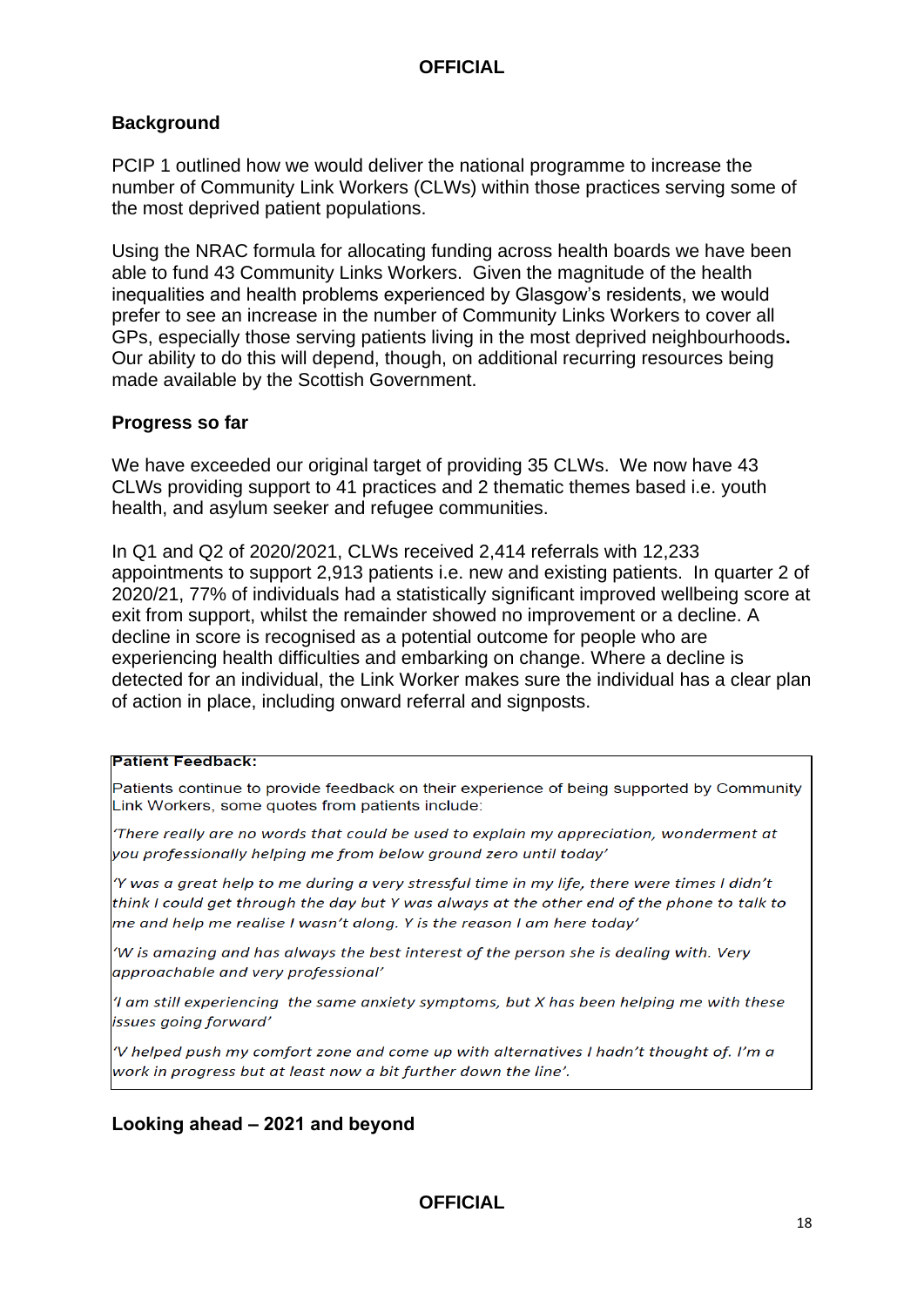In PCIP 2 we said that we would continue progressing negotiations with the Scottish Government to seek additional investment in CLWs in Glasgow, given the large scale of deprivation and inequality in the city. Based on the original national modelling, there was an expectation that Glasgow city would require 70 CLWs for the 80 practices serving the most deprived areas.

The Scottish Government recently allocated additional non-recurring funding of £0.600m to finance CLWs for the period 2021/22 to 2022/23. During February 2021 we agreed to provide additional PCIP funding to enhance this two year extension by using funding that was not used in the early years of the programme. We will continue also to bid for additional recurring funding, so that we can make a longer term commitment to GPs.

The CLW extension programme continues to have a deprivation focus and practices will be identified using a ranked score (combination of % of practice population living in 20% most deprived data zones and number of patients living in the 20% most deprived data zones).

A revised allocation of CLW has been developed for the programme extension. Practices who are part of the programme will receive an allocation of a whole time equivalent CLW resource based on total practice list size – ranging from 0.5 to 1.0 WTE. This will allow us to recruit an additional 23.4 CLWs to provide coverage across a further 6 clusters (40 additional practices). For the next two years only, the total programme cost will rise from £1.950m in 2020/21 to £2.845m in 2021/22 and £3.150m in 2022/23. After this two year period the funding will revert to £1.950m unless additional recurring funding is received from the Scottish Government. A summary of the funding is shown in the table below:

| <b>Funding source</b>                            | <b>Current</b> | 2021/22<br>(£m) | 2022/23<br>(£m) | <b>Recurring</b><br>(£m) |
|--------------------------------------------------|----------------|-----------------|-----------------|--------------------------|
| <b>Existing PCIP</b>                             | 1.950          | 1.950           | 1.950           | 1.950                    |
| Unutilised PCIP from<br>previous years           |                | 0.595           | 0.900           |                          |
| <b>Scottish Government</b><br>additional funding |                | 0.300           | 0.300           |                          |
| <b>Total funding</b>                             | 1.950          | 2.845           | 3.150           | 1.958                    |
| <b>Practices provided</b><br>with support        | 41             |                 | 81              | 41                       |

#### **Additional Professionals for Multi-Disciplinary Teams - Mental Health and Wellbeing**

#### **Background**

The 2018 GP contract proposed that "Community clinical mental health professionals (e.g. nurses, occupational therapists), based in general practice, will work with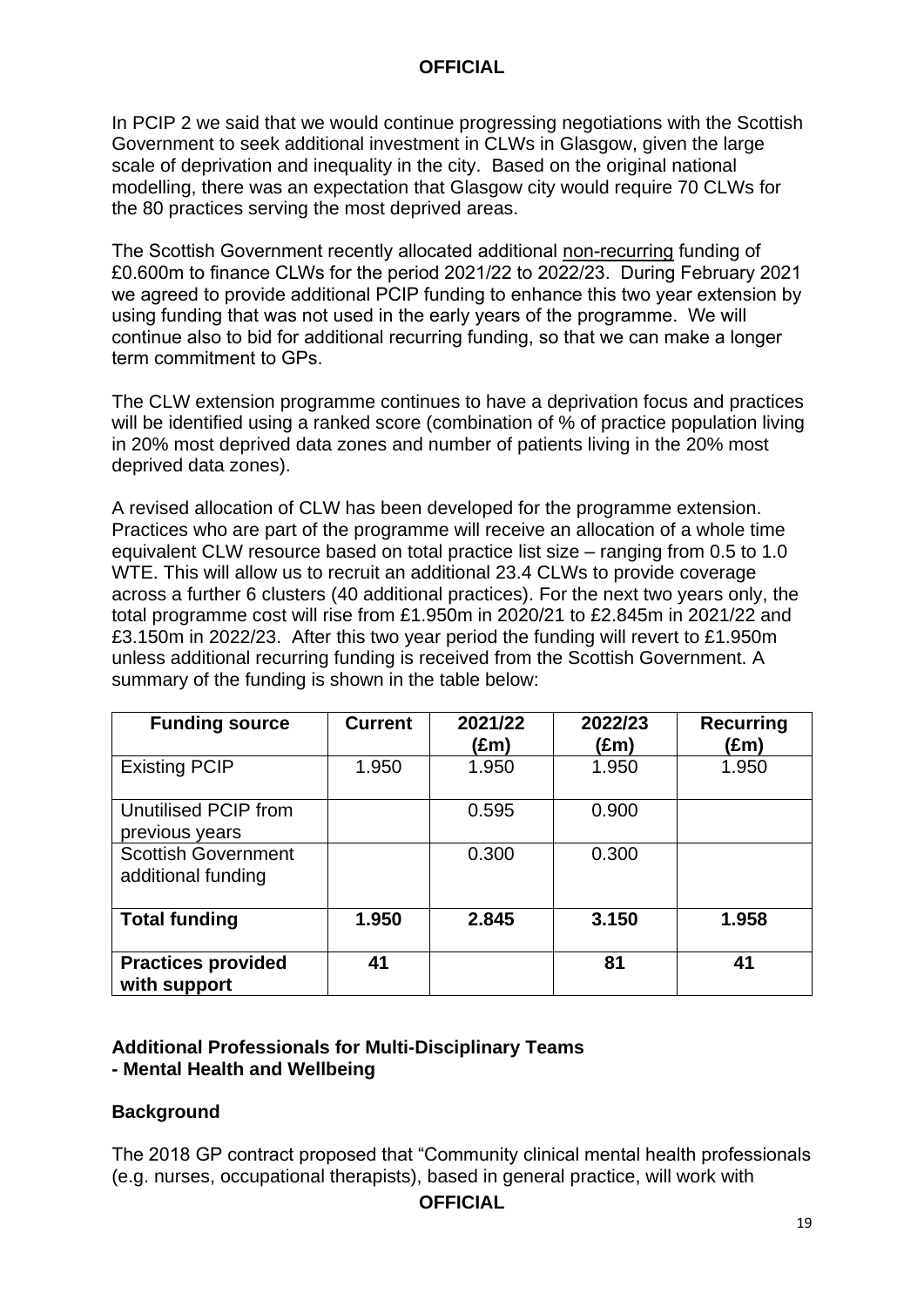individuals and families assessing their mental health needs, providing support for conditions such as low mood, anxiety and depression. The outcome sought would be improved patient care through rapidly accessible, appropriate and timely mental health input".

The intention was for a "close cross over" with the primary care component of the Action 15 mental health funding. The Action 15 allocation letter advocated taking a flexible and broad ranging approach to providing additional mental health capacity and that PCIPs should show how mainstream mental health services will improve integration with primary care.

Responding to the mental ill health and distress of their patients is a significant component of GP workload, in which patients presenting with low mood, anxiety and depression would often be unable to have their issues fully resolved by the GP, thus resulting in an outcome whereby patients keep returning for help. The demand on GPs to care for patients with mental and emotional health problems has increased as result of the pandemic and there has been a consistent message from GPs that they need more help.

#### **Progress so far**

Our approach was to develop a mental health and wellbeing model which would:

- Provide a more comprehensive response to patients presenting with low mood/anxiety and depression through the development and implementation of a mental well-being programme.
- Respond to unplanned emotional distress presentations in primary care.
- Improve patient care pathways components between primary care and specialist mental health services.

We have not used the funding from PCIP to embed mental health workers in practices as it would not be achievable within the existing PCIP resources to provide every practice with a dedicated worker. Instead additional services have been funded to provide practices with access to mental health and wellbeing help for their patients. This has included Lifelink services, expansion of the Youth Health Service for young people and the in-hours Compassionate Response Distress Service (CRDS) for primary care.

While our approach may not deliver the type of "in-house" practitioner support that some practices aspire to, it has contributed to the reduction in waiting times for patients to access support. More detail on the services is outlined below:

- Lifelink received 2,590 referrals from April-September 2020**.** These referrals comprised 70% of self-referrals, 25% from other services and 5% from GPs. 65% of self-referrals were made after the patients heard about the service from their GP. 5943 appointments were offered. The remaining 35% referrals come from other services.
- The CDRS service launched in September and in the first 2 months 54 practices have accessed the service for their patients. The service contract is to receive and deal with 1000 referrals a year, therefore the activity by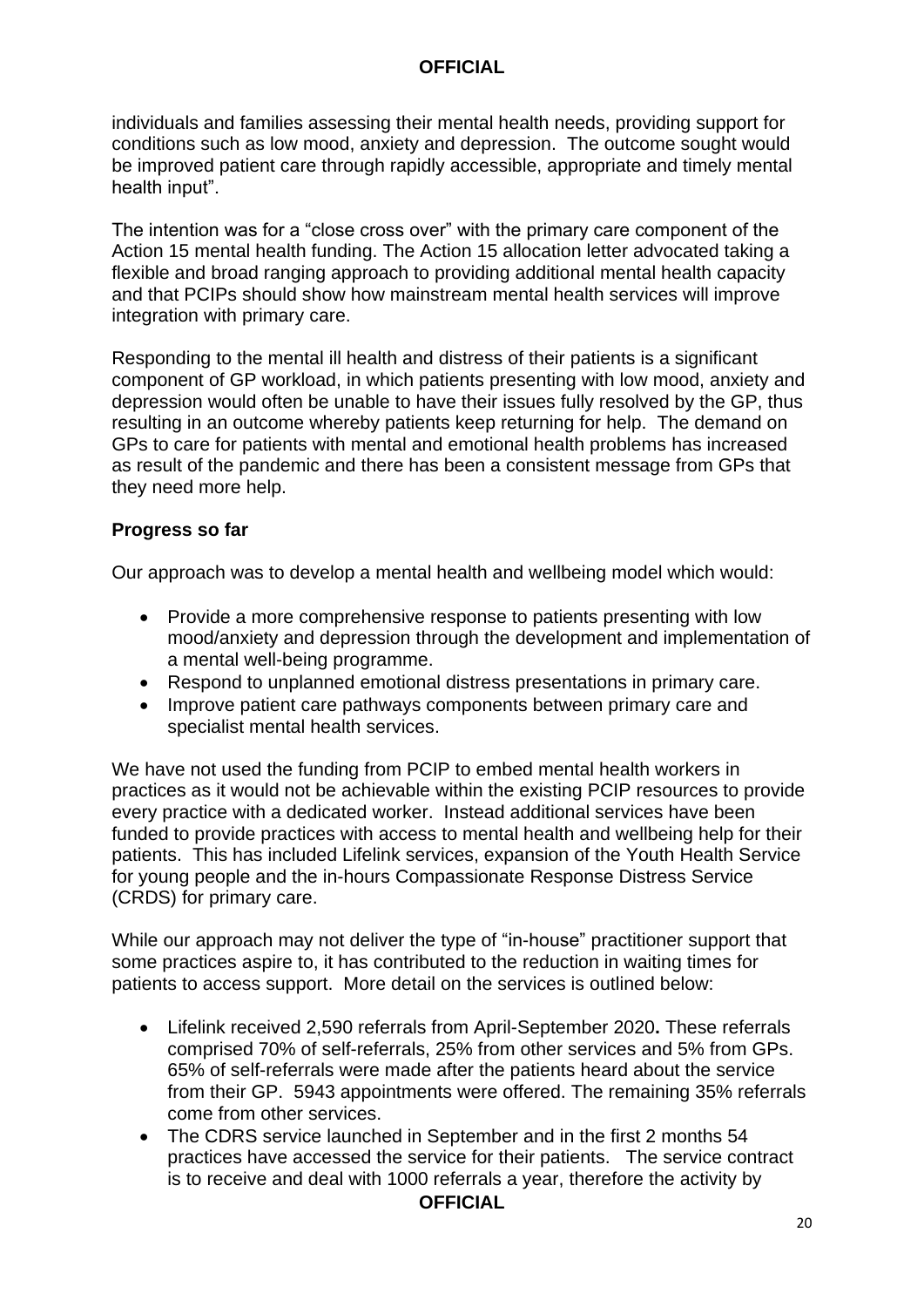January 2021 of 1613 patient referrals was already in excess of the contract limit. Additional funding was agreed to February 2021 to extend the contract to enable a service for the additional patients.

• Youth Health Service – PCIP funding provides a contribution to the overall cost of expanding the YHS from the North West Locality to sites in North East and South. In February 2020, the provision of the Youth Health Service was increased to 2 additional sites (Gorbals and Shettleston) to create a total of 5 service locations in Glasgow (Maryhill, Possilpark and Drumchapel). We have plans that by this summer there will be a further extension to 2 further sites by the early summer (Springburn and Govan). Whilst referral numbers fell initially during COVID, they have increased to approximately 20-25 consultations per evening.

#### **Lifelink Patient Feedback:**

*"I am very happy with the service. You have helped me so much. I feel that a weight has been lifted from my heart. I am feeling happy and positive about my life. It made a big difference speaking to a deaf counsellor. I felt I could be myself and you were so easy to understand (your signing). Thank you so much."* 

*"Lifelink has changed my life. I cannot thank you enough to have been given the opportunity to have counselling with another deaf person who can communicate with me and understand."*

*"Therapy has been really helpful. I felt a real trust with the therapist, and he provided really tangible ways of perceiving things in a fresh way for myself. I feel like the pieces of the puzzle are coming together for me now, and I feel very inspired."*

*"I'm really grateful for the quick response, it meant I got the help when I needed it. I'm also really grateful for how you helped me rethink my thought process, it was good to know there was someone I could speak to about things in confidence".*

#### **CDRS Patient feedback;**

'*Before this happened I would probably slag off people who said talking helps, but it has really helped me. If it wasn't for you I don't know where I'd be, maybe six feet under'*

*'I feel like I can see a glimpse of light now. I feel very relaxed and able to talk to you about things I have never spoken about, you just make me feel comfy and safe…without you I wouldn't be here, I couldn't cope. I'd be dead.'*

*'Compassionate Distress Response Team was an absolute life-saving service for me. For months, I had CPNs, psychologists, psychiatrists, doctors, and hospital staff brush off and not take seriously the level of distress I was in….(CDRS worker) has honestly been an angel sent from the sky and has saved my life in more words than I can express'*

Furthermore, a number of other initiatives were agreed as part of PCIP 2. A summary of the current position is shown below: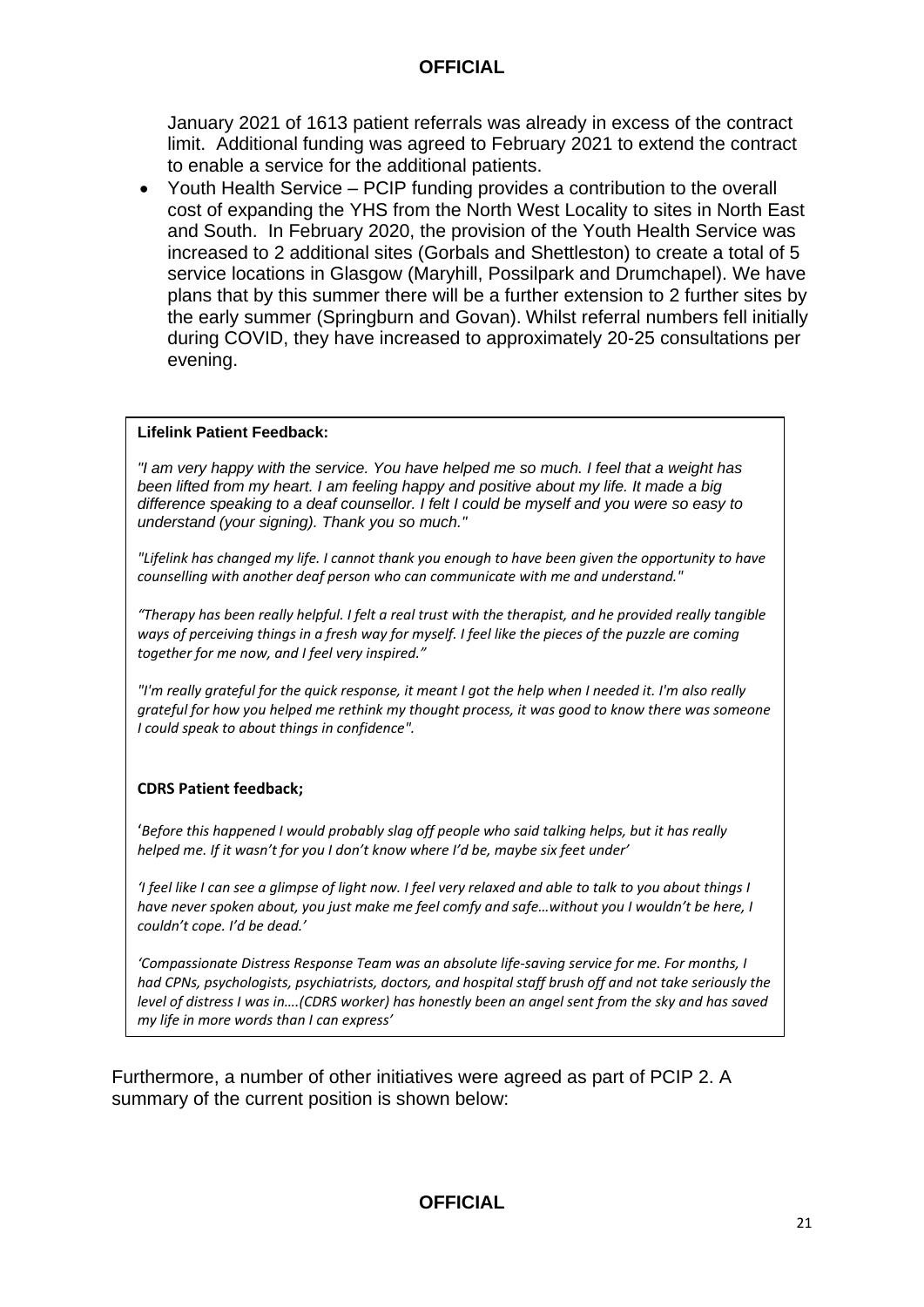- Support for practices and clusters of practices to develop their local pathways into mental health and wellbeing supports – delayed because staff were redeployed as part of the pandemic response.
- Training for staff in how to respond to patients suffering from bereavement (being delivered digitally) and resources distributed to all practices.
- Learning on prescription the test of change was delayed because of lockdown.
- Completion of research into the needs of people presenting to primary care in distress and trauma-informed practices.
- Live Active pilot the test of change was delayed because of lockdown
- Employability not agreed for PCIP funding but alternative sources of finance being investigated.
- Embedded Financial Advice in practices not agreed for PCIP funding but alternative source of finance was identified to continue service on a temporary basis.

#### **Looking ahead – 2021 and beyond**

Responding to the mental ill health and wellbeing of patients attending primary care services has been highlighted as one of the priorities by GPs because of the increasing number of patients who are presenting with these problems, and the expectation that this number will increase as we move towards recovery. Our priorities are, therefore:

- Collaborate with adult and children's mental health services to develop a new model of working between primary care, specialist mental health and the voluntary and community sectors in line with the recommendations of the Scottish Governments Short Life Working Group for Mental Health in Primary Care. Our ambition is to create multi-agency teams at neighbourhood level to provide advice, support and some levels of treatment for people who have mental health, distress or wellbeing problems.
- As part of the Mental Health and Primary Care Oversight group ensure that we establish a joined up approach to improving mental health and wellbeing services in primary care.
- Continue investment in the existing commissioned services until the completion of the current contracts. We will continue to review the longer term need to fund these contracted services as part of our development of neighbourhood mental health teams.

### **Additional Professionals for Multi-Disciplinary Teams - Physiotherapy**

#### **Background**

PCIP 1 explained that in order to meet the requirements of the contract in Glasgow, we estimated that we would need to fund 51 wte advanced physiotherapy practitioner (APP) posts. In anticipation that we would struggle to recruit this number of APPs, we planned a more conservative plan that would see us increasing the number practitioners to 22 by March 2022.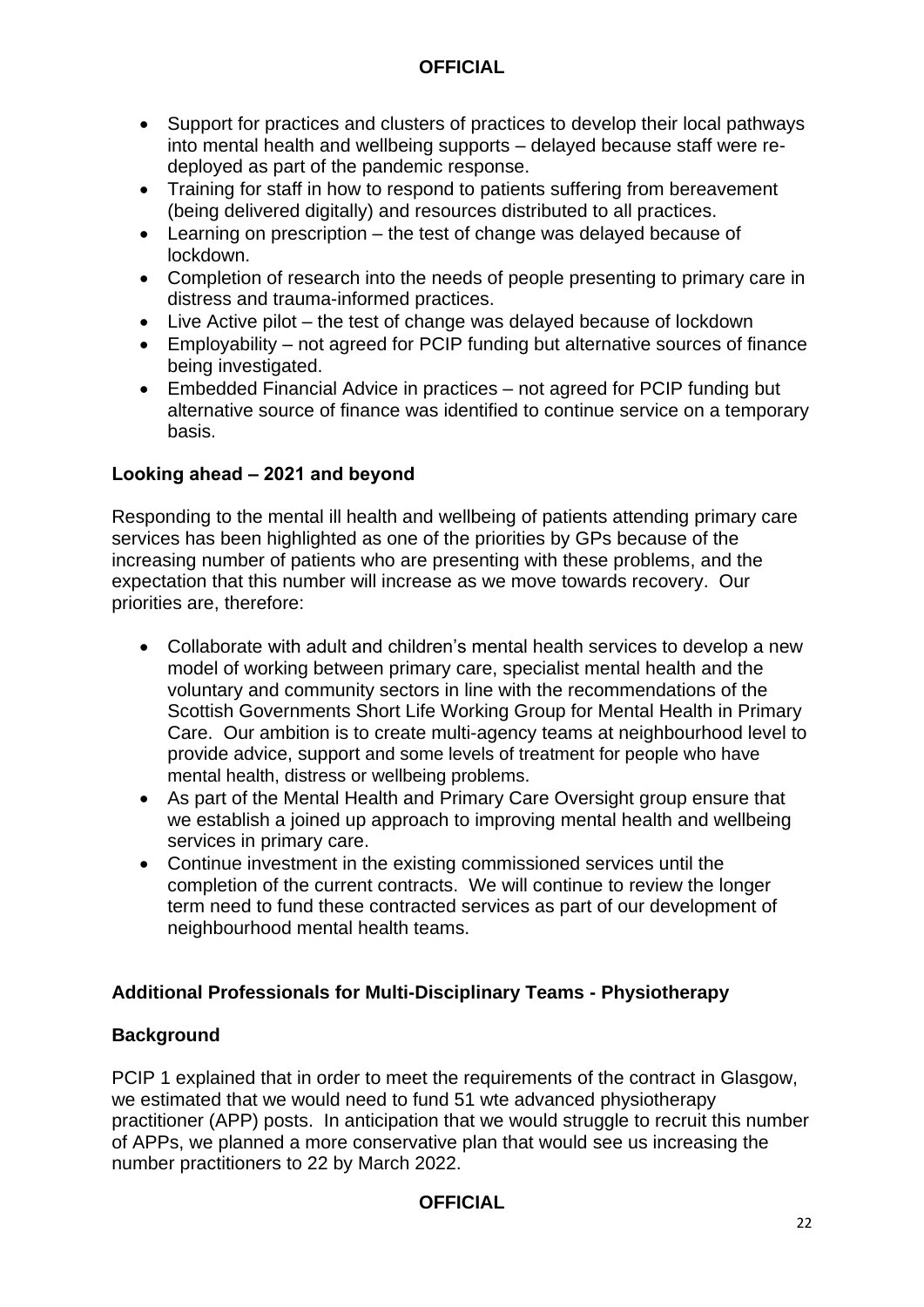#### **Progress so far**

By 31<sup>st</sup> December 2020, 30 practices had additional resource from 10.2 wte advanced practitioners. On average 1,370 patient were being seen per month with 61% of patients having been redirected from the GP reception. 86% of patients were supported to self-manage their condition and 14% were offered an onward referral (11% for MSK Physiotherapy treatment)

In response to the constraints on resources (both money and staff) and the lack of clinical space in some smaller practices, a pilot project to run an APP hub in the North West Locality was established in late 2020.

#### **Looking ahead – 2021 and beyond**

As part of the review of funding we have placed a halt to further recruitment and funding will be made available only to finance existing posts.

The hub in the North West will be evaluated and, if it proves successful we will give consideration to how this approach could be scaled up to cover additional practices.

#### **Additional Professionals for Multi-Disciplinary Teams - Occupational Therapy**

In PCIP 2 we planned to undertake a test of change by funding the embedding of OTs in general practice, initially within 2 practices in the one area for a 12 month period. If successful this would be extended to further practices during 2020/21. However funding for OTs was not supported by the Implementation Leadership Group because there was a view that we should be focusing resources on the other elements of the MoU. We agreed to continue to consider evidence from other parts about the impact of OTs in primary care.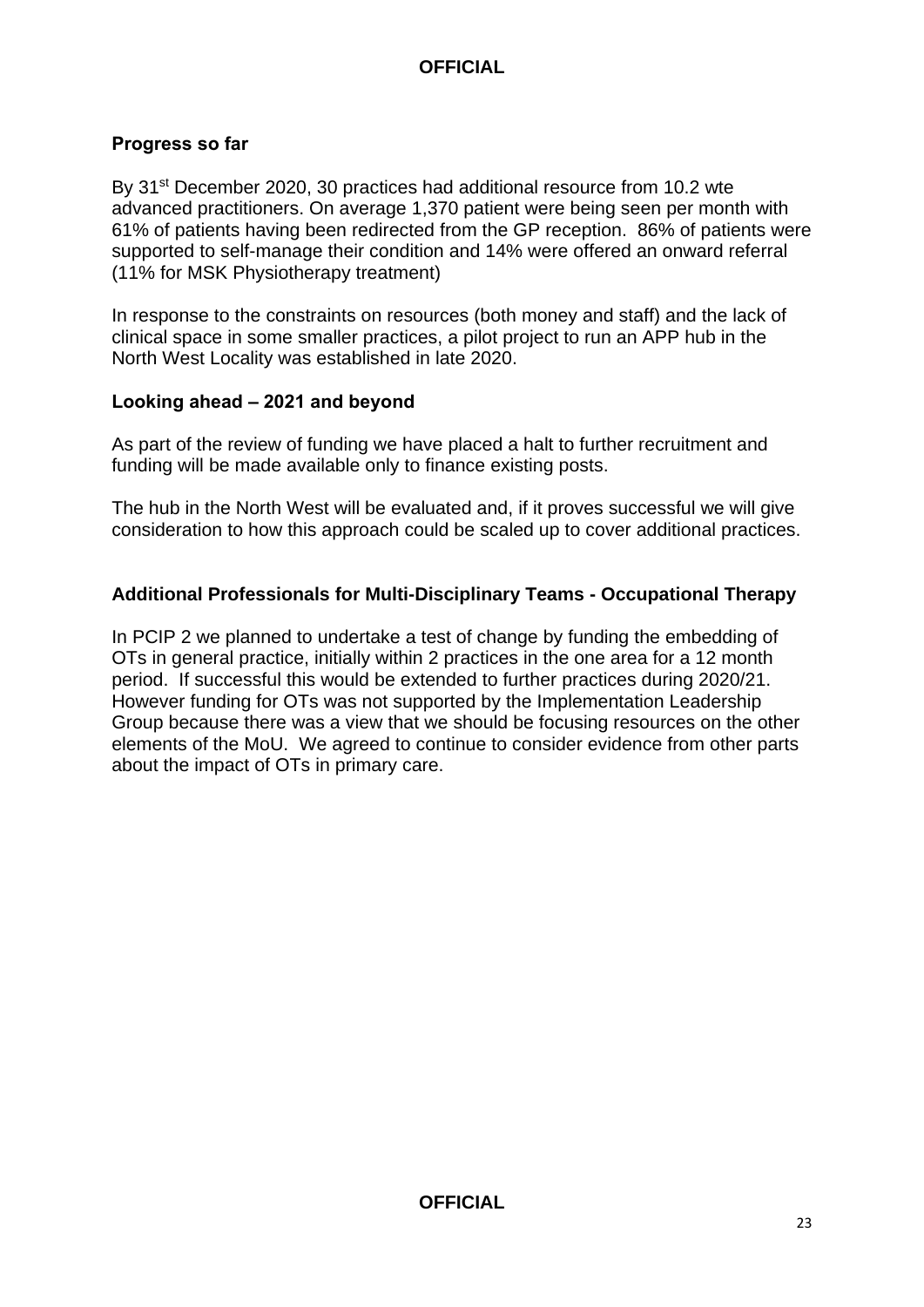#### **Section 4: Infrastructure and Support for Implementing PCIP**

#### **4.1 Sustainability**

In PCIP 2 we gave a commitment to establish a systematic approach to gathering and analysing intelligence on practice sustainability and to use this evidence to provide targeted and bespoke support for practices which were shown to need help. Given the impact of the pandemic these actions were not progressed, although they are likely to feature in our longer term plans for supporting practices in Glasgow.

#### **4.2 Collaborative Leadership and Learning**

#### **Background**

Over the 2018/19 we considered the collaborative thinking and leadership approaches that are needed to develop the relationship skills to develop trust and respect to deliver on new ways of working. A leadership group was set up to share learning approaches to the changing issues arising from the PCIP, to coordinate learning activity and to identify stakeholder engagement that will be necessary to support changes in values, attitudes and behaviours.

In PCIP 2 we recognised the need to consider the readiness for change and how embedding additional staff in the practice processes leads to success. This is supported by the recruitment of a workforce with the relevant value set and skills, matching them appropriately with practices, taking an integrated MDT approach, while being able to support an evolving process and at each step sharing the learning, with a need to understand the roles and relevance of what each profession brings to the expanded MDT. This requires risk sharing and delegation within practice teams by creating time and space to have discussion, collaborative thinking and support in order to implement transparency and honesty, while developing effective and efficient working tools and embedding them into practice.

#### **Progress so far**

A draft programme of support was initially proposed in 2019/20 and further developed in an Organisational Development (OD) Plan in 2020/21 with options for practices, clusters and other stakeholders, covering both individual and team development needs. Unfortunately, the pandemic resulted in delays to some aspects of this programme but it will be included in our new PCIP Organisational Development Programme which we intend to launch in 2021/22.

We continue to provide organisational development advice, interventions and 121 coaching, which have been focused on stakeholder and staff engagement, stakeholder management, team development, managing change, leadership behaviours and approaches, difficult conversations, influencing techniques and coaching approaches.

Development programmes have been delivered. The 'You As a Collaborative Leader' (YACL) Programme ran 3 cohorts and was offered to all practices and 47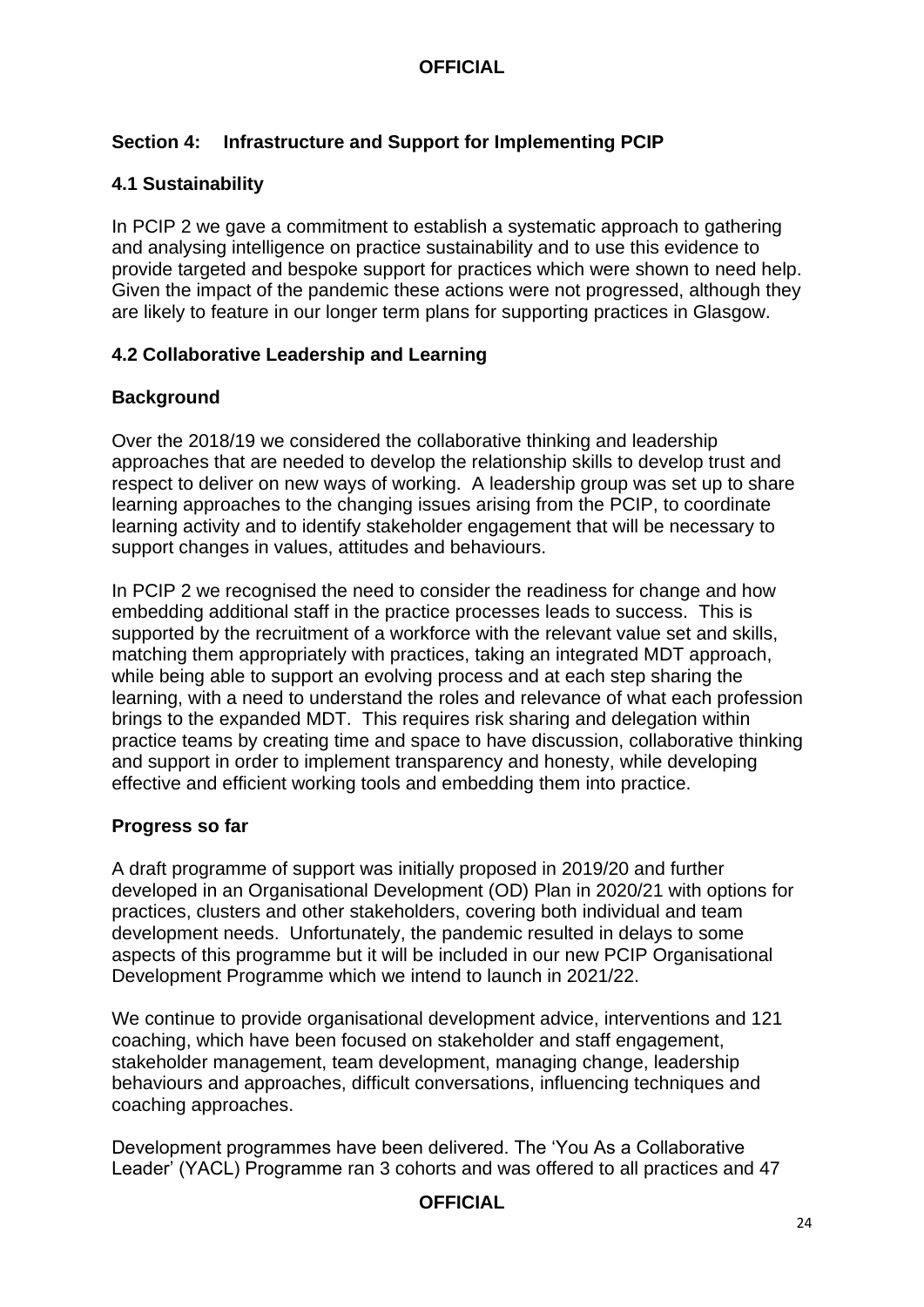staff from practice MDTs<sup>[1]</sup> took part in the programme, which we now intend to deliver future cohorts.

We ran an online "Strategic Influencing for Change and Engagement" programme with a mix of GPs and senior HSCP managers. This was the first cohort to take part in the course and our intention is to offer this to course to further cohorts early in 2021/22.

As part of the board-wide programme we have been developing a framework to support general practices with MDT working.

Early in 2020-21 PASC<sup>[2]</sup> Programme was offered to all practices in Glasgow with 27 taking up the opportunity in cohort 1 and a further 21 practices in cohort 2. COVID 19 did however impact adversely on the progress of both "Care Navigation" and "Workflow Optimisation" as patient attendances at practices reduced significantly; there was a national relaunch of the "care navigation" element of the programme in October 2020 and the Glasgow City PCIP team will support this initiative.

#### **Looking ahead – 2021 and beyond**

Key actions will be:

- Implementation of our Collaborative Leadership and Learning Programme and OD plan.
- Delivery of support for practices to help develop and sustain multi-disciplinary team working.
- Support for the relaunched PASC programme.

#### **4.3 Premises and Space Planning**

#### **Background**

The NHSGGC Property and Asset Management Strategy includes independent contractor -owned and -leased premises. Oversight of GP premises developments is provided through the board's GMS Premises Group which reports to the overarching Primary Care Programme Board.

In Glasgow there are 143 practices located in a combination of health centres and GP owned/leased premises. However, the amount of capital funding available to provide and or improve accommodation for the additional staff has been a major constraint on our ability to embed PCIP funded staff within or near GP practices.

Consequently, since PCIP 1 we have indicated that we would need to invest to improve and expand accommodation and the Scottish Government has awarded additional expenditure in previous years to fund work to upgrade both GP owned/leased premises and HSCP health centres. However, we anticipate that

**.** 

<sup>[1]</sup> Multi-disciplinary Teams

<sup>[2]</sup> Practice Administrative Staff Collaborative in Primary Care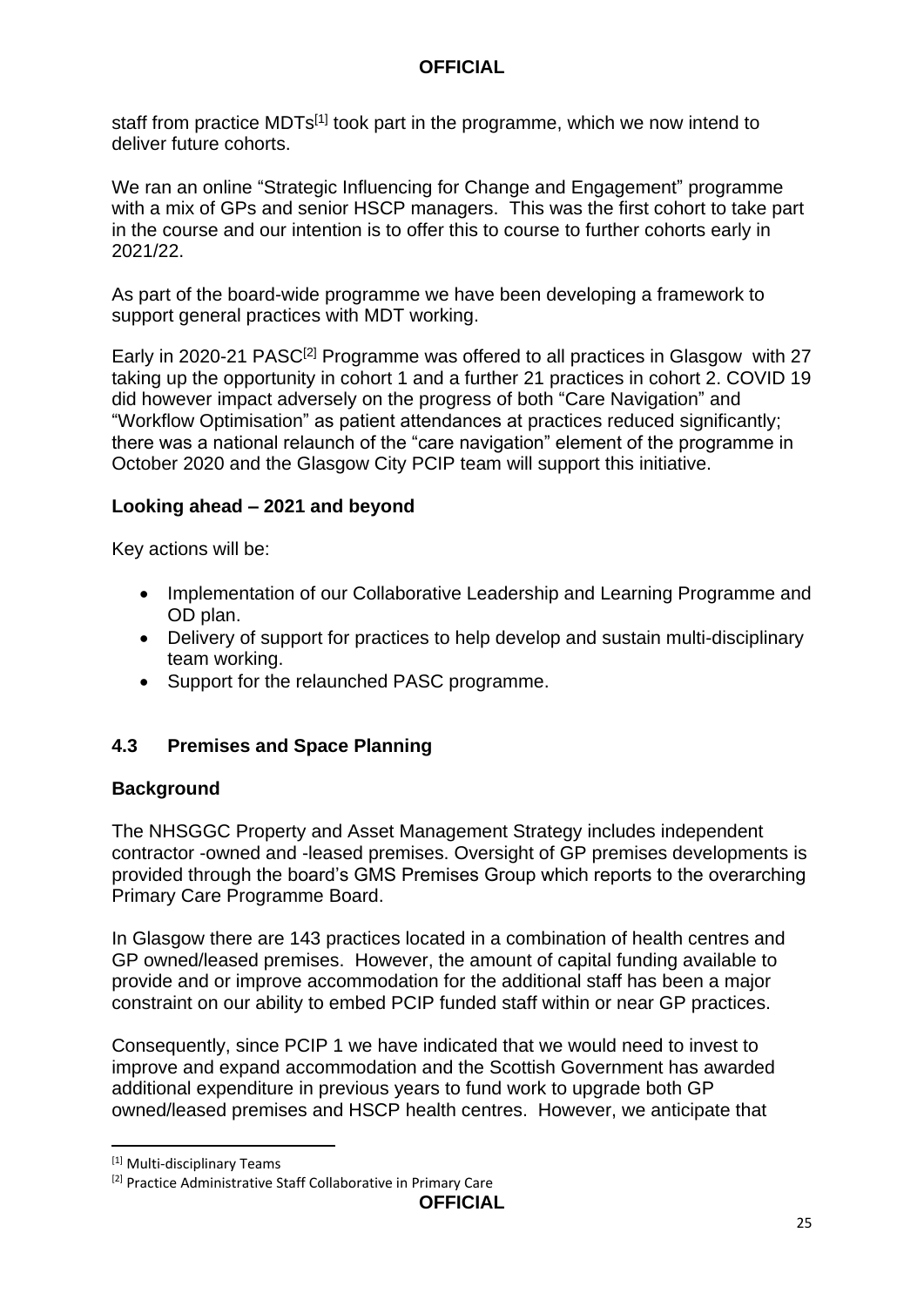significant additional investment will be required in 2021/22 and possibly in the longer term to implement fully our premises' improvement plan.

#### **Progress so far**

A comprehensive programme of backscanning has been undertaken to free up space within practices for more clinical and administrative space to be provided, as well as supporting digital infrastructure through the removal of paper records.

All 143 practices will have had their patient records backscanned completion by end March 2021 and by early to mid-April 2021 all NHSGG&C practices will no longer receive paper records from Practitioner Services as patient records are being digitised at the point of transfer. We will commence a "mop-up" exercise to collect any records accumulated by practices since they have been backscanned and will collect any remaining paper records and have these digitised, thereby eliminating paper records being held in the practices.

Progress on issuing improvement grants was delayed as a result of the pandemic and a review of initial requests from practices has been reviewed. 7 practices received full improvement grants for PCIP-related work in 2019/20 at a cost of £83,419 and in 2020/21 3 practices are being reviewed at a potential total cost of £47,195.

Given the requirement for additional clinical space for services and staff funded by PCIP, we commissioned a feasibility study into the potential to make better use of the spaces in health centres. We have identified work in 6 health centres as a priority to support the expanding programme, especially to facilitate the extension of Community Treatment and Care Services and the vaccination programmes.

Other aspects of the 2018 GP contract include the Scottish Government's commitment to provide sustainability loans for option for NHS Boards to take on the leases for practice accommodation. At the time of writing this plan:

- 23 sustainability loan agreements for practices in Glasgow were agreed by the Scottish Government and work is in progress to conclude the loans imminently with central legal office and the practices' legal representatives.
- 5 expressions of interest from practices seeking assignation of leases and NHSGGC are in the process of developed to ensure meets HSCP strategic direction

#### **Looking ahead – 2021 and beyond**

Our priority will be to progress the work to re-model the internal room layouts in a number of health centres to create additional consulting, treatment room and agile working space to provide additional clinical and office space for staff and services that have been developed using the PCIP funding. Our priorities will be Shettleston, Bridgeton, Baillieston, Govanhill, Govan/Elderpark and Thornliebank Health Centres. We will then investigate options for health centres in the North West. Capital funding from the PCIP budget will be required to fund this work along with match funding from the HSCP and/or NHSGG&C.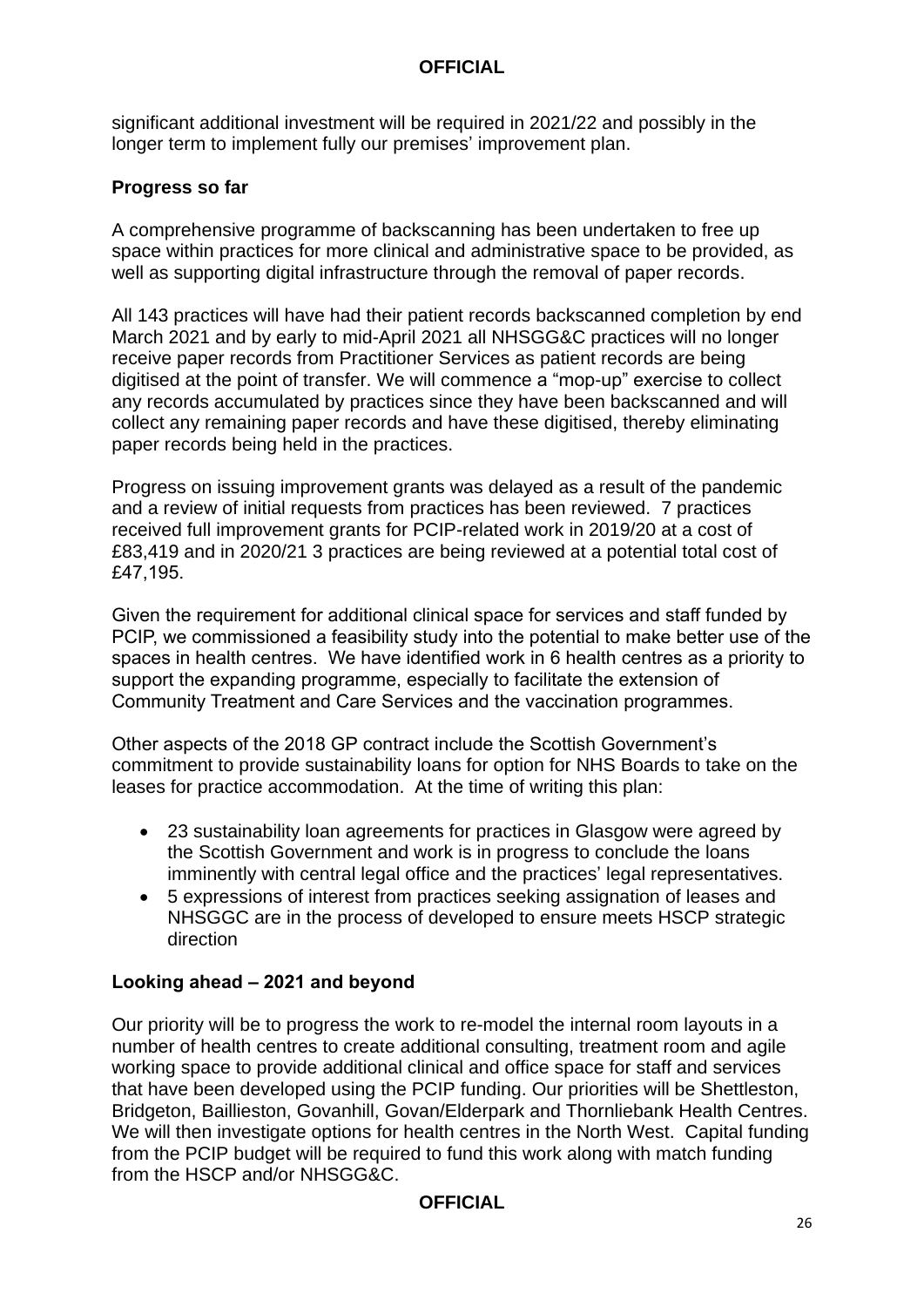A property strategy survey to include all health centres, social work services and independent GP premises in Glasgow will be developed over 2021 and, for all capital developments (as we did with north east hub in Parkhead) we will contact local GPs to offer them space in our future developments.

#### **4.4 Patient Engagement**

#### **Background**

During 2018-19 we used the public participation and engagement infrastructure in each of the three HSCP localities to seek views on the priorities in the PCIP. One of the key areas for improvement will be to engage with patients and carers about the changes they will see over the next few years in their GP practices.

#### **Progress so far**

In PCIP 2 we committed to use the Locality Engagement Forums as a means to continue this dialogue and further work with clusters to consider ways in which we can support GP practices to engage with their patients. We worked with the locality forums initially to consider new ways of engagement and we received valuable contributions to how we should present PCIP public information literature; unfortunately, this activity had to be suspended at outset of the pandemic.

#### **Looking ahead – 2021 and beyond**

We require to further engage patients and carers in primary care as part of the wider participation and engagement activity of the HSCP (for example as part of the development work on Maximising Independence), the health board and the Scottish Government.

We are keen to hear to the views of people with complex and chronic conditions as their care needs can be the most challenging to manage and will provide the greatest test for joint working of GPs and the extended multi-disciplinary teams.

#### **4.5 Digital Infrastructure**

#### **Background**

Within NHSGGC, the eHealth team works in conjunction with HSCPs in the introduction of new services and processes within practices. This ensures where possible the standardisation of approach, provides a fit to the Digital Strategy, promotes the use of core systems and minimises cost overheads. Since the initial consultation on our PCIP 1, GPs have told us that a joined up IT system is vital for the success of the programme.

The Scottish Government has made available additional funding for ICT for general practice. NHSGG&C will use the funding to upgrade desktop computers, increase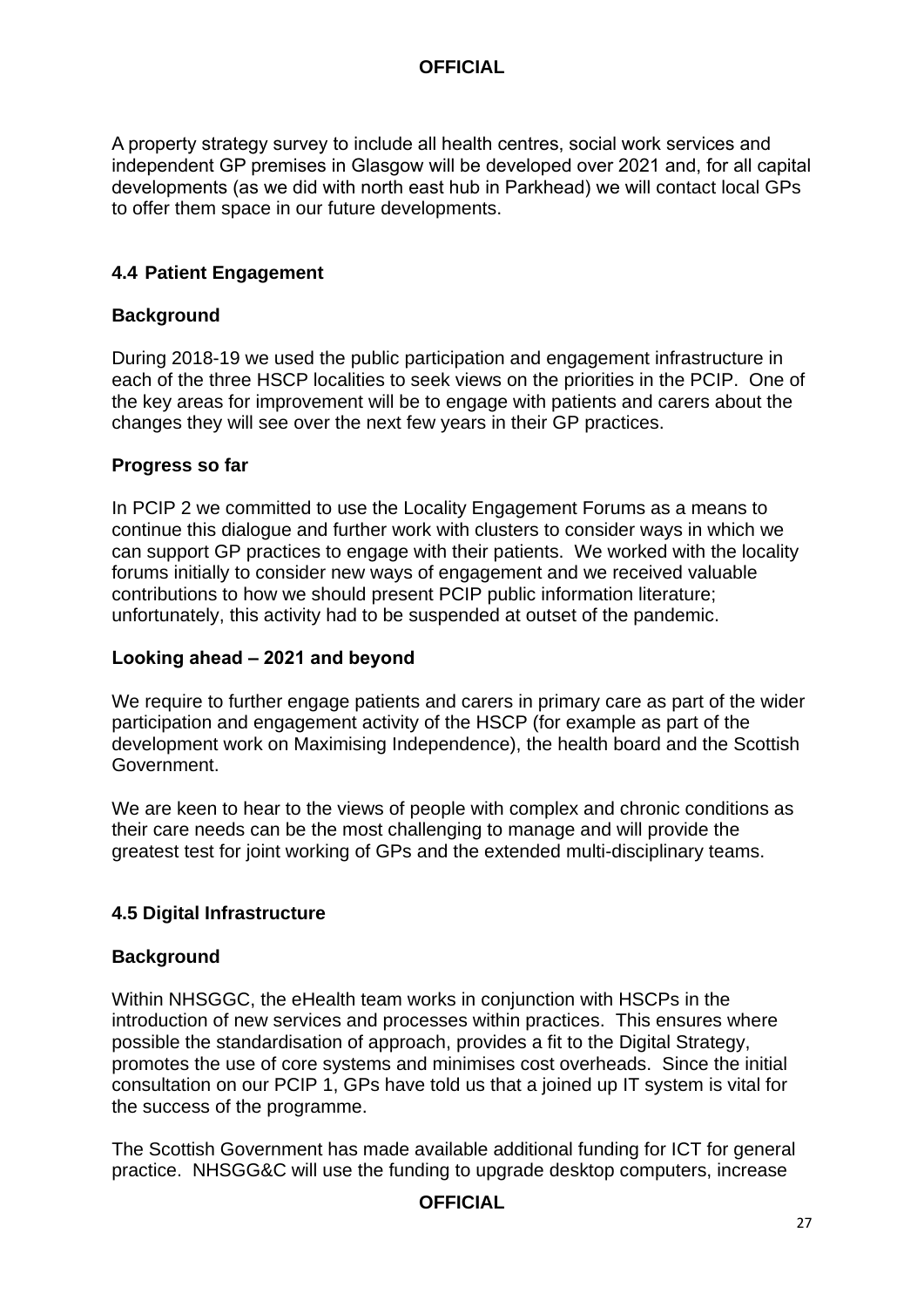the number of webcams and extend Microsoft support. These investments will support practices to undertake remote consultations and facilitate virtual multidisciplinary team meetings.

The 2018 GP contract introduced a joint data controller arrangement between Health Boards and GP Contractors. The PCIP plans highlighted the need to develop MDTs supported by robust information sharing agreements with all practices for the delivery of clinical care, for audit and review purposes and for service, workforce and public health planning.

#### **Progress so far**

In 2019-20 the Scottish Government allocated £0.684m to invest in GP ehealth initiatives in NHSGG&C and this was used to enhance WIFI provision and to facilitate the use of Attend Anywhere/Near Me for remote patient consultations.

Many of the practitioners recruited from PCIP have worked from home remotely during the pandemic and this was facilitated via investment in additional equipment. However, there are indications that delays in procuring laptop equipment because of the global demand is hindering our ability to support remote working for our new PCIP funded staff.

An information sharing agreement that sets out the rules to be applied by a Health Board and a GP Contractor when sharing information has been progressed since PCIP 2, with data controller posts created by NHSGG&C to support HSCPs and general practice understand and sign up to the data sharing agreement.

#### **Looking ahead – 2021 and beyond**

A further investment of £2.107m is being made across practices in NHSGG&C that will further increase WIFI provision in practices, provide further support for online consultations, upgrade personal computers and extend software support.

Some of the key on-going developments that will support the transformation in primary care will be the implementation of the new GP IT system and further advances in the collation and use of data on primary care activity to support service improvements.

#### **4.6 Evaluation**

#### **Background**

During 2018/19 work was undertaken across NHSGG&C on behalf of all six partnerships to develop a proposal to evaluate the implementation of our PCIPs. The work in GCC is structured around six questions, using quantitative and qualitative methods, aimed at measuring the impact on GP workload, patient and professional satisfaction, better patient outcomes and navigation of new systems, improved equality and wider effect on health and social care.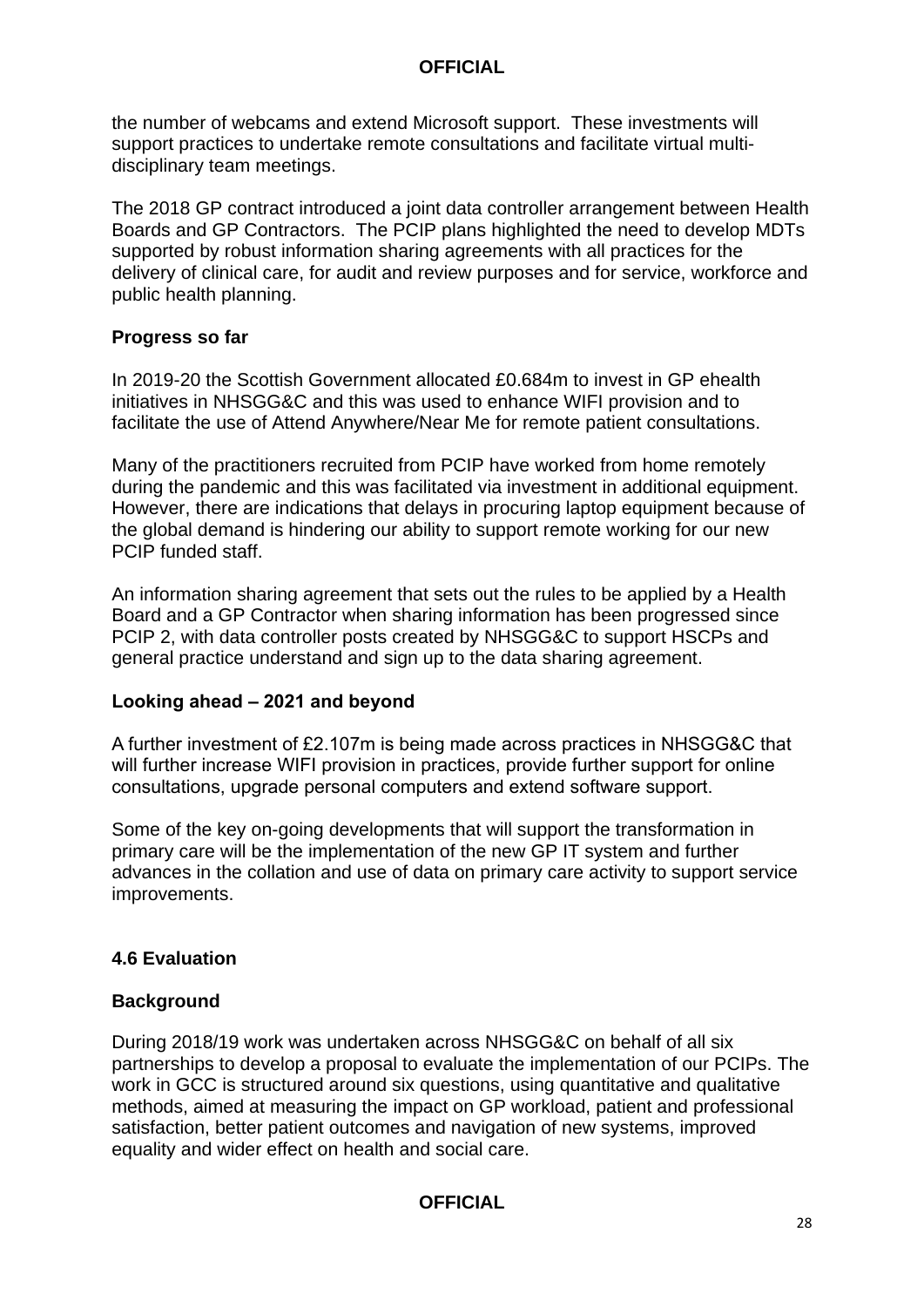In addition, there has been on-going monitoring and evaluation activity in each of the 6 MoU priority workstreams.

#### **Progress so far**

A detailed brief for the evaluation work was prepared by Public Health colleagues but was put on hold as a consequence of the pandemic. A short life working group was established in December 2020 to progress the evaluation work and is reviewing which aspects of the original brief could be undertaken during 2021. It is likely that this will be an interim evaluation as the pandemic

#### **Looking ahead – 2021 and beyond**

We will progress an interim evaluation during 2021/22 to consider practitioner and patient experience of the impact of the PCIP investment.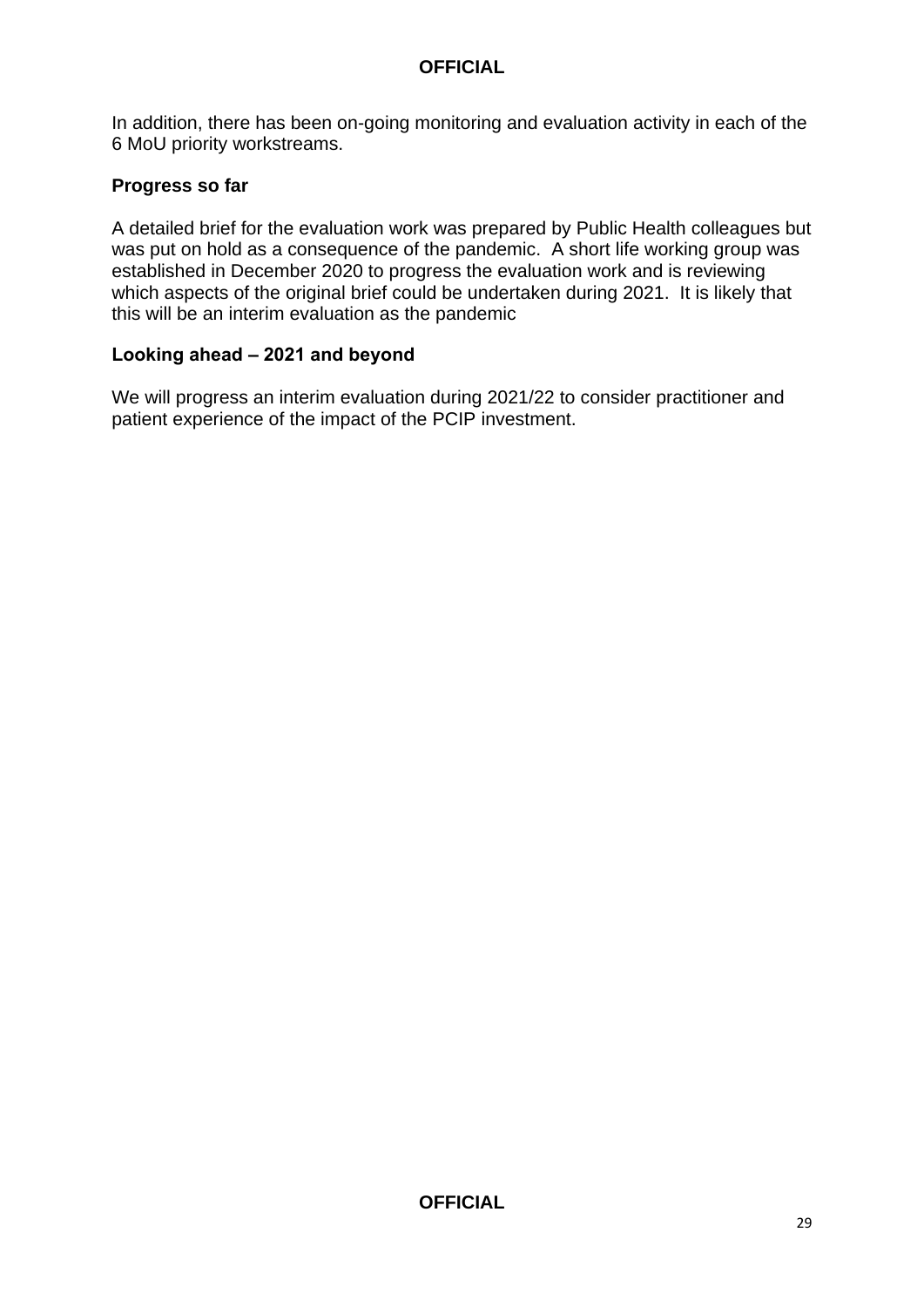#### **SECTION 5: Financial Plan and Workforce Plan**

#### **Financial Plan**

The graph below shows the original estimated allocation of PCIP funding per year since 2018/19. The funding was shown to increase year on year from approximately £5m in 2018/19 to £18.792m in 2021/22 and our expectation is that the future recurring annual funding from April 2022 onwards will continue at £18.792m.



#### **Previous Financial Planning Assumptions (PCIPs 1 and 2)**

In the first PCIP our preliminary estimates identified that our projected level of spend to deliver the full programme could breach the end point funding allocation of £18.792m and this assessment was confirmed by the time we published PCIP 2. In PCIP 2 we recognised the need to review projected expenditure to bring in line with final year's funding allocation.

Early in 2020 we presented our financial planning assumptions to the Scottish Government and these showed that our planning assumptions would mean the expenditure in the final year of the programme (in 2021/22) would reach £22.313m, against an expected allocation from the Scottish Government of £18.792m.

Indeed, the funding of £22.313m would not allow us to fully implement the MoU but was considered a reasonable estimate at that time of what could be delivered within the initial three to four year timeframe. In previous financial plans we have estimated that to achieve the objectives of the MoU could cost in the region of £33.6m.

Our estimates included the costs of the 6% uplift to superannuation and highlighted the need for additional funds to cover both this and the annual pay uplifts.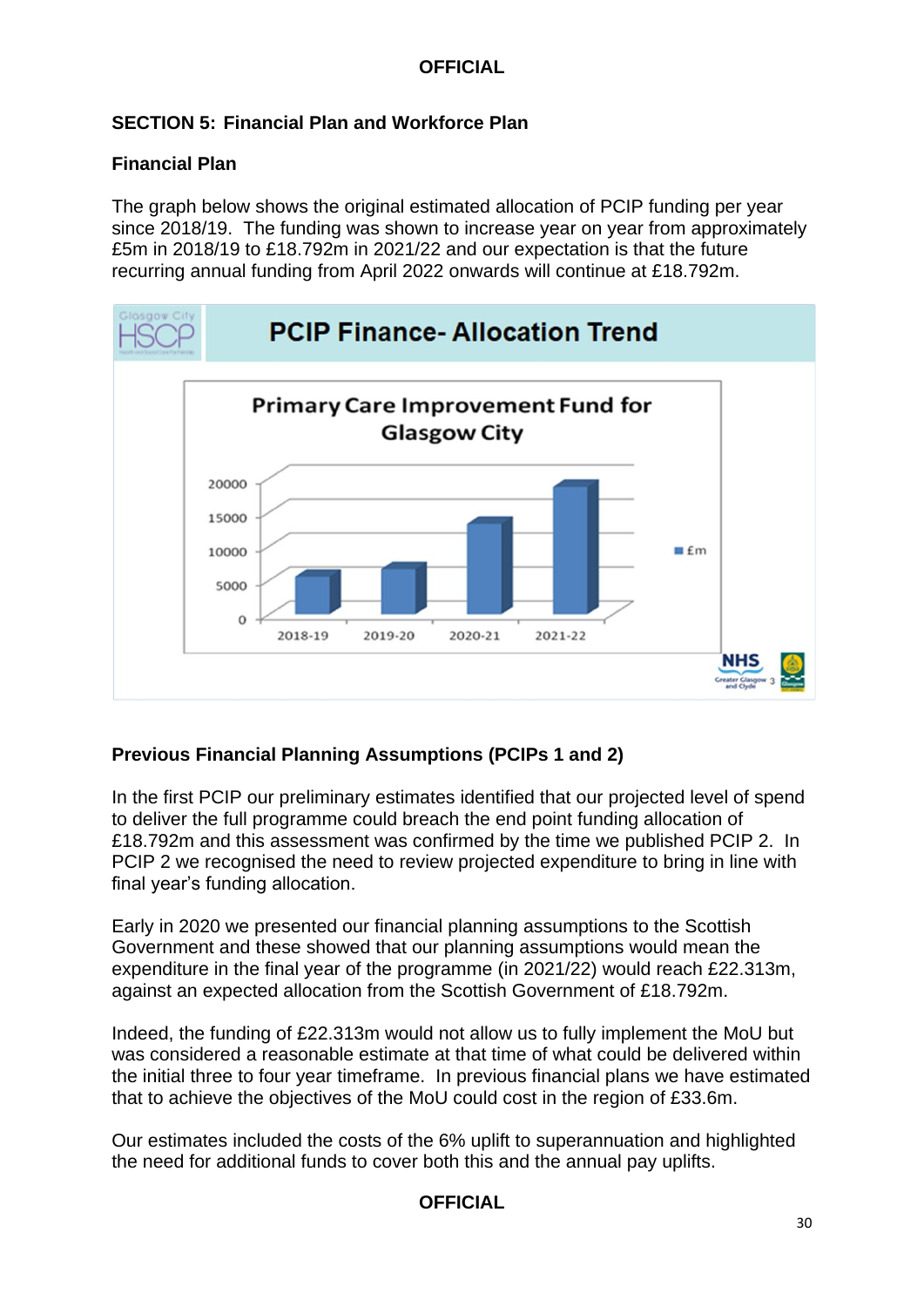#### **Table 1 Revised Projected Spend for PCIP Programme**

In view of the likelihood that we will over spend our allocation by the end of the 2021/22, we have re-prioritised the workstreams and reduced projected expenditure. These changes were discussed with CQLs at a number of meetings between November 2020 and February 2021. The outcome of this exercise is shown in table 1 below and demonstrates how we have reduced our estimated expenditure in 2021/22 from the previous planning figure of £22.313m to £18.792m.

|                                       | <b>Previous Planning</b> | <b>Revised</b>      |                             | % share of                     |
|---------------------------------------|--------------------------|---------------------|-----------------------------|--------------------------------|
| Workstream<br>$\overline{\mathbf{v}}$ | <b>Assumptions (£m -</b> | Estimate(£m) $\sim$ | Changes $\vert \cdot \vert$ | budget<br>$\blacktriangledown$ |
| Vaccination                           |                          |                     |                             |                                |
| <b>Transformation</b>                 |                          |                     |                             |                                |
| Programme                             | 2.550                    | 2.550               | 0.000                       | 13.57                          |
| Pharmacotherapy                       | 5.500                    | 5.500               | 0.000                       | 29.27                          |
|                                       |                          |                     |                             |                                |
| <b>CTAC and Phlebotomy</b>            | 5.674                    | 5.500               | $-0.174$                    | 29.27                          |
| <b>Urgent Care</b>                    | 1.136                    | 0.660               | $-0.476$                    | 3.51                           |
|                                       |                          |                     |                             |                                |
|                                       |                          |                     |                             |                                |
| <b>Community Links</b>                |                          |                     |                             |                                |
| <b>Workers</b>                        | 2.350                    | 1.950               | $-0.400$                    | 10.38                          |
|                                       |                          |                     |                             |                                |
| <b>Mental Health</b>                  | 2.000                    | 2.000               | 0.000                       | 10.64                          |
| <b>Advanced Practice</b>              |                          |                     |                             |                                |
| <b>Physios</b>                        | 2.458                    | 0.660               | $-1.798$                    | 3.51                           |
| Occupational Therapists               | 0.264                    | 0.000               | $-0.264$                    | 0.00                           |
| Core support                          | 0.381                    | 0.381               | 0.000                       | 2.03                           |
| Allowance for staff                   |                          |                     |                             |                                |
| turnover                              |                          | $-0.409$            | $-0.409$                    |                                |
| <b>Total</b>                          | 22.313                   | 18.792              | $-3.521$                    | 100.00                         |
| <b>Expected SG Funding</b>            | 18.792                   | 18.792              |                             |                                |
| <b>Difference</b>                     | 3.521                    | 0.000               |                             |                                |

The assumptions underpinning the changes shown in table 1 are summarised below:

**Vaccination Transformation Programme** - No change in budget at the moment but it may need to be increased once the actual costs of delivering the adult flu programme are known.

**Pharmacotherapy –** Continue as per existing programme

**CTAC and Phlebotomy** - Recruitment paused to allow review of model and to ensure costs do not exceed budget.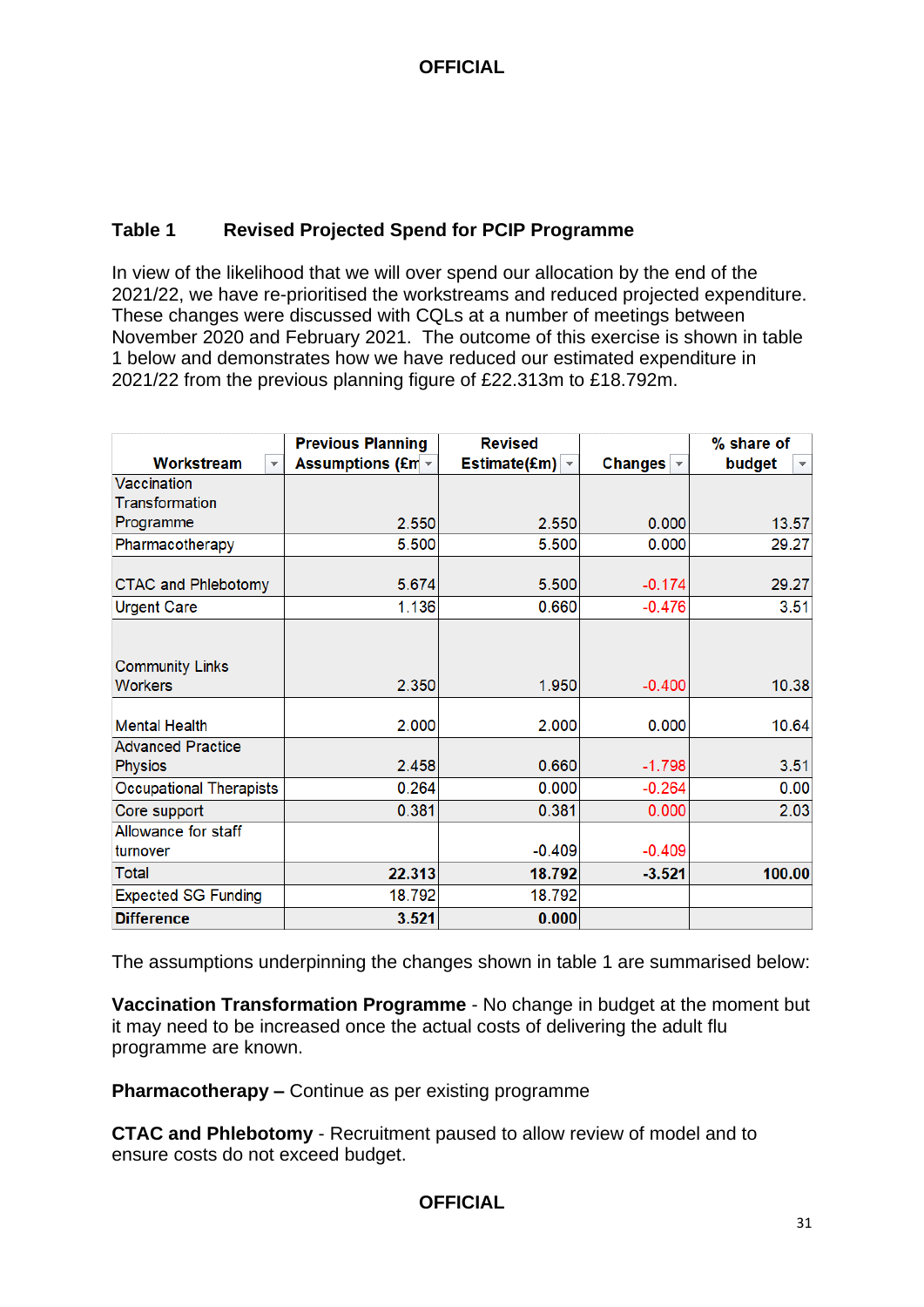**Urgent Care** - No further recruitment. Budget to cover existing approved posts only.

**Community Links Workers** – Additional non-recurring funding of £1.5m has been allocated in conjunction with the one-off additional expenditure of £0.600m from the Scottish Government to allow us to increase the number of practices supported by Community Links Workers to 81 for the next 18 months. This will increase the number of CLWs to 81. At the end of the 18 month period the number of CLWs will decrease back to current 43 unless additional recurring funding is made available by the Scottish Government.

**Mental Health** - Future model being explored. Approximately £1m per annum has been committed for next 2 years with existing contractors.

**Advanced Practice Physiotherapists** - No further recruitment. Budget to cover existing approved posts only.

**Occupational Therapists** - This workstream was not agreed for funding, therefore, no funding will be needed.

**Project management support** – Retain at current level on basis that the nature and cost of the core support will be reviewed during 2021/22

#### **Proposed Use of Unutilised PCIP Funding 2021-2023**

Now we are in the final year we are planning on how to use carry forward unspent funds from the earlier years of the programme. As this funding will not be recurrent we are proposing in PCIP 3 to use this funding for two main projects in 2021/22 and 2022/23. This funding amounts to £4.5:

- Investment in upgrading of property of £3.0m reconfiguring the layouts of some of our health centres to provide additional treatment, consultation rooms and agile working space for services delivered by PCIP funding. This will address one of the main obstacles to the programme, which has been the lack of suitable accommodation. Discussions are underway within the HSCP and with NHS Greater Glasgow & Clyde Estates Team to supplement investment in these properties to provide an effective and efficient way of creating additional space, without the need to purchase and/or lease new premises. More detailed proposals are to be submitted to the Primary Care Implementation Leadership Group (ILG) and the NHS Capital Planning Group for approval.
- To provide funding of £1.5m in conjunction with the one-off additional expenditure of £0.600m from the Scottish Government, to allow us to increase the number of practices supported by Community Links Workers by 81 for the next 18 months (66.4 whole time equivalent posts). At the end of the 18 month period the number of CLWs will decrease back to current 43wte posts (covering 41 practices), unless additional recurring funding is made available by the Scottish Government.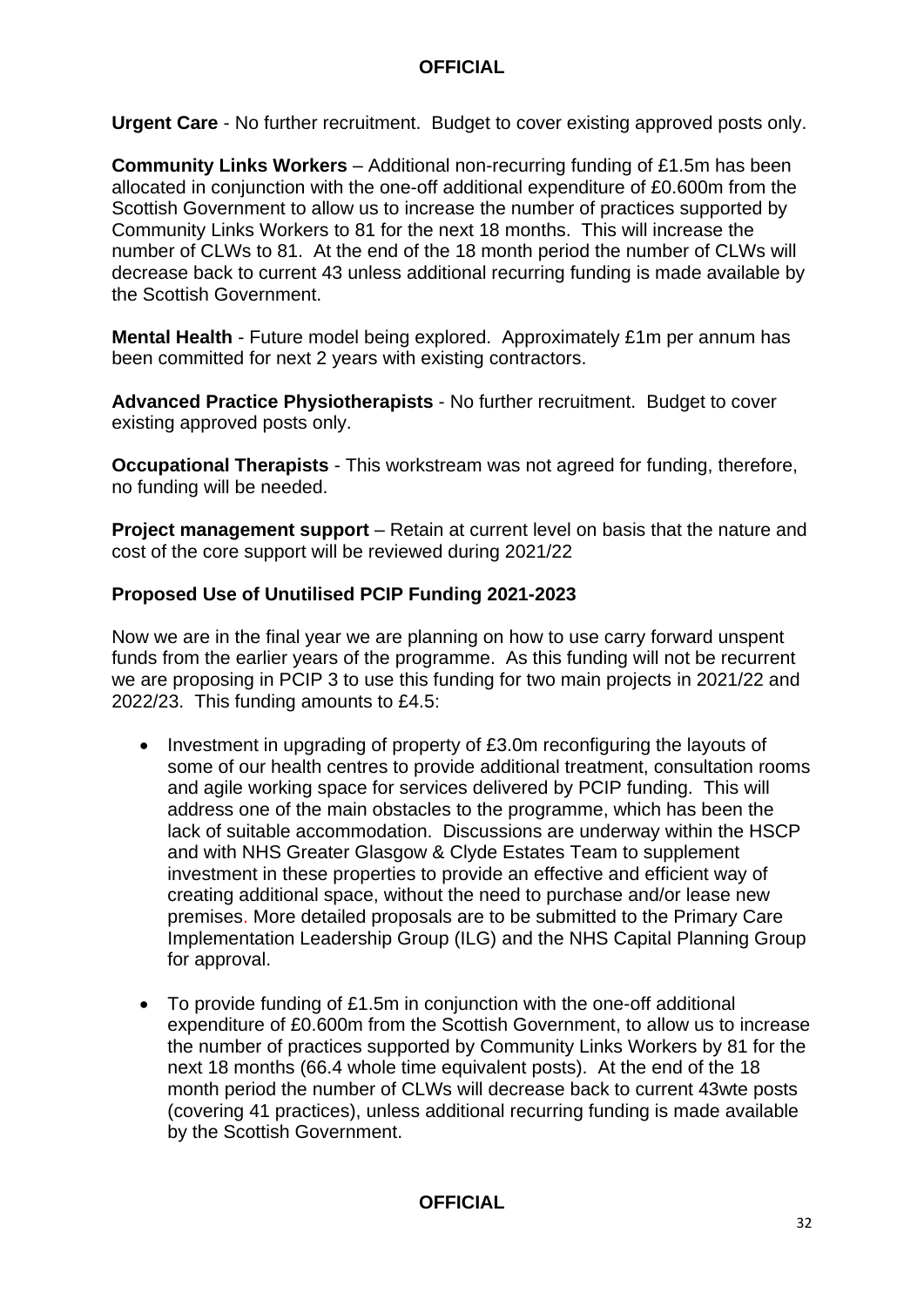#### **PCIP Workforce Plan**

Workforce planning has been one of the most significant challenges highlighted in the Primary Care Improvement Plans, in terms of availability of workforce at a sufficient scale to support all practices across NHSGG&C and the change process required to support effective working for the new teams.

After a pause of a number of months at the start of the lockdown, recruitment continued during 2020/21, although the pace has been slower than previously because of the current constraints. Additional time has been required for induction of new employees due to reduced patient numbers in clinics, the impact of social distancing measures for training and the need for the signing-off of competencies to be done remotely.

Investment in primary care through the PCIP fund has provided development and career opportunities for the available workforce. We are beginning to experience the consequence of this as services compete for the same limited staff, resulting in higher levels of turnover as staff move around the system to promoted posts. This will require us to further review the workforce plan to support movement of staff and in some professions to cover for leave (e.g. maternity).

Work is underway to implement the agreed programme of pre-registration pharmacy technician training and the Phlebotomy Service has been reviewed and has led to the addition of more senior, qualified staff to triage referrals, support staff and scheduling, staff supervision and professional development.

Glasgow HSCP ran a national advertising and recruitment campaign (including prime time TV adverts) for key practitioner groups in February 2021 and this included opportunities for jobs funded by the PCIP programme.

The availability of key staff groups continues to require action at national level, particularly to ensure sufficient training places and development of skills for primary care.

The estimated recruitment targets for the HSCP derived from the PCIP investment are included in the HSCP workforce plan. In our previous PCIPs we estimated that we would need to recruit around 450 - 460 additional wte staff to deliver on our plans. These estimates have been subject to refinement as models develop.

The number of posts that will be funded by PCIP will reduce to reflect the reduction in estimated expenditure. In table 2 we show the likely reductions in the numbers of staff as a result of the changes to the final workstream budgets: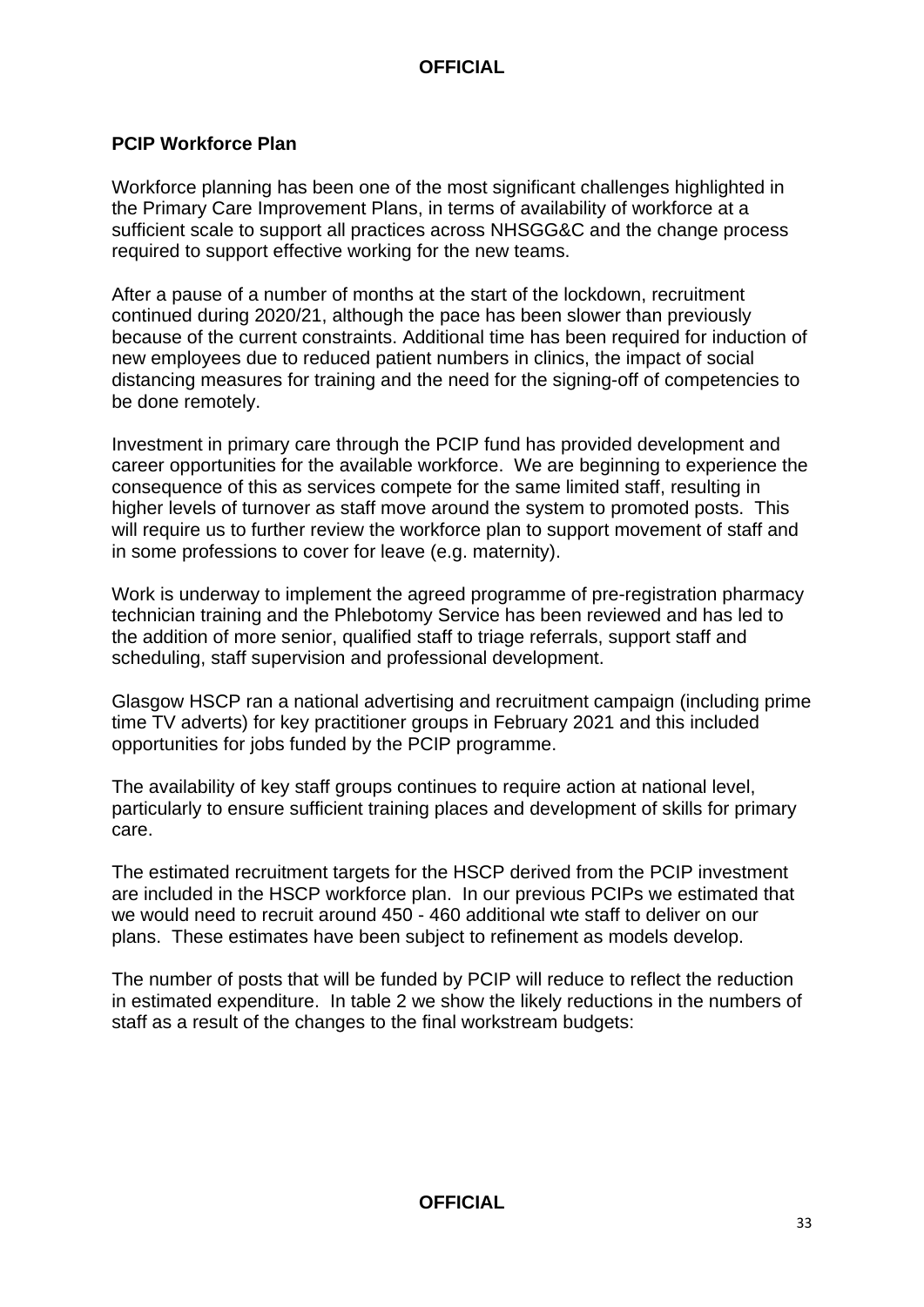| Table 2            | Future Workforce Projections for 2021-22 (wte) to reflect revised |
|--------------------|-------------------------------------------------------------------|
| workstream budgets |                                                                   |

| <b>Workstream</b>          | PCIP <sub>2</sub> | PCIP <sub>3</sub> | <b>Difference</b> |
|----------------------------|-------------------|-------------------|-------------------|
| Vaccination                |                   |                   |                   |
| Transformation             |                   |                   |                   |
| Programme                  | 32                | 32                |                   |
| Pharmacotherapy            | 90                | 90                | 0                 |
| <b>CTAC and Phlebotomy</b> | 193               | 180               | $-13$             |
| <b>Urgent Care</b>         | 21                | 10                | $-11$             |
| <b>Community Links</b>     |                   |                   |                   |
| <b>Workers</b>             | 41                | 43                |                   |
| Mental Health              | 25                | 25                | 0                 |
| <b>Advanced Practice</b>   |                   |                   |                   |
| <b>Physios</b>             | 51                | 11                | -40               |
| Occupational               |                   |                   |                   |
| Therapists                 | 2                 | Ω                 | -2                |
| Core support               | 6                 | 6                 | 0                 |
| Total                      | 461               | 397               | $-64$             |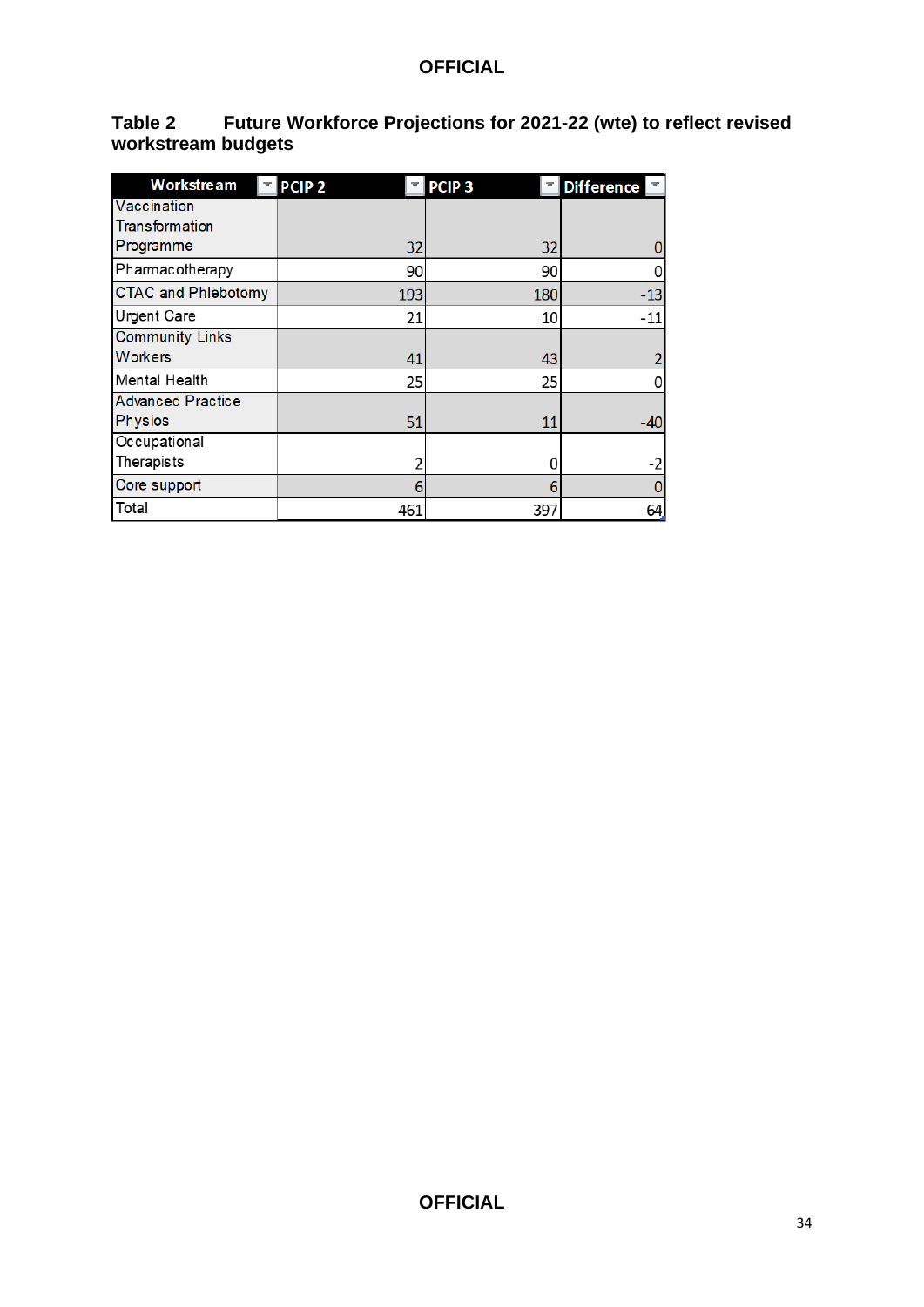### **Section 6: Programme Summary**

| Workstream                                                       | <b>MoU</b><br><b>Commitment</b>                                                                                                                   | <b>GCHSCP Planning</b>                                                                                                                          | <b>Variance</b>                                                                                                                                    | <b>Challenges</b>                                                                                                                                                                                                                             | <b>Next steps</b>                                                                                                                                                                                                               | <b>Final Budget</b><br>/Delivery |
|------------------------------------------------------------------|---------------------------------------------------------------------------------------------------------------------------------------------------|-------------------------------------------------------------------------------------------------------------------------------------------------|----------------------------------------------------------------------------------------------------------------------------------------------------|-----------------------------------------------------------------------------------------------------------------------------------------------------------------------------------------------------------------------------------------------|---------------------------------------------------------------------------------------------------------------------------------------------------------------------------------------------------------------------------------|----------------------------------|
| <b>Vaccination</b><br><b>Transformation</b><br>Programme         | HSCP take on<br>responsibility for<br><b>NHS</b> vaccinations                                                                                     | Working with<br>NHSGGC to develop<br>model for all<br>vaccinations i.e.<br>childhood, flu, at risk,<br>travel                                   | Working to deliver<br>programme<br>Require detail of<br>travel model for<br>costs                                                                  | IT solution to<br>$\bullet$<br>support safe<br>delivery.<br>Availability of<br>$\bullet$<br>workforce<br>Availability of<br>$\bullet$<br>accommodation<br>Confirm coat for<br>$\bullet$<br>Adult & Travel                                     | National group<br>$\bullet$<br>working to<br>consider IT<br>solutions<br>Implement<br>$\bullet$<br>National<br>framework for<br>HCSW delivery of<br>vaccinations<br>Define model for<br>$\bullet$<br>Adult                      | £2.550m                          |
| Pharmacotherapy                                                  | Pharmacist<br>resource into all<br>GP practices to<br>for level 1-3                                                                               | Revised skills mix 2<br>pharmacy:1 tech with<br>being further<br>reviewed for 1<br>pharmacy:1 tech<br>predicted of full<br>delivery for 2022/23 | Use of Technical<br>staff and<br>assistant at<br>changed ratio<br>Hub model to<br>deliver Level 1<br>variable level 2-3<br>n practices             | IT solution to<br>$\bullet$<br>support safe<br>delivery.<br>Availability of<br>$\bullet$<br>workforce<br>Workforce<br>$\bullet$<br>development<br>Ongoing review of<br>$\bullet$<br>model                                                     | National solution<br>$\bullet$<br>to access to<br>multiple practices<br>e.g. single sign-on<br>Development of<br>hub model for<br>appropriate task                                                                              | £5.500m                          |
| <b>Community</b><br><b>Treatment and</b><br><b>Care Services</b> | HSCP take on<br>provision of<br>services for<br>Phlebotomy,<br>chronic disease<br>monitoring and<br>management of<br>minor injuries/<br>dressings | Revised model<br>based on<br>Renfrewshire<br>learning lead to<br>significant increase<br>in costs than original<br>plan                         | Increased staffing<br>to implement<br>current model<br>Funding &<br>Recruitment<br>capped to<br>undertake review<br>of demand and<br>service model | Accommodation to<br>$\bullet$<br>support full transfer<br>of service<br>Financial planning<br>$\bullet$<br>for city increased<br>significantly form<br>initial planning<br>Defining model with<br>$\bullet$<br>growing demands<br>for service | Require to<br>$\bullet$<br>evaluate the<br>model and revisit<br>demand to further<br>define service and<br>staffing model<br>required.<br>Agree funding and<br>$\bullet$<br>allocation for<br>refurbishment of<br>accommodation | £5.500m                          |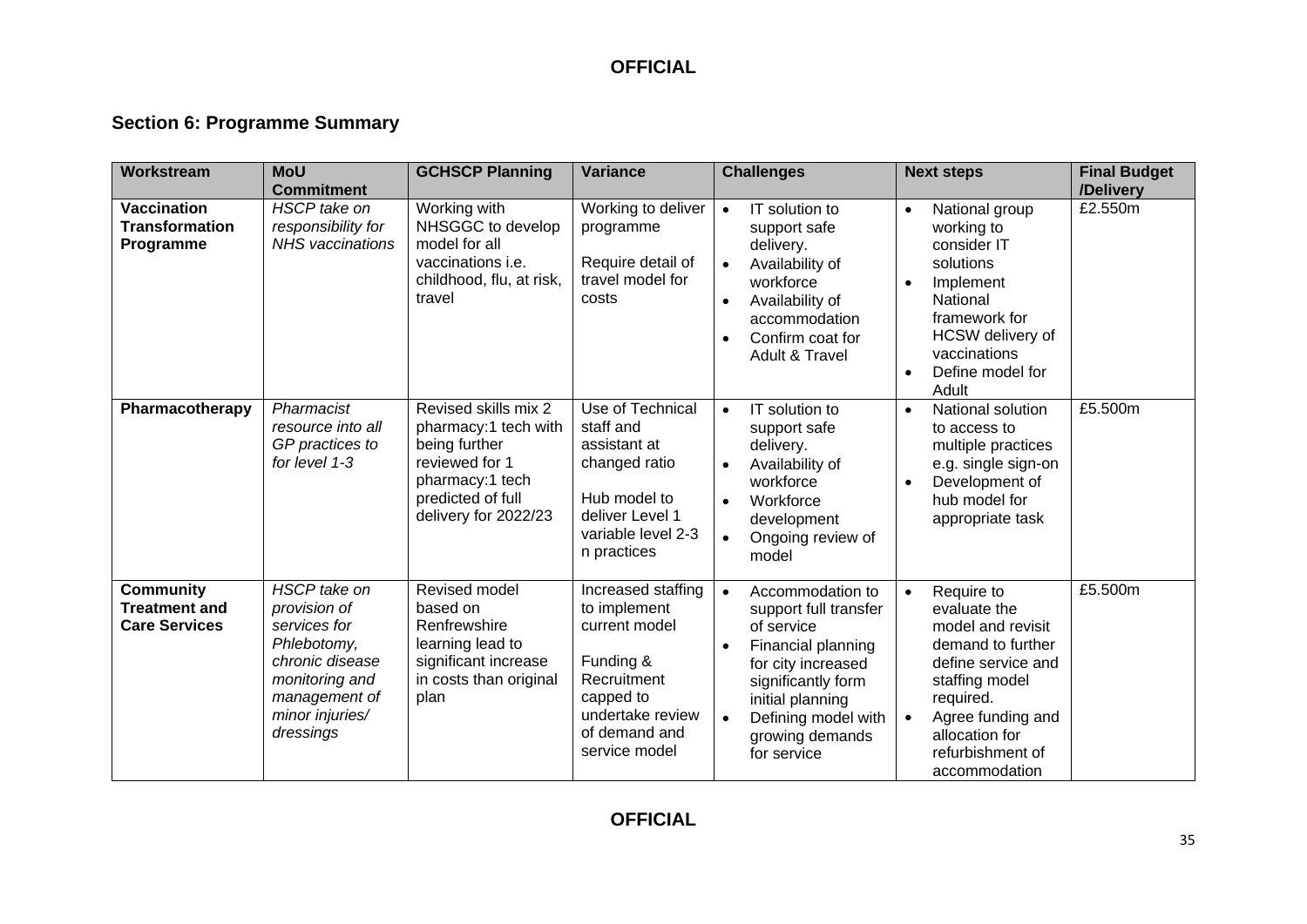| Workstream                                                                                                               | <b>MoU</b><br><b>Commitment</b>                                                                                                                                                                                                                                                                | <b>GCHSCP Planning</b>                                                                   | <b>Variance</b>                                                                                                                                                | <b>Challenges</b>                                                                                                                                                                                              | <b>Next steps</b>                                                                                                                                                                                                                                        | <b>Final Budget</b><br>/Delivery |
|--------------------------------------------------------------------------------------------------------------------------|------------------------------------------------------------------------------------------------------------------------------------------------------------------------------------------------------------------------------------------------------------------------------------------------|------------------------------------------------------------------------------------------|----------------------------------------------------------------------------------------------------------------------------------------------------------------|----------------------------------------------------------------------------------------------------------------------------------------------------------------------------------------------------------------|----------------------------------------------------------------------------------------------------------------------------------------------------------------------------------------------------------------------------------------------------------|----------------------------------|
|                                                                                                                          |                                                                                                                                                                                                                                                                                                |                                                                                          |                                                                                                                                                                |                                                                                                                                                                                                                | Set ciretira for<br>$\bullet$<br>CTAC to provide<br>clarity on service<br>delivered within<br>funding allocaiton                                                                                                                                         |                                  |
| <b>Urgent Care</b>                                                                                                       | Urgent<br>unscheduled care<br>including the<br>provision of<br>advanced<br>practitioner<br>resource as first<br>response for<br>home visits                                                                                                                                                    | <b>Based on Residential</b><br>care homes and<br>notlHome Visits                         | Not planned for<br>coverage of all<br>home Visits                                                                                                              | IT solution to<br>$\bullet$<br>support safe<br>delivery.<br>Availability of<br>$\bullet$<br>skilled workforce<br>Funding allocation<br>$\bullet$<br>to workstream<br>reduced for<br><b>GCHSCP</b><br>programme | Consideration for<br>$\bullet$<br>delivery of<br>residential /<br>Nursing care<br>homes Workforce<br>planning at<br>national level<br>required<br>National solution<br>to access to<br>multiple practices<br>e.g. single sign-on                         | £0.660m                          |
| <b>Additional</b><br><b>Professional</b><br><b>Roles - Advance</b><br>Physiotherapy<br><b>Practitioners</b><br>(APP) MSK | Alternative to GP<br>as first point of<br>contact in the<br>practice setting as<br>part of the wider<br><b>MDT</b> with<br>examples i.e.<br>MSK<br><b>HSCPs will</b><br>develop models to<br>embed a<br>musculoskeletal<br>service within<br>practice teams to<br>support practice<br>workload | Based on 0.33wte<br>per 14-16,000<br>population and<br>Inverclyde new ways<br>of working | Current model not<br>deliverable within<br>timescales due to<br>limited workforce<br>Developing Hub<br>model and skills<br>mix to maximize<br>use of reseource | IT solution to<br>$\bullet$<br>support safe<br>delivery.<br>Availability of<br>$\bullet$<br>workforce skilled<br>Funding allocation<br>to workstream<br>reduced for<br><b>GCHSCP</b><br>programme              | National solution<br>$\bullet$<br>to access to<br>multiple practices<br>e.g. single sign-on<br>Consideration of<br>$\bullet$<br>hub model for<br>some task<br>Consider skills mix<br>$\bullet$<br>Link to future<br>$\bullet$<br>revewof MSK<br>services | £0.660m                          |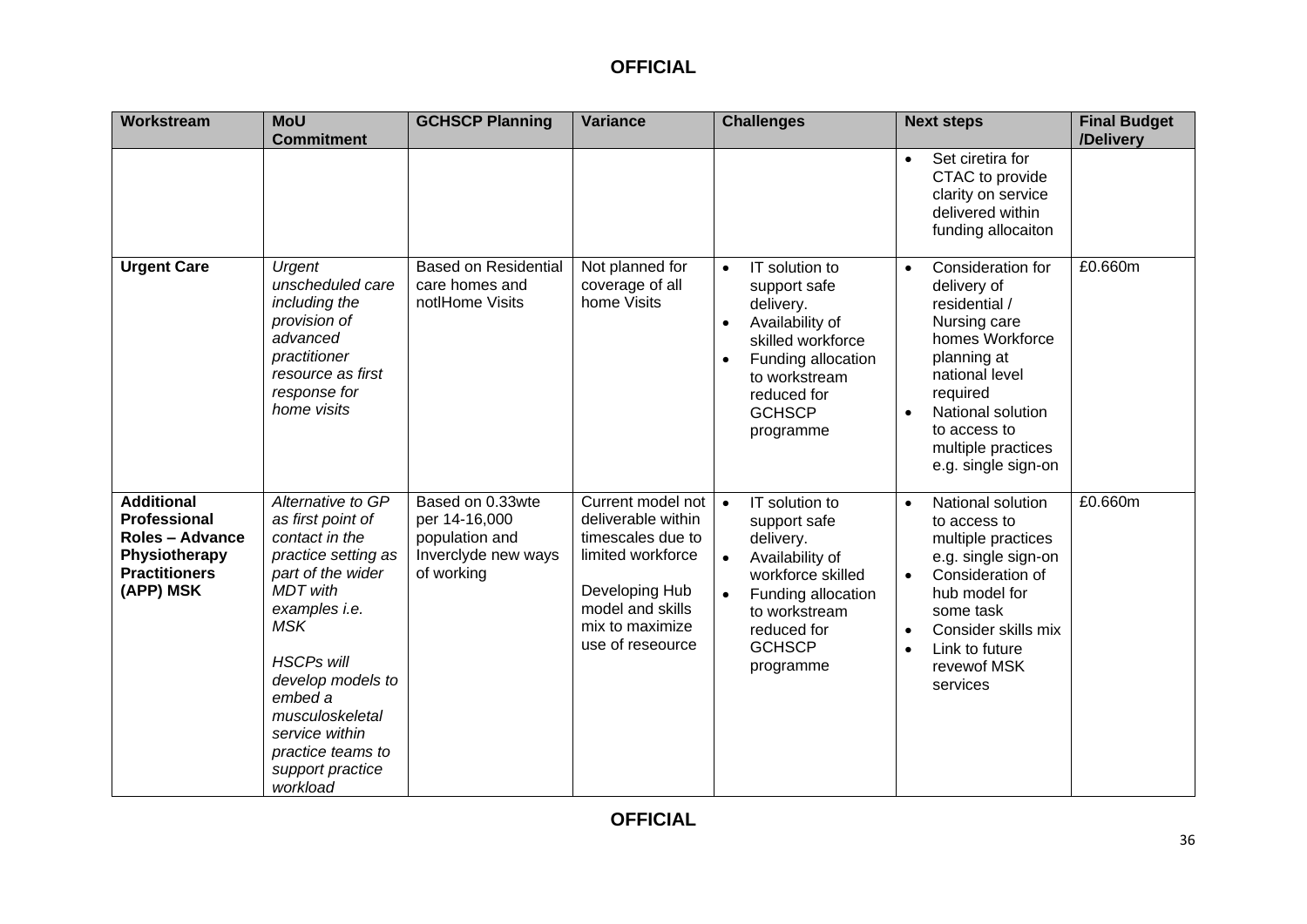| Workstream                                                                         | <b>MoU</b><br><b>Commitment</b>                                                                                                                                                                                                                                                                                                                                                    | <b>GCHSCP Planning</b>                                                                                               | <b>Variance</b>                                                                                                          | <b>Challenges</b>                                                                                                                                                                                                       | <b>Next steps</b>                                                                                                                                                                                                      |                      |
|------------------------------------------------------------------------------------|------------------------------------------------------------------------------------------------------------------------------------------------------------------------------------------------------------------------------------------------------------------------------------------------------------------------------------------------------------------------------------|----------------------------------------------------------------------------------------------------------------------|--------------------------------------------------------------------------------------------------------------------------|-------------------------------------------------------------------------------------------------------------------------------------------------------------------------------------------------------------------------|------------------------------------------------------------------------------------------------------------------------------------------------------------------------------------------------------------------------|----------------------|
| <b>Additional</b><br><b>Professional</b><br><b>Roles - Mental</b><br><b>Health</b> | Alternative to GP<br>as first point of<br>contact in the<br>practice setting as<br>part of the wider<br><b>MDT</b> with<br>examples i.e. MH<br>professionals<br>based in practice,<br>will assess MH,<br>provide support<br>for conditions<br>such as low<br>mood, anxiety and<br>depression<br>through rapidly<br>accessible,<br>appropriate and<br>timely mental<br>health input | Early stages of<br>planning with MH<br>services and some<br>small tests of change<br>using mental<br>wellbeing Model | The HSCP has<br>not currently<br>taken the<br>approach to<br>develop a Mental<br>Health (MH)<br>worker into<br>practices | <b>Complex MH</b><br>$\bullet$<br>system and joint<br>working<br>Shared understand<br>$\bullet$<br>of type of demand<br>and appropriate<br>response<br>Jined up system<br>$\bullet$<br>wide approach<br>between MH & PC | Test well-being<br>$\bullet$<br>model to inform<br>future planning<br>Mapping of MH<br>pathway lead by<br>MH services<br>Development of<br>additional element<br>of commissioned<br>contract i.e. lifelink<br>and CDRS | /Delivery<br>£2.000m |
| <b>Community Links</b><br><b>Workers</b>                                           | The roles of the<br>CLWs will be<br>consistent with<br>assessed local<br>need and<br>priorities and<br>function as part of<br>the local models<br>of care and<br>support                                                                                                                                                                                                           | Insufficient resources<br>to meet<br>commitments to all<br>practices in deprived<br>areas                            | Allocation for<br>CLW on<br>deprivation in<br>ranked way top<br>38 practices                                             | Funding to meet<br>$\bullet$<br>SG manifesto<br>commitment                                                                                                                                                              | Ongoing<br>$\bullet$<br>discussion with<br>SG re resources<br>Agree Model for<br>the use of<br>additional<br>nonrecurring<br>funding for the<br>programme                                                              | £1.950m              |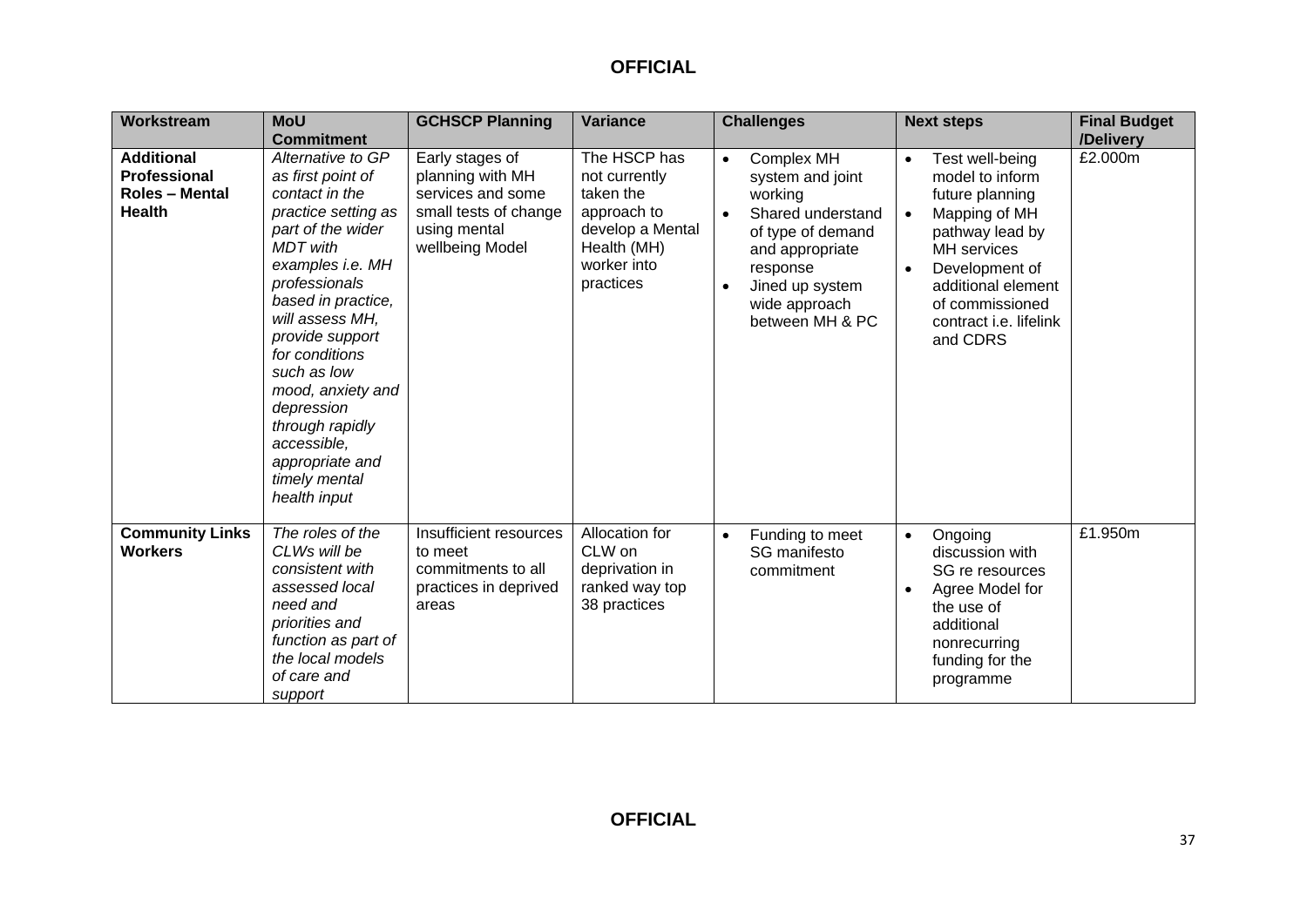# **Section 6: Appendices**

**6.1 National Local Implementation Tracker Covid PCIP 3**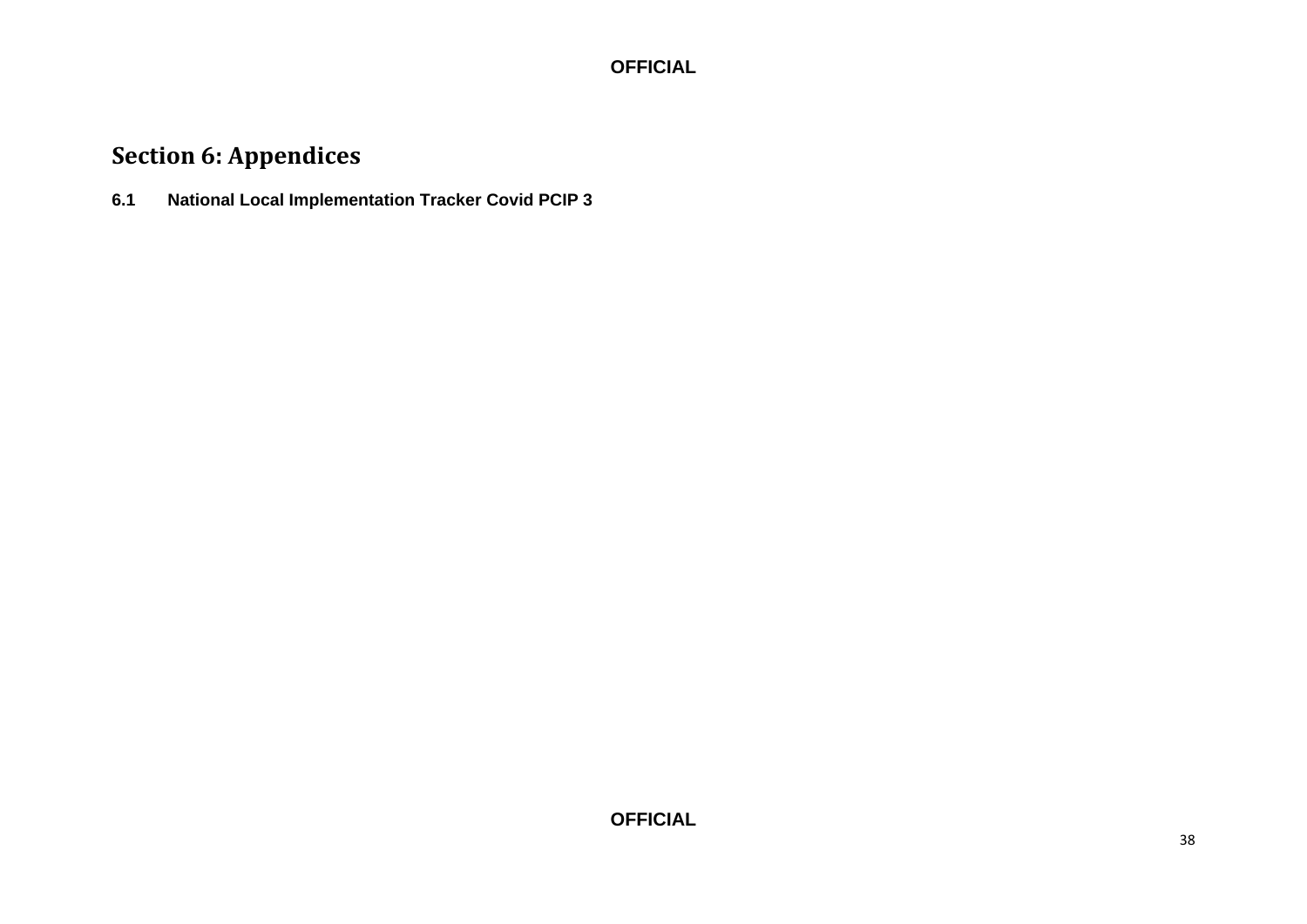#### **COVID PCIP 3**

**Health Board Area: Greater Glasgow & Clyde**

#### **Health & Social Care Partnership: Glasgow City HSCP**

| <b>Thealth Doal of Allea. Organici Grasgow &amp; Civue</b>                                                                                                       |                                                                              |                                       |                                     |                                          |                                       |
|------------------------------------------------------------------------------------------------------------------------------------------------------------------|------------------------------------------------------------------------------|---------------------------------------|-------------------------------------|------------------------------------------|---------------------------------------|
| Health & Social Care Partnership: Glasgow City HSCP                                                                                                              |                                                                              |                                       |                                     |                                          |                                       |
| 143                                                                                                                                                              |                                                                              |                                       |                                     |                                          |                                       |
|                                                                                                                                                                  |                                                                              |                                       |                                     |                                          |                                       |
| <b>MOU PRIORITIES</b>                                                                                                                                            |                                                                              |                                       |                                     |                                          |                                       |
|                                                                                                                                                                  |                                                                              |                                       |                                     |                                          |                                       |
| 2.1 Pharmacotherapy                                                                                                                                              | Practices with no access by 31/8/20 Practices with partial access by 31/8/20 | Practices with full access by 31/8/20 | Practices with no access by 31/3/21 | Practices with partial access by 31/3/21 | Practices with full access by 31/3/21 |
|                                                                                                                                                                  |                                                                              |                                       |                                     |                                          |                                       |
| Practices with PSP service in place                                                                                                                              |                                                                              |                                       |                                     |                                          |                                       |
| Practices with PSP level 1 service in place                                                                                                                      |                                                                              |                                       |                                     |                                          |                                       |
| Practices with PSP level 2 service in place                                                                                                                      |                                                                              |                                       |                                     |                                          |                                       |
| Practices with PSP level 3 service in place                                                                                                                      | 12 <sub>1</sub>                                                              |                                       |                                     | 14                                       |                                       |
| Comment / supporting information                                                                                                                                 |                                                                              |                                       |                                     |                                          |                                       |
| Please detail the impact of COVID on implementation and where you are in this process, including the impact of the COVID response on previous projected delivery |                                                                              |                                       |                                     |                                          |                                       |
|                                                                                                                                                                  |                                                                              |                                       |                                     |                                          |                                       |
|                                                                                                                                                                  |                                                                              |                                       |                                     |                                          |                                       |

#### **Please detail the impact of COVID on implementation and where you are in this process, including the impact of the COVID response on previous projected delivery**

As a result of the first phase of the pandemic, the practice based pharmacy service was quickly moved to a mainly remote working model. This brought a number of benefits to working practice which will be useful to retain, care. The focus of work changed during the pandemic period with fewer IDLs and outpatient requests to action but a changed focus to support the most important medicine related activities for practices and the population. e

A number of priorities have been identified to be the focus of local pharmacy teams over the next few months to ensure that primary care access to medicines is suitably prepared for a potential second wave of the pandemic, pharmacotherapy service (serial prescribing).

Recruitment has continued although has been slower than anticipated and pressures on accommodation which have been exacerbated by the need for social distancing has meant that some induction and training is being undertake technician training.

In the 143 GCHSCP practices all have prescribing support input as part NHSGGC original PSP service.

Existing PSP activities are at a level 3 so all practiced will have some partial level 3 activity but this has not been delivered through PCIP.

124 of the 143 have additional input through pharmacotherapy with implementation to date being developed in partnership at a local level to agree practice priorities for delivery and therefore partial delivery may vary fro

Full delivery of Pharmacotherapy would require approx. 2.5 wte/ 5000 population and delivery of level 1 excluding repeat prescribing requires 1.4 wte/5000 population.

Given the constraints on resources available for the full programme Pharmacotherapy have undertaken significant work to develop a revised staffing model to include greater use of Technicians and Assistants and have commenc some level of access to the service.

The revision of skill mix and developments of hub model differs from that outlined in the MoU.

All practices will have some level of Pharmacotherapy but not at all levels as outlined in the contract & MoU. However, we are on track to deliver the programme we outlined in our original PCIP.

| 2.2 Community Treatment and Care Services                                       | Practices with no access by 31/8/20 Practices with partial access by 31/8/20 | Practices with full access by 31/8/20 | Practices with no access by 31/3/21 Practices with partial access by 31/3/21 | Practices with full access by 31/3/21 |
|---------------------------------------------------------------------------------|------------------------------------------------------------------------------|---------------------------------------|------------------------------------------------------------------------------|---------------------------------------|
| Practices with access to phlebotomy service                                     |                                                                              |                                       |                                                                              |                                       |
| Practices with access to management of minor injuries and dressings service     |                                                                              |                                       |                                                                              |                                       |
| Practices with access to ear syringing service                                  |                                                                              |                                       |                                                                              |                                       |
| Practices with access to suture removal service                                 |                                                                              |                                       |                                                                              |                                       |
| Practices with access to chronic disease monitoring and related data collection |                                                                              |                                       |                                                                              |                                       |
| Practices with access to other services                                         |                                                                              |                                       |                                                                              |                                       |

**Comment / supporting information**

**Please detail the impact of COVID on implementation and where you are in this process, including the impact of the COVID response on previous projected delivery** 

CTAC staff have been deployed across the board area during the covid-19 pandemic to mainstream community nursing workforce with a reduced CTAC service continuing to be maintained wherever possible. The further recruitment andemic and resultant impact on use of space in our clinical settings has further impacted on accommodation pressures which were already a rate limiting factor to the roll out of CTACs, therefore our ability to delivery CT vaccinations programme will also have an impact on the next three months of CTAC implementation as many of the same staff are required to support this corporate priority across NHSGGC.

n GCHSCP at the point of lockdown in March / April 2020 Phlebotomy and Treatment Room Services were required to close most of their clinic rooms and move to small hubs, reducing clinic capacity to around 15% of what it was Phlebotomy was rolled out quickly to all practices and accessed via a Single Point of Access telephone line which is still operational with over 7,000 calls per week and around 1,500 patients are seen per week by a team of service and is often better utilised by those practices based within the health centre setting who previously unitised the service.

SCI Gateway referral system was introduced to support referral into Phlebotomy and is still being piloted.

Phlebotomy continued to recruit and induct staff into to post during this period.

The staffing structure for Phlebotomy services has also been reviewed and has led to the addition of qualified staff to triage referrals, support staff and scheduling, staff supervision and professional development

Treatment Room interventions were reduced to those that could easily be performed either by the patient / carer with training or those that could be undertaken without the static equipment available in treatment rooms e.g. A pause was put on staff recruitment for Treatment Rooms due to social distancing and staff were encouraged to work agilely: this worked well for phlebotomy staff who have access to mobile phones and laptops (as part of th

|<br>|Alternative methods of accessing Phlebotomy and Treatment Room Services are being implemented e.g. appointing from reception desks within designated Health Centres. As premises begin to reopen slowly with social distanc being sought within General Practice premises and an additional model for service delivery is being trialled: a hybrid model which means that as well as operating the preferred hub model, some practices will have access to Recruitment has recommenced with additional time required for induction due to reduced patient numbers in clinics and social distancine implications for training and signing off competencies. The staffing structure for Phl and scheduling, staff supervision and professional development.

Currently it is predicted that, while all practices will have some level of access to CTAC services, this will not be at a level envisaged by some practices without redirection of the current funding from other workstreams

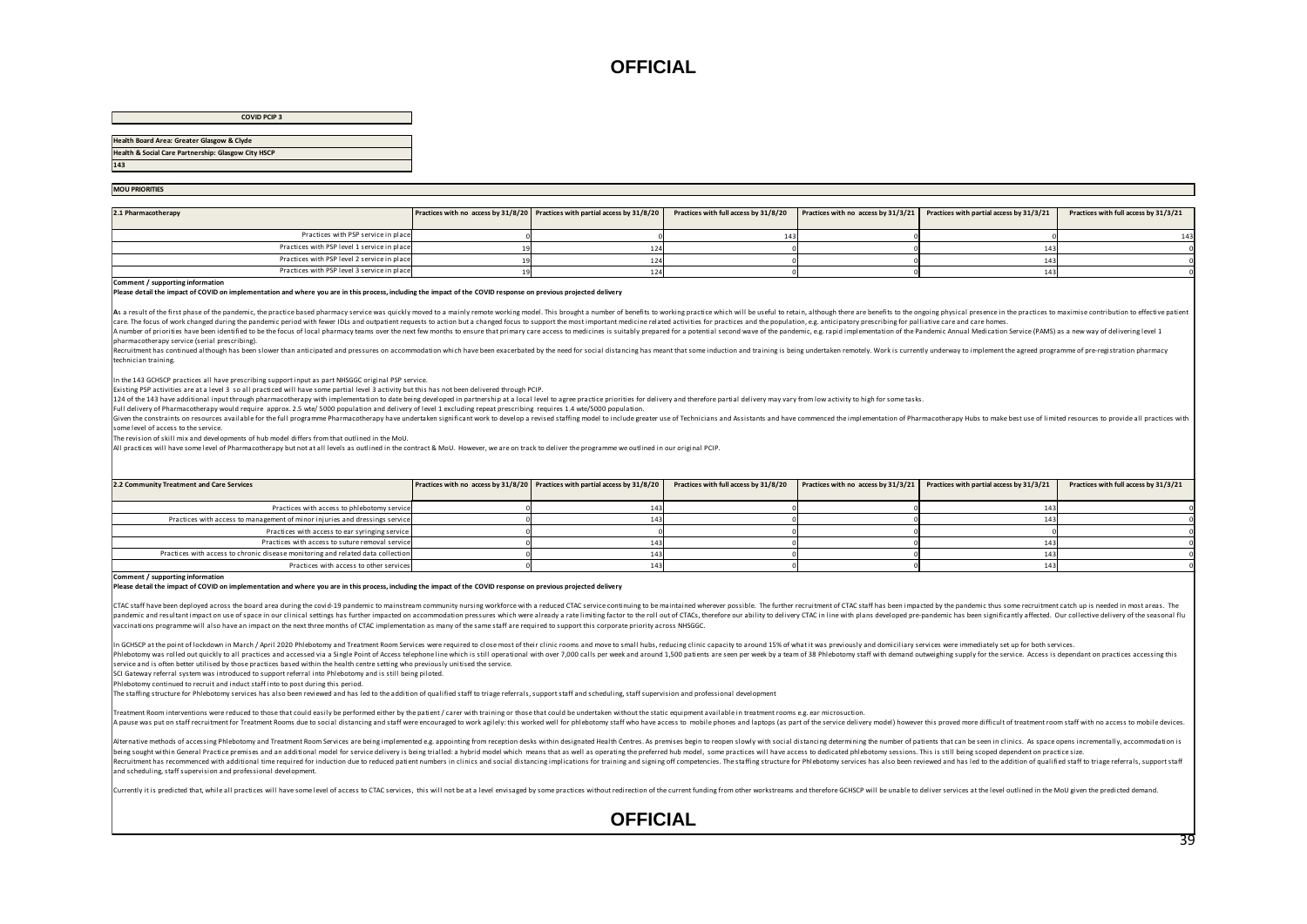| 2.3 Vaccine Transformation Program                                                                                                                                                                                                                                                                                                                                                                                                                                                                                                                                                                                                                                                                                                                                                                                                                                                                                                                                                                                                                                                                                                                                                                                                                                                                                                                                                                                                                                                                                                                                                          |     |                                                                              |                                       |                                     | Practices with no access by 31/8/20 Practices with partial access by 31/8/20 Practices with full access by 31/8/20 Practices with no access by 31/3/21 Practices with no access by 31/3/21 | Practices with full access by 31/3/21 |  |  |  |  |
|---------------------------------------------------------------------------------------------------------------------------------------------------------------------------------------------------------------------------------------------------------------------------------------------------------------------------------------------------------------------------------------------------------------------------------------------------------------------------------------------------------------------------------------------------------------------------------------------------------------------------------------------------------------------------------------------------------------------------------------------------------------------------------------------------------------------------------------------------------------------------------------------------------------------------------------------------------------------------------------------------------------------------------------------------------------------------------------------------------------------------------------------------------------------------------------------------------------------------------------------------------------------------------------------------------------------------------------------------------------------------------------------------------------------------------------------------------------------------------------------------------------------------------------------------------------------------------------------|-----|------------------------------------------------------------------------------|---------------------------------------|-------------------------------------|--------------------------------------------------------------------------------------------------------------------------------------------------------------------------------------------|---------------------------------------|--|--|--|--|
| Pre School - Practices covered by servic                                                                                                                                                                                                                                                                                                                                                                                                                                                                                                                                                                                                                                                                                                                                                                                                                                                                                                                                                                                                                                                                                                                                                                                                                                                                                                                                                                                                                                                                                                                                                    |     |                                                                              | 14                                    |                                     |                                                                                                                                                                                            | 143                                   |  |  |  |  |
| School age - Practices covered by service                                                                                                                                                                                                                                                                                                                                                                                                                                                                                                                                                                                                                                                                                                                                                                                                                                                                                                                                                                                                                                                                                                                                                                                                                                                                                                                                                                                                                                                                                                                                                   |     |                                                                              | 14                                    |                                     |                                                                                                                                                                                            | 143                                   |  |  |  |  |
| Out of Schedule - Practices covered by service                                                                                                                                                                                                                                                                                                                                                                                                                                                                                                                                                                                                                                                                                                                                                                                                                                                                                                                                                                                                                                                                                                                                                                                                                                                                                                                                                                                                                                                                                                                                              |     |                                                                              |                                       |                                     |                                                                                                                                                                                            |                                       |  |  |  |  |
| Adult imms - Practices covered by service                                                                                                                                                                                                                                                                                                                                                                                                                                                                                                                                                                                                                                                                                                                                                                                                                                                                                                                                                                                                                                                                                                                                                                                                                                                                                                                                                                                                                                                                                                                                                   | 143 |                                                                              |                                       |                                     |                                                                                                                                                                                            |                                       |  |  |  |  |
| Adult flu - Practices covered by service                                                                                                                                                                                                                                                                                                                                                                                                                                                                                                                                                                                                                                                                                                                                                                                                                                                                                                                                                                                                                                                                                                                                                                                                                                                                                                                                                                                                                                                                                                                                                    |     | 143                                                                          | 14                                    |                                     | 14                                                                                                                                                                                         |                                       |  |  |  |  |
| Pregnancy - Practices covered by service                                                                                                                                                                                                                                                                                                                                                                                                                                                                                                                                                                                                                                                                                                                                                                                                                                                                                                                                                                                                                                                                                                                                                                                                                                                                                                                                                                                                                                                                                                                                                    |     |                                                                              | 143                                   |                                     |                                                                                                                                                                                            | 143                                   |  |  |  |  |
| Travel - Practices covered by service                                                                                                                                                                                                                                                                                                                                                                                                                                                                                                                                                                                                                                                                                                                                                                                                                                                                                                                                                                                                                                                                                                                                                                                                                                                                                                                                                                                                                                                                                                                                                       | 143 |                                                                              |                                       | 143                                 |                                                                                                                                                                                            |                                       |  |  |  |  |
| Comment / supporting information<br>Please detail the impact of COVID on implementation and where you are in this process, including the impact of the COVID response on previous projected delivery                                                                                                                                                                                                                                                                                                                                                                                                                                                                                                                                                                                                                                                                                                                                                                                                                                                                                                                                                                                                                                                                                                                                                                                                                                                                                                                                                                                        |     |                                                                              |                                       |                                     |                                                                                                                                                                                            |                                       |  |  |  |  |
| J Reid to Provide Board update<br>Children programme is fully transferred to HSCP who will deliver the Children Flu programme in 2020/21.<br>Adult - Shingles and Pneumococcal remains with practices and planning is underway for Pneumococcal to transfer to the HSCP. Shingles will only transfer when a non-live vaccination available<br>- HSCP delivering flu to all over 65 years.<br>- Housebound Flu - 141 practices have opted into the programme for 2020/21 includes carers of housebound patients eligible for vaccine.<br>- 18-64 years at risk will remain with practices. Given space challenges with COVID the HSCP has worked with practices to agree with those unable to deliver the programme in practice i.e. 42 practices will providing vaccin<br>- The HSCP is also providing space for practices where requested given limitation to deliver in practice premises i.e. 5 practices<br>New flu cohorti.e. Flu 55-64 years will be dependant on funding and vaccinations being available and planning is underway to consider deliver in Jan 2021 and for unpaid carers & those living with shielding patients will ac<br>Travel - awaiting national work to progress                                                                                                                                                                                                                                                                                                                                                                                               |     |                                                                              |                                       |                                     |                                                                                                                                                                                            |                                       |  |  |  |  |
|                                                                                                                                                                                                                                                                                                                                                                                                                                                                                                                                                                                                                                                                                                                                                                                                                                                                                                                                                                                                                                                                                                                                                                                                                                                                                                                                                                                                                                                                                                                                                                                             |     |                                                                              |                                       |                                     |                                                                                                                                                                                            |                                       |  |  |  |  |
| 2.4 Urgent Care                                                                                                                                                                                                                                                                                                                                                                                                                                                                                                                                                                                                                                                                                                                                                                                                                                                                                                                                                                                                                                                                                                                                                                                                                                                                                                                                                                                                                                                                                                                                                                             |     | Practices with no access by 31/8/20 Practices with partial access by 31/8/20 | Practices with full access by 31/8/20 | Practices with no access by 31/3/21 | Practices with partial access by 31/3/21                                                                                                                                                   | Practices with full access by 31/3/21 |  |  |  |  |
| Practices supported with Urgent Care Service                                                                                                                                                                                                                                                                                                                                                                                                                                                                                                                                                                                                                                                                                                                                                                                                                                                                                                                                                                                                                                                                                                                                                                                                                                                                                                                                                                                                                                                                                                                                                |     | 72                                                                           |                                       | 71 72                               |                                                                                                                                                                                            |                                       |  |  |  |  |
|                                                                                                                                                                                                                                                                                                                                                                                                                                                                                                                                                                                                                                                                                                                                                                                                                                                                                                                                                                                                                                                                                                                                                                                                                                                                                                                                                                                                                                                                                                                                                                                             |     |                                                                              |                                       |                                     |                                                                                                                                                                                            |                                       |  |  |  |  |
| Please detail the impact of COVID on implementation and where you are in this process, including the impact of the COVID response on previous projected delivery.<br>ANPs provided vital support to GPs in management of residents in GCHSCP Care Homes who might otherwise have required GP input throughout the pandemic. 72 Practices with registered patients in GCHSCP residential care homes<br>units and can vary from one to multiple patients.<br>There were more residents during the pandemic with complex and end of life needs. This impacted on the ANPs as they worked additional hours to provide care to residents over 7 days. Staff adapted well but did report the si<br>the Care Homes. ANPs supported residents, families, care home staff and other health professionals.<br>Recruitment is impacted by the lack of fully qualified ANPs rather than by COVID and the 10 staff in place by Autumn 2020 comprise both qualified and trainee practitioners.<br>Trainee ANPs have commenced the ANP Education Pathway September 2020 with expected date of graduation is September - December 2021 and work is underway to agree how this additional resource will be utilized by practices an<br>Given the current financial allocation across the programme it is envisaged that there will limited further development in this areas.                                                                                                                                                                                                                                |     |                                                                              |                                       |                                     |                                                                                                                                                                                            |                                       |  |  |  |  |
| <b>Additional professional services</b>                                                                                                                                                                                                                                                                                                                                                                                                                                                                                                                                                                                                                                                                                                                                                                                                                                                                                                                                                                                                                                                                                                                                                                                                                                                                                                                                                                                                                                                                                                                                                     |     |                                                                              |                                       |                                     |                                                                                                                                                                                            |                                       |  |  |  |  |
| 2.5 Physiotherapy / MSK                                                                                                                                                                                                                                                                                                                                                                                                                                                                                                                                                                                                                                                                                                                                                                                                                                                                                                                                                                                                                                                                                                                                                                                                                                                                                                                                                                                                                                                                                                                                                                     |     | Practices with no access by 31/8/20 Practices with partial access by 31/8/20 | Practices with full access by 31/8/20 | Practices with no access by 31/3/21 | Practices with partial access by 31/3/21                                                                                                                                                   | Practices with full access by 31/3/21 |  |  |  |  |
| Practices accessing APP                                                                                                                                                                                                                                                                                                                                                                                                                                                                                                                                                                                                                                                                                                                                                                                                                                                                                                                                                                                                                                                                                                                                                                                                                                                                                                                                                                                                                                                                                                                                                                     | 121 |                                                                              | 22                                    | 108                                 |                                                                                                                                                                                            |                                       |  |  |  |  |
| Comment / supporting information                                                                                                                                                                                                                                                                                                                                                                                                                                                                                                                                                                                                                                                                                                                                                                                                                                                                                                                                                                                                                                                                                                                                                                                                                                                                                                                                                                                                                                                                                                                                                            |     |                                                                              |                                       |                                     |                                                                                                                                                                                            | 35                                    |  |  |  |  |
| Please detail the impact of COVID on implementation and where you are in this process, including the impact of the COVID response on previous projected delivery<br>As part of COVID response and changes in practices the APPs were initially reassigned from GP practices in order to support COVID 19 response.<br>Recovery commenced and APPs back in all practice as per March 2020 and is dependant on practices being able to support through access to agile working and clinical space in practices.<br>Given the limited resources and availability of APPs discussion is underway to consider new way of working developed during the COVID response i.e. Remote working and consultations and the learning from other workstreams t<br>The target of 35 practices will be achieved through current staffing resource and moving to Hub access.<br>Given the current financial allocation across the programme it is envisaged that there will limited further development in this areas with around 25% of practices being able to unitise resource.<br>2.6 Mental health workers (ref to Action 15 where appropriate)                                                                                                                                                                                                                                                                                                                                                                                                                                                          |     | Practices with no access by 31/8/20 Practices with partial access by 31/8/20 | Practices with full access by 31/8/20 | Practices with no access by 31/3/21 | Practices with partial access by 31/3/21                                                                                                                                                   | Practices with full access by 31/3/21 |  |  |  |  |
| Practices accessing MH workers / support                                                                                                                                                                                                                                                                                                                                                                                                                                                                                                                                                                                                                                                                                                                                                                                                                                                                                                                                                                                                                                                                                                                                                                                                                                                                                                                                                                                                                                                                                                                                                    |     | 143                                                                          |                                       |                                     | 14 <sup>3</sup>                                                                                                                                                                            |                                       |  |  |  |  |
| Comment / supporting information                                                                                                                                                                                                                                                                                                                                                                                                                                                                                                                                                                                                                                                                                                                                                                                                                                                                                                                                                                                                                                                                                                                                                                                                                                                                                                                                                                                                                                                                                                                                                            |     |                                                                              |                                       |                                     |                                                                                                                                                                                            |                                       |  |  |  |  |
| Please detail the impact of COVID on implementation and where you are in this process, including the impact of the COVID response on previous projected delivery.<br>In GCHSCP the approach to mental health has not been to fund the embedding of workers in practices and /or clusters as this would not be achievable within the existing resource allocation. Instead capacity has been increas<br>Service (CRDS), including 1:1 and group support. While this model does not deliver the support that some practices may aspire to, it has supported the reduction in waiting time to access these services.<br>In hours component of CRDS launched end of August for patients presenting to primary care.<br>Lifelink service has delivered throughout providing telephone/online counselling and group programmes - both for adults and also through Youth Health Service for young people.<br>CLW are also contributing to supporting patients whose mental health is impacted by COVID and/or other social circumstances.<br>3 Health Improvement Senior (B6) staff were employed to develop Glasgow's mental wellbeing model with GP practices and clusters. Engagement with clusters had begun and pilot programmes (anti-depressant/physical activity an<br>underway now to consider when these can recommence.<br>Bereavement training delivery for primary care staff is being delivered digitally (16 sessions scheduled) and resources distributed to all practices.<br>Research into people presenting to primary care in distress and trauma-informed practices complete. |     | <b>OFFICIAL</b>                                                              |                                       |                                     |                                                                                                                                                                                            |                                       |  |  |  |  |
| Action 15 development for GCHSCP has been focused on increasing the capacity around specialist MH/ condition specifics which all practices can access.                                                                                                                                                                                                                                                                                                                                                                                                                                                                                                                                                                                                                                                                                                                                                                                                                                                                                                                                                                                                                                                                                                                                                                                                                                                                                                                                                                                                                                      |     |                                                                              |                                       |                                     |                                                                                                                                                                                            | 40                                    |  |  |  |  |
| As per of the Covid-19 response MH assessment hubs were set up and continue with consideration being given to these becoming part of the MH response and allowing GP access through referral.<br>Prior to the pandemic practices were requesting a more targeted response to well being and this has increased since March 2020. As a result work is planned to consider how we can develop the future model for mental health                                                                                                                                                                                                                                                                                                                                                                                                                                                                                                                                                                                                                                                                                                                                                                                                                                                                                                                                                                                                                                                                                                                                                              |     |                                                                              |                                       |                                     |                                                                                                                                                                                            |                                       |  |  |  |  |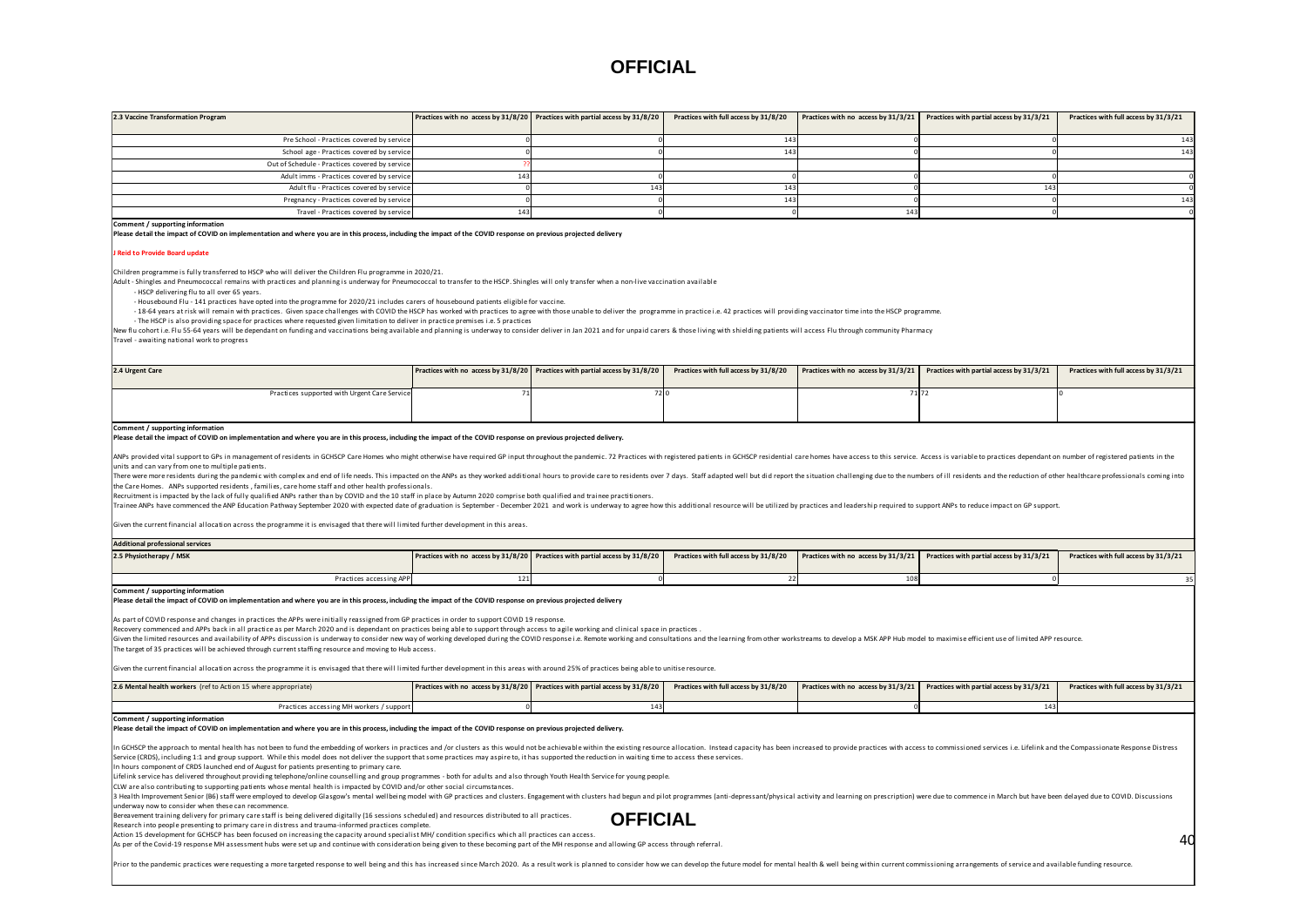| <b>OFFICIAL</b>                                                                                                                                                                                                                                                                                                                                                                                                                                                                                                                                                                                                                                                                                                                                                                                                                                                                                                                                                                                                                                                                                                                                                                                                                                                                                                                                                                                          |    |                                                                              |                                       |                                     |                                                                        |                                       |  |  |  |  |
|----------------------------------------------------------------------------------------------------------------------------------------------------------------------------------------------------------------------------------------------------------------------------------------------------------------------------------------------------------------------------------------------------------------------------------------------------------------------------------------------------------------------------------------------------------------------------------------------------------------------------------------------------------------------------------------------------------------------------------------------------------------------------------------------------------------------------------------------------------------------------------------------------------------------------------------------------------------------------------------------------------------------------------------------------------------------------------------------------------------------------------------------------------------------------------------------------------------------------------------------------------------------------------------------------------------------------------------------------------------------------------------------------------|----|------------------------------------------------------------------------------|---------------------------------------|-------------------------------------|------------------------------------------------------------------------|---------------------------------------|--|--|--|--|
| 2.7 Community Links Workers                                                                                                                                                                                                                                                                                                                                                                                                                                                                                                                                                                                                                                                                                                                                                                                                                                                                                                                                                                                                                                                                                                                                                                                                                                                                                                                                                                              |    | Practices with no access by 31/8/20 Practices with partial access by 31/8/20 | Practices with full access by 31/8/20 | Practices with no access by 31/3/21 | Practices with partial access by 31/3/21                               | Practices with full access by 31/3/21 |  |  |  |  |
| Practices accessing Link workers                                                                                                                                                                                                                                                                                                                                                                                                                                                                                                                                                                                                                                                                                                                                                                                                                                                                                                                                                                                                                                                                                                                                                                                                                                                                                                                                                                         |    | 102 3 (These practice have access to themation<br>CLW for Asylum Seekers     |                                       |                                     | 101 3 (These practice have access to thematic<br>CLW for Asylum Seeker | 41                                    |  |  |  |  |
| Two Thematic posts were recruited during this time (Asylum Seekers / Youth Health Service) which practice can access.<br>All Community Links Workers moved to home working during COVID-19 to provide mainly telephone consultations to existing and new referrals from Practices. Some CLWs offered additional support to shielding patients in their<br>Up-to-date information was circulated to the wider cluster with regard to local support services.<br>Duration of engagement with CLWs increased, caused by both the impact of the pandemic on participants, and the restricted availability of services that CLW refer onto.<br>CLWs have begun to return to GP practices on a phased basis in line with Government guidelines.<br>The move to home working has impacted on process of embedding CLWs in practice, which is identified in research as being a key to component of programme success.                                                                                                                                                                                                                                                                                                                                                                                                                                                                                           |    |                                                                              |                                       |                                     |                                                                        |                                       |  |  |  |  |
| 2.8 Other locally agreed services (insert details)                                                                                                                                                                                                                                                                                                                                                                                                                                                                                                                                                                                                                                                                                                                                                                                                                                                                                                                                                                                                                                                                                                                                                                                                                                                                                                                                                       |    | Practices with no access by 31/8/20 Practices with partial access by 31/8/20 | Practices with full access by 31/8/20 | Practices with no access by 31/3/21 | Practices with partial access by 31/3/21                               | Practices with full access by 31/3/21 |  |  |  |  |
| <b>Back Scanning</b>                                                                                                                                                                                                                                                                                                                                                                                                                                                                                                                                                                                                                                                                                                                                                                                                                                                                                                                                                                                                                                                                                                                                                                                                                                                                                                                                                                                     | 31 | 12                                                                           | 100                                   |                                     |                                                                        | 143                                   |  |  |  |  |
| OD - Advice                                                                                                                                                                                                                                                                                                                                                                                                                                                                                                                                                                                                                                                                                                                                                                                                                                                                                                                                                                                                                                                                                                                                                                                                                                                                                                                                                                                              |    | 123                                                                          |                                       |                                     | 143                                                                    |                                       |  |  |  |  |
| OD - YACL                                                                                                                                                                                                                                                                                                                                                                                                                                                                                                                                                                                                                                                                                                                                                                                                                                                                                                                                                                                                                                                                                                                                                                                                                                                                                                                                                                                                |    | $\mathbf{A}$                                                                 |                                       |                                     |                                                                        | 143                                   |  |  |  |  |
| PASC                                                                                                                                                                                                                                                                                                                                                                                                                                                                                                                                                                                                                                                                                                                                                                                                                                                                                                                                                                                                                                                                                                                                                                                                                                                                                                                                                                                                     |    | 48                                                                           |                                       |                                     |                                                                        | 143                                   |  |  |  |  |
| Comment / supporting information<br>Please detail the impact of COVID on implementation and where you are in this process, including the impact of the COVID response on previous projected delivery<br>Back scanning - of 143 practices, 100 practices have been back scanned with remainder planned for completion by March 2021 i.e. 12 in progress, 10 planned for mid Nov and 21 still to commence.<br>Improvement grants - progress was significantly impacted on during the pandemic and review of practices initial requests has been reviewed.<br>OD advice - advice and intervention have been focused on stakeholder and staff engagement, stakeholder management, team development, approaches for change conversations and managing change, leadership behaviours and approa<br>YACL Programme - You As a Collaborative Leader (YACL) Programme was offered to all practices and 47 staff from practice MDT took part in the programme which is now being reviewed to be delivered remotely.<br>PASC - Programme was offered to all practices in GCHSP with 27 taking up opportunity of PASC cohort 1 and a further 21 practices in cohort 2. COVID did however impact adversely on the progress of both Care navigation and w<br>There will be a national relaunch of the care navigation element of the programme in October and the Glasgow City PCIP team will support this initiative. |    |                                                                              |                                       |                                     |                                                                        |                                       |  |  |  |  |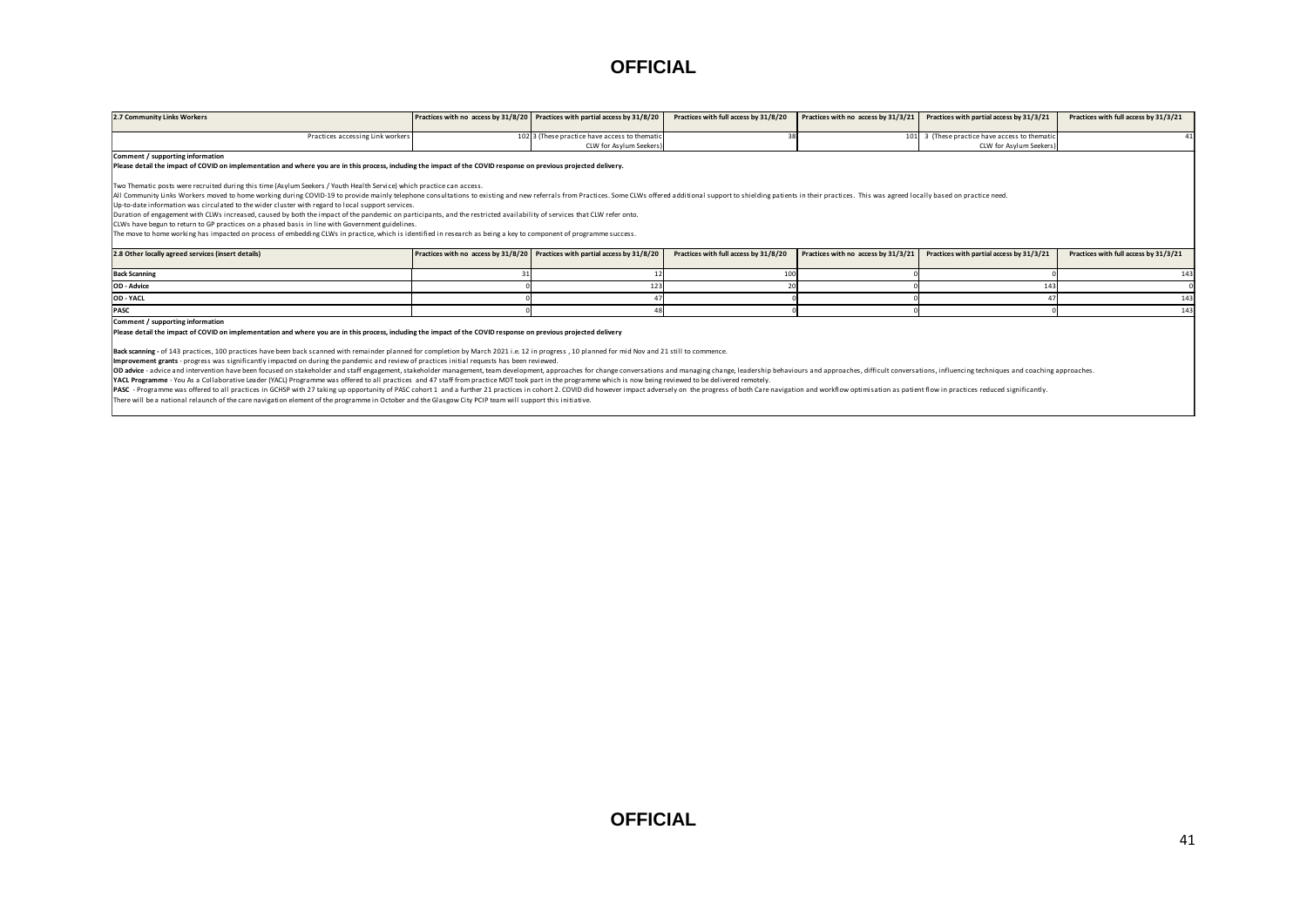| 2.9 Overall assessment of progress against PCIP                                                                                                                                                                                                                                             |
|---------------------------------------------------------------------------------------------------------------------------------------------------------------------------------------------------------------------------------------------------------------------------------------------|
| <b>Specific Risks</b>                                                                                                                                                                                                                                                                       |
| Insufficient funding to implement the MoU as requested using current funding model i.e. NRAC formula given breadth and depth of inequalities in Glasgow and higher                                                                                                                          |
| registered than resident population.                                                                                                                                                                                                                                                        |
| Achieving projected workforce numbers at the end of the programme is only achievable with additional funding.<br>Managing GPs expectations as we will need to move to delivering alternative models as those outlined in the MoU are not achievable for all practices in Glasgow within the |
| current funding allocation.                                                                                                                                                                                                                                                                 |
| Adjusting to new way of working to support collaborative and MDT working along with engagement with GPs, patients and others balanced against speed of change and need                                                                                                                      |
| for social distancing.                                                                                                                                                                                                                                                                      |
| Delivering variance in service model to meet local need across 143 practices.                                                                                                                                                                                                               |
| Responding adequately to effects of deprivation on GP workload.                                                                                                                                                                                                                             |
| Availability of skilled staff, ANPs, APPs and Pharmacists with competition in recruitment between HSCP and Practices.<br>Providing quantifiable evidence of the impact of additional services in reducing GP workload and benefiting patients.                                              |
| Maintaining sustainability of GP practices.                                                                                                                                                                                                                                                 |
| Loss of GPs as a result of attrition and need for succession planning across tripartite arrangements                                                                                                                                                                                        |
| Availability of appropriate accommodation which has increased further due to requirement for social distancing and number of staff and patients on premises.                                                                                                                                |
| Project future pressures in community premises with move of acute bloods to community                                                                                                                                                                                                       |
|                                                                                                                                                                                                                                                                                             |
| adjusting to new way of working to support collaborative working and engagement with GPs, Patients and others balanced against speed of change and need for social                                                                                                                          |
| distancing.                                                                                                                                                                                                                                                                                 |
| Practices are expecting their MDT to be enhanced which is not possible for all practices given CTAC and VTP will account for 50% of funding allocation                                                                                                                                      |
| Availability of IT hardware to all MDT members not only for clinical consultations                                                                                                                                                                                                          |
| Digital solutions to support PCIP has been support during COVID but is not yet developed at speed to provide all practice members with access to agile and remote working to                                                                                                                |
| enable engagement in new ways of working.<br>Organisational Development support to manage significant change alongside COVID response.                                                                                                                                                      |
| COVID has accelerated the use of remote consultation in practices and by the full MDT which for some practices and patient has been welcomed.                                                                                                                                               |
| Require to be mindful of this impact on staff well-being and working remotely and benefits of peer support particularly when challenged by disclosures in non traditional work                                                                                                              |
| place i.e. staff members home                                                                                                                                                                                                                                                               |
| General practice and MoU areas have additional challenges in delivering face to face service with additional restrictions on space and footfall into practices and clinics                                                                                                                  |
|                                                                                                                                                                                                                                                                                             |
|                                                                                                                                                                                                                                                                                             |
| <b>Issues FAO National Oversight Group</b>                                                                                                                                                                                                                                                  |
| National workforce planning, recruitment and training.<br>Desire for local flexibility within the MoU parameter to provide GP input for local flexibility.                                                                                                                                  |
| Candour in the above with SGPC that fulfilment of plans will at present rate overshoot plan period (2020/21)                                                                                                                                                                                |
| No financial support to cover staff pay uplifts and superannuation costs                                                                                                                                                                                                                    |
| Accommodation availability and funding process for GP practices through improvement grants.                                                                                                                                                                                                 |
| The expectations of the MoU are not affordable within the funding being made available given the large number of practices in Glasgow and the high levels of inequalities in                                                                                                                |
| the city.                                                                                                                                                                                                                                                                                   |
| <b>Health Inequalities</b>                                                                                                                                                                                                                                                                  |
| COVID has highlighted existing health inequalities and without mitigation the response to COVID is likely to increase health inequalities. Ministers are keen to see all sectors                                                                                                            |
| renewing their efforts on this and will be encouraging all sectors to work together. HSCPs and GPs are already taking significant actions to close the gap. HSCPs are using their                                                                                                           |
| position to bring sectors together to help take a whole-system approach to big issues. GPs are playing their part - whether through referrals to services for weight management                                                                                                             |
| or smoking cessation, or through outreach to the communities which are hardest to reach and where most inequality is experienced.                                                                                                                                                           |
| Please provide any comments on the impact of COVID on health inequalities and any measures taken to mitigate this impact.                                                                                                                                                                   |
| Pre pandemic GCHSP had the highest number of the most deprived 5%, 10% and 20% datazones in Scotland and holds the view that the NRAC formula does not reflect the scale                                                                                                                    |
| and multi-dimensional nature of the social, economic and health inequalities experienced in the City. The pandemic has imposed fundamental challenges on people's lives,                                                                                                                    |
| more so for some protected characteristic groups and those already living in poverty. The recovery phase will be crucial to ensure meaningful mitigation of poverty and                                                                                                                     |
| inequality.                                                                                                                                                                                                                                                                                 |
|                                                                                                                                                                                                                                                                                             |
| Research carried out by Glasgow Disability Alliance provides an extensive overview of the impact on disabled people, stating that 'Covid-19 has supercharged inequalities                                                                                                                   |
| already faced by disabled people'. The full report and summary briefing- 'Supercharged: a human catastrophe' are available at gda.scot.                                                                                                                                                     |
| The HSCP will continue to contribute to the city's partnership effort to address the impact of the pandemic on those with protected characteristics and living in poverty.                                                                                                                  |
|                                                                                                                                                                                                                                                                                             |
|                                                                                                                                                                                                                                                                                             |
|                                                                                                                                                                                                                                                                                             |
| <b>Further Reflections</b>                                                                                                                                                                                                                                                                  |
| Please add any other reflections on the impact of the pandemic, for example:                                                                                                                                                                                                                |
| New developments (e.g. IT, services) which were brought in during COVID which support contract delivery and aims.                                                                                                                                                                           |
| Any other services / developments which are locally agreed.                                                                                                                                                                                                                                 |
| Any other general comments.                                                                                                                                                                                                                                                                 |
|                                                                                                                                                                                                                                                                                             |
| Developed and established COVID Hub and Assessment Centre (CAC) as the primary care response to COVID within very short timescales and the service continues to COVID Within Very short timescales and the service continues t                                                              |
| reduce GP workload and divert to e with symptomatic patients away from practices.                                                                                                                                                                                                           |
| PCIP staff i.e. CTAC and APPs were reassigned to CAC initially but have returned to core services.                                                                                                                                                                                          |
| IT accelerated in practices to support attend anywhere / near me.<br>Increased engagement has taken place with practices which has strengthened cluster working through weekly virtual meetings                                                                                             |
|                                                                                                                                                                                                                                                                                             |
|                                                                                                                                                                                                                                                                                             |
|                                                                                                                                                                                                                                                                                             |
|                                                                                                                                                                                                                                                                                             |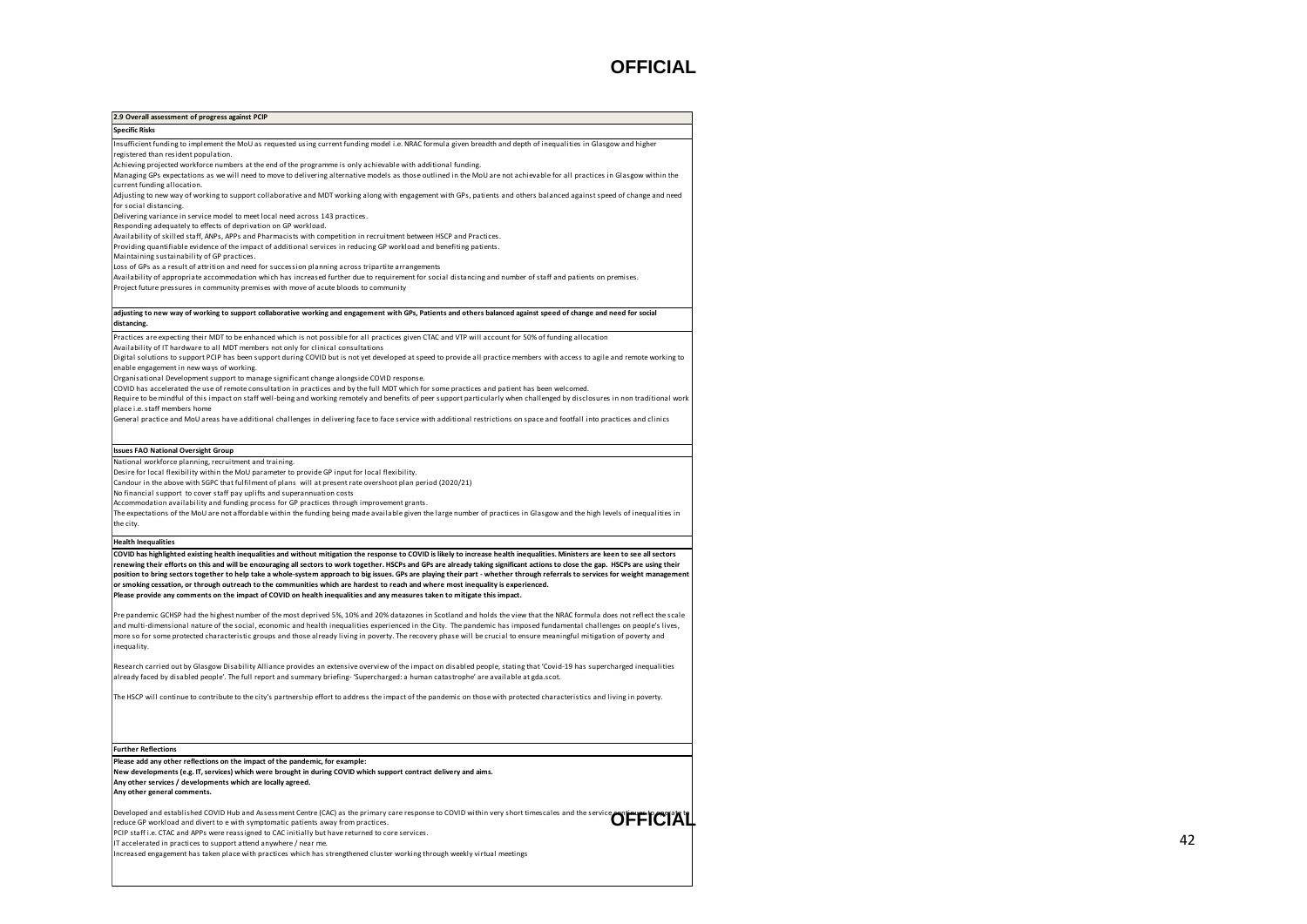#### **Workforce profile**

#### **Health Board Area: Greater Glasgow & Clyde Health & Social Care Partnership: Glasgow City HSCP**

| Table 1: Workforce profile 2018 - 2022 (headcount)                        |                                                                                                                                                     |                            |         |                                                                        |           |      |                                                 |           |                          |                                          |           |                           |
|---------------------------------------------------------------------------|-----------------------------------------------------------------------------------------------------------------------------------------------------|----------------------------|---------|------------------------------------------------------------------------|-----------|------|-------------------------------------------------|-----------|--------------------------|------------------------------------------|-----------|---------------------------|
| Financial Year                                                            |                                                                                                                                                     | Service 2: Pharmacotherapy |         | Services 1 and 3: Vaccinations / Community Treatment and Care Services |           |      | Service 4: Urgent Care (advanced practitioners) |           |                          | Service 5: Additional professional roles |           |                           |
|                                                                           | Pharmacist                                                                                                                                          | Pharmacy Technician        | Nursing | Healthcare Assistants                                                  | Other [a] | ANPS | Advanced<br>Paramedics                          | Other [a] | Mental Health<br>workers | <b>MSK Physios</b>                       | Other [a] | Community link<br>workers |
| TOTAL headcount staff in post as at 31<br>March 2018                      |                                                                                                                                                     |                            |         |                                                                        |           |      |                                                 |           |                          |                                          |           |                           |
| INCREASE in staff headcount (1 April<br>2018 - 31 March 2019)             |                                                                                                                                                     |                            |         |                                                                        |           |      |                                                 |           |                          |                                          |           | 17                        |
| INCREASE in staff headcount (1 April<br>2019 - 31 March 2020)             | 24.1                                                                                                                                                | 2.4                        | 72.0    | 55.0                                                                   | 12.0      | 4.0  | 0.0                                             |           | 0.0 n/a                  | 9.2                                      | 6.0       | 22.0                      |
| PLANNED INCREASE in staff headcount<br>(1 April 2020 - 31 March 2021) [b] | n/a                                                                                                                                                 | n/a                        | n/a     | In/a                                                                   |           | In/a | n/a                                             | n/a       | n/a                      |                                          | In/a      |                           |
| PLANNED INCREASE staff headcount (1<br>April 2021 - 31 March 2022) [b]    | n/a                                                                                                                                                 | n/a                        | ٦/a     | n/a                                                                    |           | n/a  | n/a                                             |           |                          |                                          |           |                           |
| TOTAL headcount staff in post by 31<br>March 2022                         | 55                                                                                                                                                  |                            | 73      | 66                                                                     |           |      |                                                 |           |                          | 15                                       | 11        | 39                        |
|                                                                           | [a] please specify workforce types in the comment field<br>[b] If planned increase is zero, add 0. If planned increase cannot be estimated, add n/a |                            |         |                                                                        |           |      |                                                 |           |                          |                                          |           |                           |

#### **Table 2: Workforce profile 2018 - 2022 (WTE)**

| Financial Year                                                      |            | Service 2: Pharmacotherapy | Services 1 and 3: Vaccinations / Community Treatment and Care Services |                              |           | Service 4: Urgent Care (advanced practitioners) |                        |           | Service 5: Additional professional roles |                    |           | Service 6:<br>Community link |
|---------------------------------------------------------------------|------------|----------------------------|------------------------------------------------------------------------|------------------------------|-----------|-------------------------------------------------|------------------------|-----------|------------------------------------------|--------------------|-----------|------------------------------|
|                                                                     | Pharmacist | Pharmacy Technician        | Nursing                                                                | <b>Healthcare Assistants</b> | Other [a] | ANPS                                            | Advanced<br>Paramedics | Other [a] | Mental Health<br>workers                 | <b>MSK Physios</b> | Other [a] | workers                      |
| TOTAL staff WTE in post as at 31 March<br>2018                      | 15.3       | 3.4                        |                                                                        | 11.0                         | 0.0       | 0.0                                             | 0.0                    | 0.0       | 2.0                                      | 0.0 <sub>1</sub>   | 0.0       | 0.0                          |
| INCREASE in staff WTE (1 April 2018 -<br>31 March 2019)             | 15.6       |                            |                                                                        | 0.0                          | 0.0       |                                                 | 0.0                    | 0.0       | 2.0                                      | 5.8                | 5.0       | 17.0                         |
| INCREASE in staff WTE (1 April 2019 -<br>31 March 2020)             | 19.3       | 1.0                        | 44.8                                                                   | 34.0                         | 11.0      | 3.5                                             | 0.0                    |           | 0.0 n/a                                  | 3.6                | 7.0       | 22.0                         |
| PLANNED INCREASE in staff WTE (1 April<br>2020 - 31 March 2021) [b] | 9.0        | 15.0                       | 32.0                                                                   | 42.0                         |           |                                                 | 0.0                    |           | 0.0 n/a                                  | 1.0                |           | 4.0                          |
| PLANNED INCREASE staff WTE (1 April<br>2021 - 31 March 2022) [b]    | n n        |                            |                                                                        | 42.4                         |           | 11.5                                            | 0.0                    |           | 0.0 n/a                                  | 11.7               | 0.0       | 0.0                          |
| TOTAL staff WTE in post by 31 March<br>2022                         | 59.2       | 28.8                       | 77.8                                                                   | 129.4                        | 18.0      | 21.0                                            | 0.0                    | 0.0       |                                          | 22.0               | 12.0      | 43.0                         |

[a] please specify workforce types in the comment field

[b] If planned increase is zero, add 0. If planned increase cannot be estimated, add n/a

#### **Comment:**

Vaccinations/Community Treatment & Care services includes adult & housebound flu programs which are delivered through additional nursing & admin hours (including bank), planning work is ongoing and therefore addtional WTE accurately estimated at this time.

Please note that planned increase in WTE (1 April 2021- 31 March 2022) includes all workforce approved by ILG and reflects the WTE required to deliver PCIP program as indicated by MoU however, the current indicative endpoi allocation is not sufficient to fund this model and planned WTE will require to be reviewed, and potentially reduced, to achieve financial balance if addtional funds are not made available.

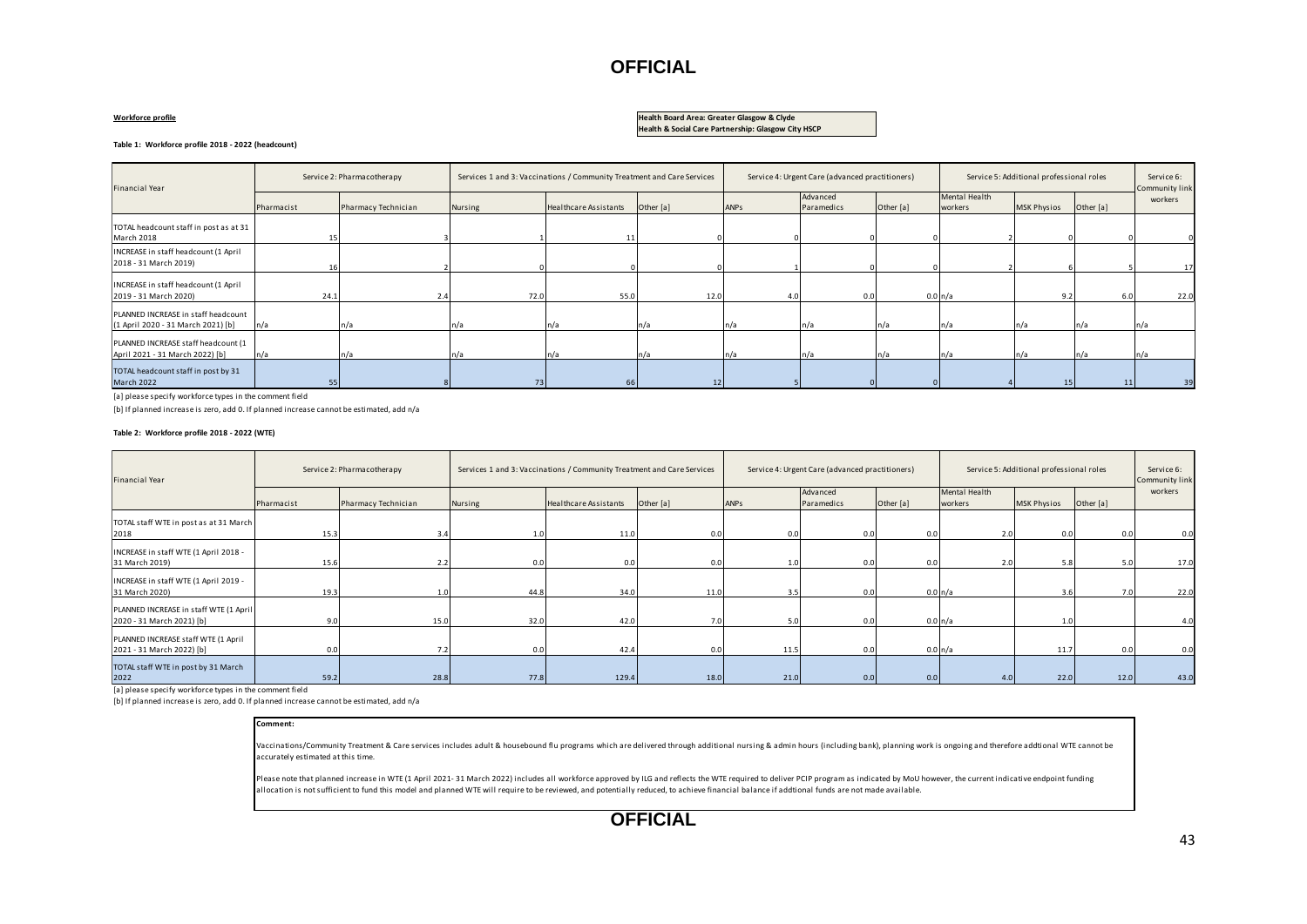#### **Joint Letter - GMS Contract Update for 2021/22 and Beyond**





Prior to the Scottish LMC Conference, we want to take this opportunity to emphasise our continuing commitment to the 2018 General Medical Services Contract in Scotland document ("the Contract Offer" or "Blue Book") and to reconfirm the investment commitment into general practice and primary care. Our experiences and those of the wider system during the pandemic have confirmed to us that the principles and aims contained within the Contract Offer remain the right ones collaborative multi-disciplinary teams working alongside GPs in their role as Expert Medical Generalists to manage patients in their own community.

We have achieved a great deal and it is important we do not lose sight of that. But we must recognise we still have some way to go. Nowhere is this clearer than in our efforts over the last two and a half years to deliver enhanced multi-disciplinary teams; a key commitment in the Contract Offer. This is why we intend to make the reforms we have made a permanent part of the support that you receive from NHS Boards and Health & Social Care Partnerships – by putting them on a contractual footing.

This presents a number of challenges as we will need to do it in such a way that continues the development of NHS Board-employed multi-disciplinary teams and the transfer of responsibility for services from practices to Health & Social Care Partnerships, as was originally intended in the Contract Offer. Patient safety will be paramount in our efforts to transform primary care and there can be no gap in service provision as a result of our proposed changes. On this basis, we have jointly agreed to the following approach for each of the multi-disciplinary team services committed to in the Contract Offer.

**Vaccination Services** – Vaccinations that are still in the core GMS contract under the Additional Services Schedule, such as childhood vaccinations and immunisations and travel immunisations, will be removed from GMS Contract and PMS Agreement regulations by 1 October 2021. All historic income from vaccinations will transfer to the Global Sum 2022-23 including that from the five vaccination Directed Enhanced Services<sup>6</sup>.

Whilst our joint policy position remains that general practice should not be the default provider of vaccinations, we understand that practices may still be involved in the delivery of some vaccinations in 2022-23 arrangements. Where this is necessary, it will be covered on a new Transitionary Service basis to be negotiated by SGPC and the Scottish Government in 2021 and payments will be made to practices providing these services from 2022-23.

**Pharmacotherapy** – Regulations will be amended so that NHS Boards are responsible for providing a Level One Pharmacotherapy service to every general practice for 2022-23. Payments for those practices that still do not benefit from a Level One Pharmacotherapy service by 2022-23 will be made via a Transitionary Service until such time as the service is provided.

**.** 

<sup>6</sup> The Childhood Immunisation Scheme, the Influenza & Pneumococcal Scheme, the Meningitis B Immunisation Scheme, the Pertussis immunisation programme for pregnant and post-natal women, and the Shingles (Herpes Zoster) Immunisation Scheme.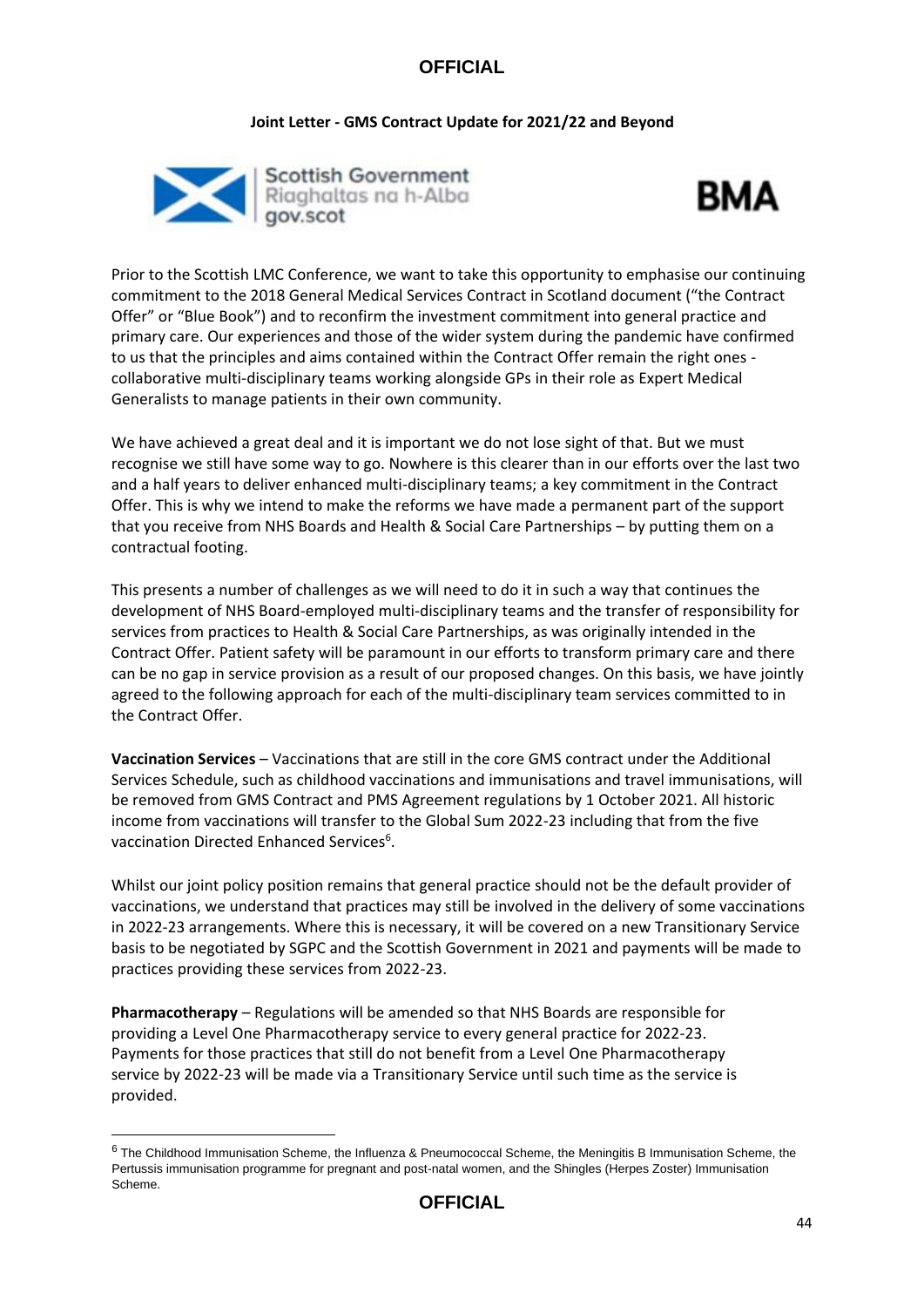**Community Treatment and Care Services** – Regulations will be amended so that Boards are responsible for providing a community treatment and care service for 2022-23. Where practices do not benefit from this service, payment will be made via a Transitionary Service basis until such time the service is provided.

**Urgent care Service** – Legislation will be amended so that Boards are responsible for providing an Urgent Care service to practices for 2023-24. Consideration will need to be given about how this commitment fits into the wider Redesigning of Urgent Care work currently in progress.

**Additional Professional Roles (e.g. Mental Health Workers, Physiotherapists, Community Link Workers)** – The pandemic has highlighted the need for early local intervention to tackle the rising levels of mental health problems across all practices as well as the challenges in areas of high health inequalities. Working with Health & Social Care Partnerships and NHS Boards, we will consider how best to develop these services at practice level, and establish more clearly the 'endpoint' for the additional professional roles commitment in the Contract Offer by the end of 2021.

Let us both be clear that we are not proposing to make any changes to practices' responsibilities to provide essential services. There may be times where it is appropriate for a practice to provide a service opportunistically such as wound care, phlebotomy or repeat prescriptions. GPs will also still retain responsibility for providing travel advice to patients where their clinical condition requires individual consideration. But you will all have a contractual right to extended multi-disciplinary support in your communities as set out above. We also recognise that there will be by exception some practices in **remote and rural communities** where there are no alternatives to ongoing practice delivery identified through a satisfactory options appraisal. The Scottish Government and SGPC will negotiate a separate arrangement including funding for these practices.

We also want to be clear that transitionary services are not our preferred outcome nor something we see as a long-term solution. We are keen for NHS Boards, Health & Social Care Partnerships and Board-funded GP sub-committees to do everything they can at local level to accelerate service redesign in the next 18 months.

Regulation changes strongly signal our intent that GP practices will not be the default provider of these services in future and community multi-disciplinary teams will be a permanent part of the health and social care landscape. Throughout the process for making these changes, we will rely on your input, that of NHS Boards and Health & Social Care Partnerships as well as the public at large to ensure the changes proposed here are done in ways that remain true to the Contract Offer commitments. On this note, work will now begin between Scottish Government, the BMA, NHS Boards and Health & Social Care Partnerships on updating the Memorandum of Understanding under which these services will be delivered.

We are also aware that whilst the focus of this letter has been on recommitting to and charting a course for the delivery of multi-disciplinary teams, we will however not enhance the sustainability of general practice through these steps alone. The Scottish Government remains committed to investing an additional £500 million per year in Primary Care by the end of this Parliament, including £250 million in direct support of general practice. It is important that we continue to have an updated understanding of the general practice workforce in itself and to that end, we commit to jointly analysing the workforce data provided by practices as soon as practical in 2021 as well as issuing a voluntary workload survey shortly. This will be an important part of the groundwork for delivering the expansion of GP numbers by 2027 that Scottish Government is committed to. Finally, we remain committed to Phase Two of the GP Contract and will analyse the earnings and expenses data previously provided by practices in 2021.